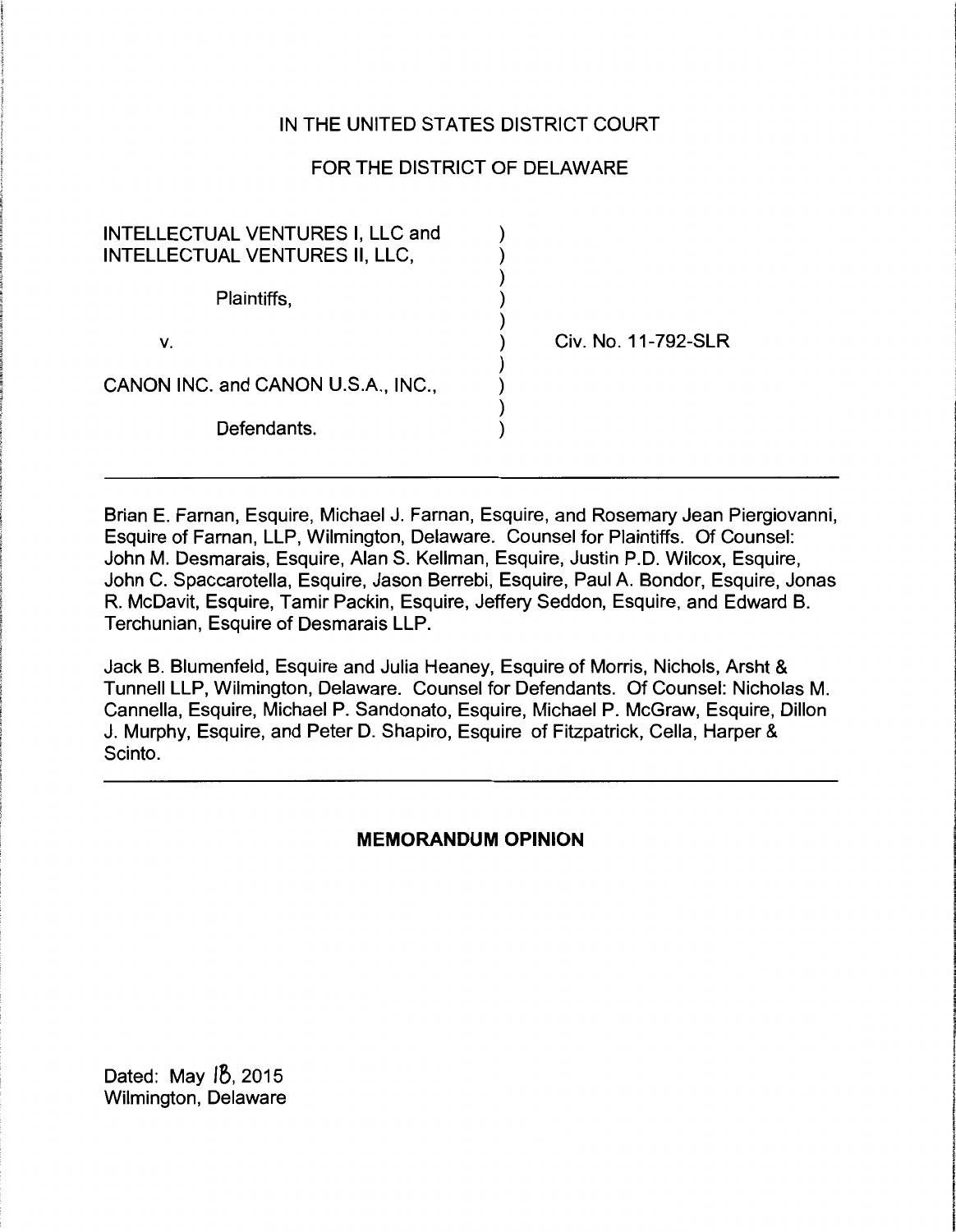# **Dištrict Judge**

# I. **INTRODUCTION**

On September 9, 2011, plaintiffs Intellectual Ventures I, LLC ("IV I") and Intellectual Ventures II, LLC ("IV II") (collectively "IV") filed suit in this district against defendants Canon Inc., Canon U.S.A., Inc. (collectively "Canon"), Olympus Corporation, Olympus Corporation of the Americas, Olympus America Inc., and Olympus Imaging America Inc. (collectively "Olympus"), alleging infringement of nine patents: U.S. Patent Nos. 5,754,348 ("the '348 patent"), 6, 121,960 ("the '960 patent"), 6,221,686 ("the '686 patent"), 6,023,081 ("the '081 patent"), 6,979,587 ("the '587 patent"), 5,844,264 ("the '264 patent"), 6, 181,836 ("the '836 patent"), 6,412,953 ("the '953 patent"), and 7,733,368 ("the '368 patent"). (D.I. 1) All claims and counterclaims asserted between IV and Olympus were dismissed with prejudice on December 11, 2012. (D.I. 78) IV voluntarily withdrew its claims as to the '836 and '368 patents (D.I. 81 ), and filed a second amended complaint against Canon on January 7, 2013 adding U.S. Patent No. 7,365,298 ("the '298 patent") (D.I. 89). Six patents ("the patents-in-suit") remain asserted in the present case.

On October 30, 2013, IV filed a motion for summary judgment of infringement and nonobviousness (D.I. 163), and Canon filed a motion for summary judgment of noninfringement (D.I. 168) and invalidity (D.I. 167). In a memorandum opinion and order dated April 10, 2014, the court resolved several summary judgment motions, granting, inter alia, IV's motion for summary judgment of infringement of claims 14 and 16 of the '686 patent and denying in part Canon's motion for summary judgment of non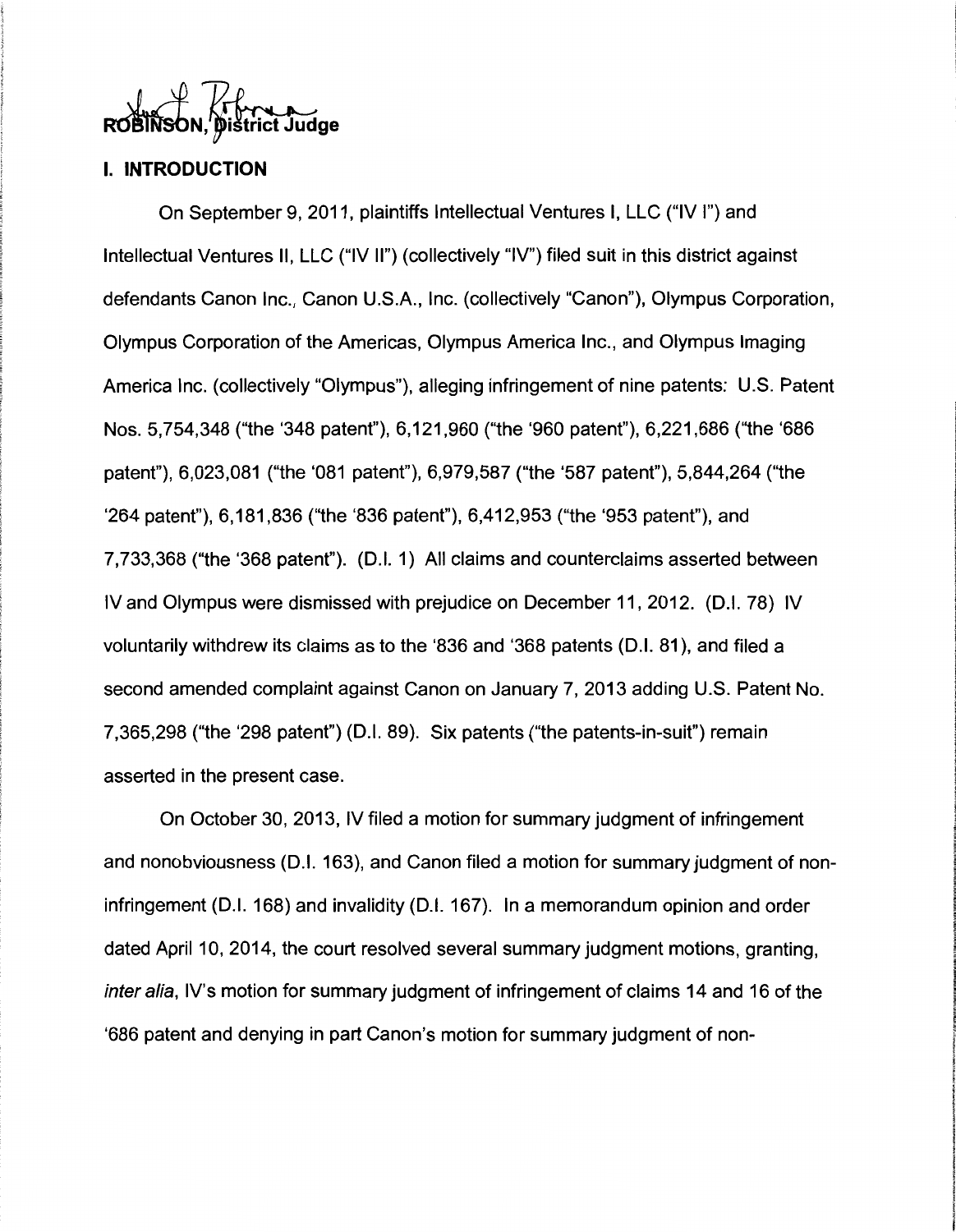infringement of claim 3 of the '081 patent.<sup>1</sup> (D.I. 252; D.I. 253) A five-day jury trial was held on April 28 – May 2, 2014 on infringement and validity of claim 3 of the '081 patent, and validity of claims 14 and 16 of the '686 patent ("trial 1"). On May 2, 2014, the jury returned a verdict that claim 3 of the '081 patent was valid and infringed and that claims 14 and 16 of the '686 patent were valid. A second six-day jury trial was held on May  $5 -$ 12, 2014 on the infringement and validity of claims 1-3 of the '348 patent and claims 19 and 20 of the '960 patent ("trial 2"). On May 12, 2014, the jury returned a verdict that claims 1-3 of the '348 patent and claims 19 and 20 of the '960 patent were valid but not infringed. Presently before the court are the following motions: (1) Canon's motion for judgment as a matter of law ("JMOL") regarding the '081 and '686 patents or, in the alternative, for a new trial (D.I. 312); (2) Canon's motion for JMOL regarding the '348 and '960 patents or, in the alternative, for a new trial (D.I. 315); and (3) IV's motion for JMOL regarding the '960 and '348 patents or, in the alternative, for a new trial (D.I. 319). The court has jurisdiction pursuant to 28 U.S.C. § 1338.

#### II. **BACKGROUND**

#### **A. The Parties**

IV I and II are limited liability companies organized and existing under the laws of the State of Delaware, with their principal place of business in Bellevue, Washington. (D.I. 1 at  $\P\P$  1-2) IV I owns the '348 patent. (*Id.* at  $\P\P$  15) IV II owns the '081, '960, '686, '587, and '298 patents. (*Id.* at  $\P$ \, 19, 21, 25, 29; D.I. 89 at  $\P$  21)

<sup>1</sup> IV requests that the court award expenses and attorney fees pursuant to 35 U.S.C. § 285 arising from the judgments of infringement of the '081 and '686 patents. (D.I. 311) The court agrees that this request is premature and any briefing on this topic should be stayed until damages are awarded and all appeals are fully resolved. (D.I. 311; D.I. 331)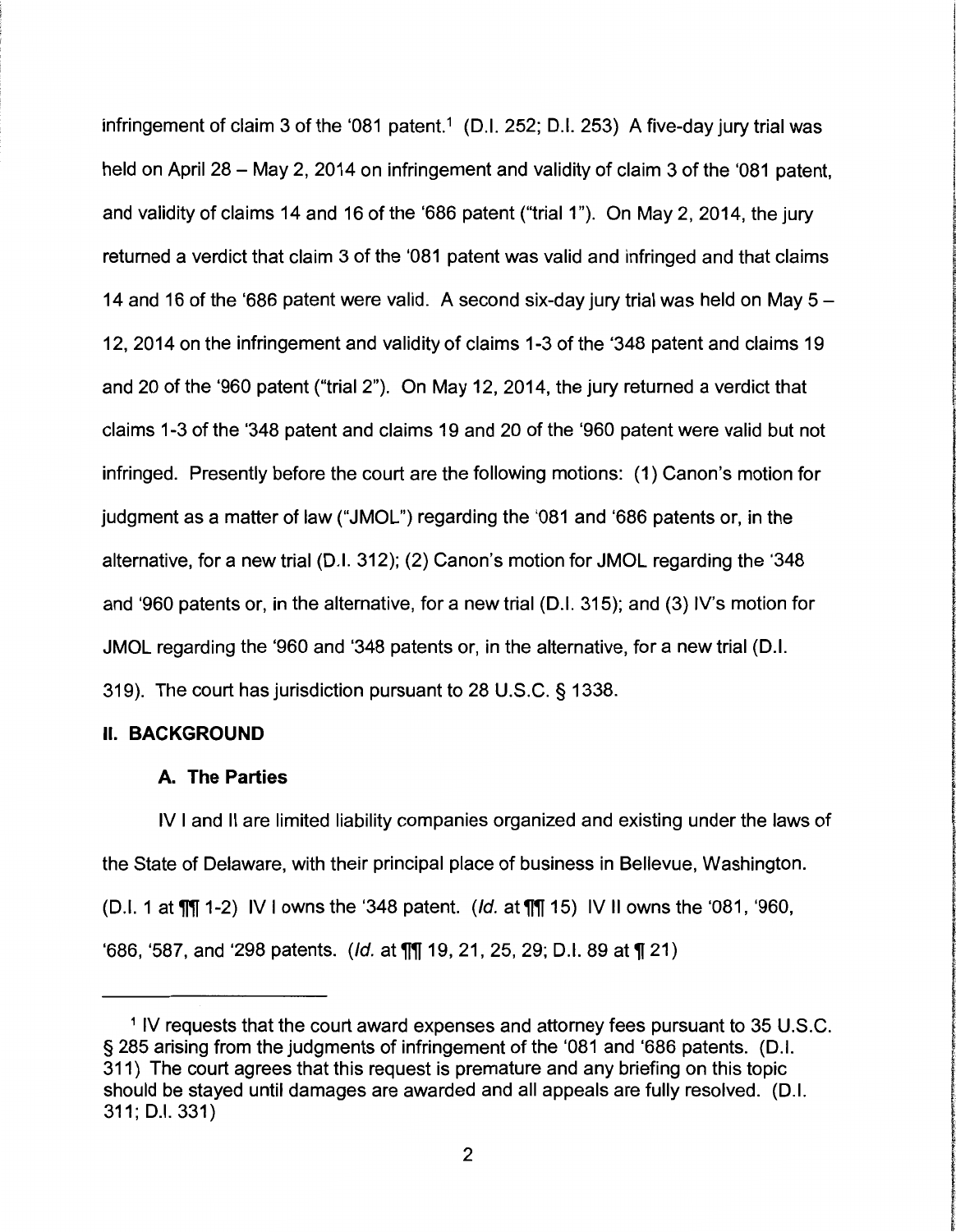Canon Inc. is a corporation organized and existing under the laws of Japan, with its principal place of business in Tokyo, Japan. ( $Id$ . at  $\P$  3) Canon U.S.A., Inc. is a corporation organized and existing under the laws of New York, with its principal place of business in Lake Success, New York. (Id. at  $\P$  4) It makes, manufactures, and/or sells the accused products. (*ld.* at  $\P$  19)

## **B. The Technology**

The '081, '686, '348 and '960 patents relate to a variety of technologies regarding the manufacture and use of digital cameras. The '081 and '686 patents relate to methods for making and configurations of semiconductor image sensors. The '348 patent relates to digital image magnification, and the '960 patent relates to displaying data on touch screens. The court discusses each patent in more detail *infra*.

## Ill. **STANDARDS**

#### **A. Renewed Motion for Judgment as a Matter of Law**

To prevail on a renewed motion for judgment as a matter of law following a jury trial, the moving party '"must show that the jury's findings, presumed or express, are not supported by substantial evidence or, if they were, that the legal conclusions implied [by] the jury's verdict cannot in law be supported by those findings." Pannu v. lolab Corp., 155 F.3d 1344, 1348 (Fed. Cir. 1998) (quoting Perkin-Elmer Corp. v. Computervision Corp., 732 F.2d 888, 893 (Fed. Cir. 1984)). "'Substantial' evidence is such relevant evidence from the record taken as a whole as might be acceptable by a reasonable mind as adequate to support the finding under review." Perkin–Elmer Corp., 732 F.2d at 893. In assessing the sufficiency of the evidence, the court must give the non-moving party, "as [the] verdict winner, the benefit of all logical inferences that could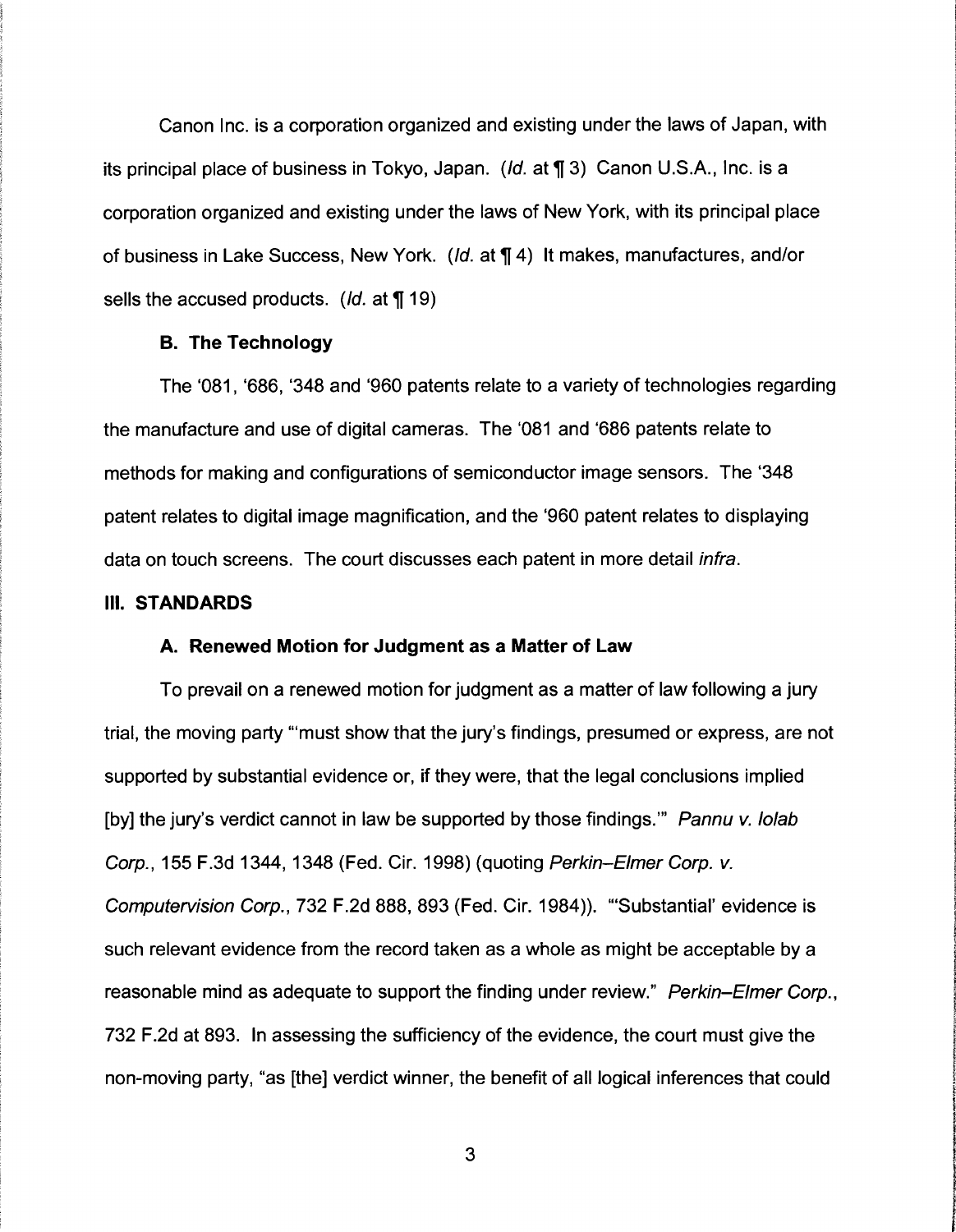be drawn from the evidence presented, resolve all conflicts in the evidence in his favor, and in general, view the record in the light most favorable to him." Williamson v. Consol. Rail Corp., 926 F.2d 1344, 1348 (3d Cir. 1991); Perkin-Elmer Corp., 732 F.2d at 893. The court may not determine the credibility of the witnesses nor "substitute its choice for that of the jury between conflicting elements of the evidence." Perkin-Elmer Corp., 732 F.2d at 893. In sum, the court must determine whether the evidence reasonably supports the jury's verdict. See Dawn Equip. Co. v. Kentucky Farms Inc., 140 F.3d 1009, 1014 (Fed. Cir. 1998).

**INSTRUCT International Science** ! **IN WEST CONTROL** 

The Contract of Chances

**International State** l **international** f

In Additional Communication of the State Communication

**INSTRUCTION for the course** 

*<u>Francisco</u>* **ENGINEERING** international property i

**International Accountance** *<i><u>Property</u>* the analysis of the con-

**ICAMULACIÓN CONTENTINAL** 

**Indiana and China and China and China** 

**We are the first factor of the company of the company of the company of the company of the company of the company of the company of the company of the company of the company of the company of the company of the company of In comments of the** 

I vermal finance of the spiritual of contract of the behavior of a state

~ **Windows** 

**include the Section** 

# **B. Motion for a New Trial**

Federal Rule of Civil Procedure 59(a) provides, in pertinent part:

A new trial may be granted to all or any of the parties and on all or part of the issues in an action in which there has been a trial by jury, for any of the reasons for which new trials have heretofore been granted in actions at law in the courts of the United States.

Fed. R. Civ. P. 59(a). The decision to grant or deny a new trial is within the sound discretion of the trial court and, unlike the standard for determining judgment as a matter of law, the court need not view the evidence in the light most favorable to the verdict winner. See Allied Chem. Corp. v. Daiflon, Inc., 449 U.S. 33, 36 (1980); Olefins Trading, Inc. v. Han Yang Chem. Corp., 9 F.3d 282 (3d Cir. 1993); LifeScan Inc. v. Home Diagnostics, Inc., 103 F. Supp. 2d 345, 350 (D. Del. 2000) (citations omitted); see also 9A Wright & Miller, Federal Practice and Procedure§ 2531 (2d ed. 1994) ("On a motion for new trial the court may consider the credibility of witnesses and the weight of the evidence."). Among the most common reasons for granting a new trial are: (1) the jury's verdict is against the clear weight of the evidence, and a new trial must be granted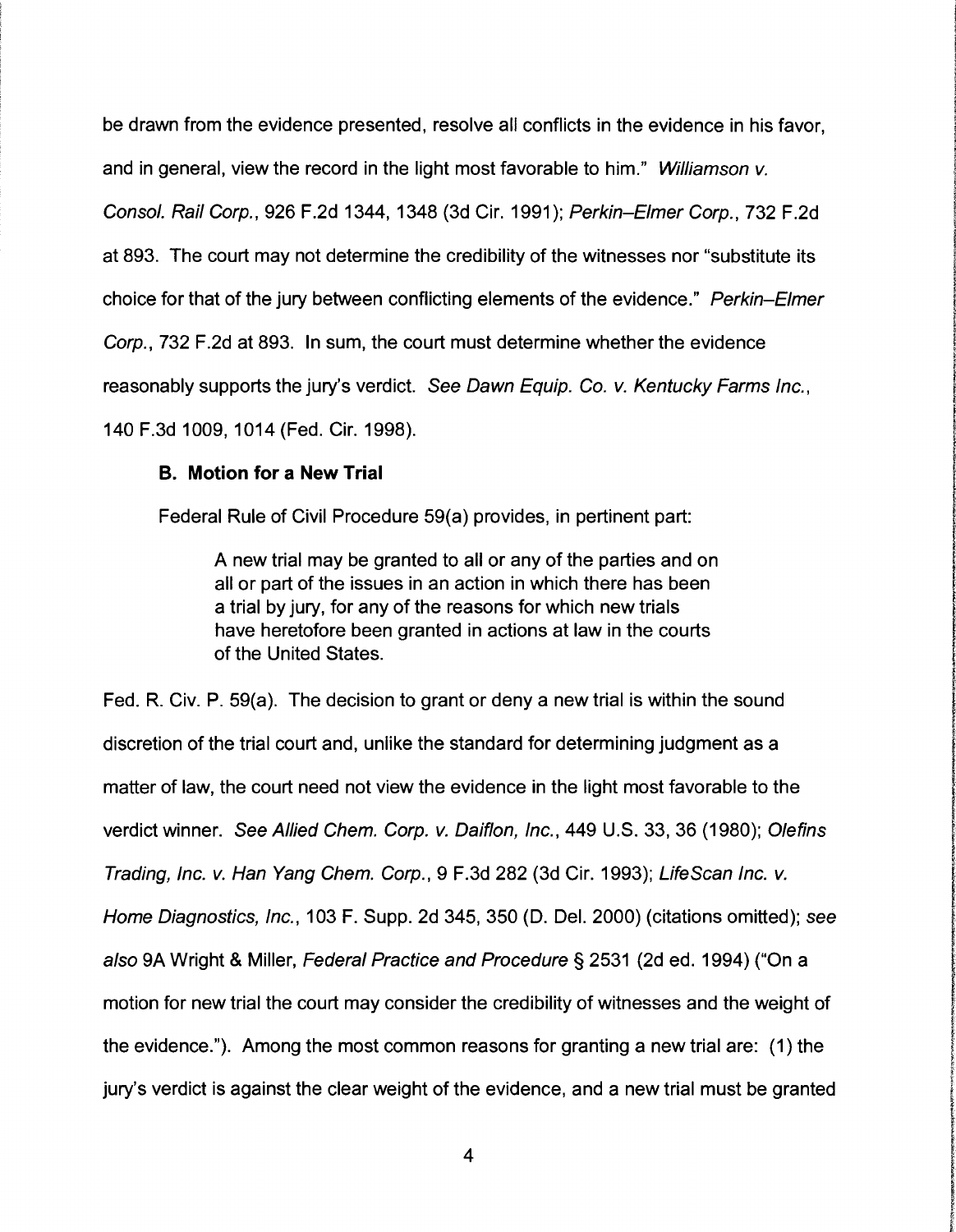to prevent a miscarriage of justice; (2) newly-discovered evidence exists that would likely alter the outcome of the trial; (3) improper conduct by an attorney or the court unfairly influenced the verdict; or (4) the jury's verdict was facially inconsistent. See Zarow-Smith v. N.J. Transit Rail Operations, 953 F. Supp. 581, 584-85 (D.N.J.1997) (citations omitted). The court must proceed cautiously, mindful that it should not simply substitute its own judgment of the facts and the credibility of the witnesses for those of the jury. Rather, the court should grant a new trial on the basis that the verdict was against the weight of the evidence only where a miscarriage of justice would result if the verdict were to stand. See Williamson, 926 F .2d at 1352; EEOC v. Del. Dep't of Health & Soc. Servs., 865 F.2d 1408, 1413 (3d Cir. 1989).

#### IV. **DISCUSSION**

#### **A. Standards**

## **1. Infringement**

A patent is infringed when a person "without authority makes, uses or sells any patented invention, within the United States ... during the term of the patent." 35 U.S.C. § 271(a). To prove direct infringement, the patentee must establish, by a preponderance of the evidence, that one or more claims of the patent read on the accused device literally or under the doctrine of equivalents. See Advanced Cardiovascular Sys., Inc. v. Scimed Life Sys., Inc., 261 F.3d 1329, 1336 (Fed. Cir. 2001). A two-step analysis is employed in making an infringement determination. See Markman v. Westview Instruments, Inc., 52 F.3d 967, 976 (Fed. Cir. 1995). First, the court must construe the asserted claims to ascertain their meaning and scope. See id. Construction of the claims is a question of law subject to de novo review. See Cybor

**Individual INVESTIGATION P. Microsoft** '

In the Management of the Second Second Second Second Second Second Second Second Second Second Second Second S

I i f t **International Action** I **Inchescover** likelist in **Warrent Historica Distances** Mondate Approximation

**International Constitution International (Columna** !

**The Contract of Contract Contract Contract of Contract Contract of Contract Of Contract Of Contract Of Contract Of Contract Of Contract Of Contract Of Contract Of Contract Of Contract Of Contract Of Contract Of Contract O** ~

**Inconditions** 

IS/2012/06/06 2018/06/06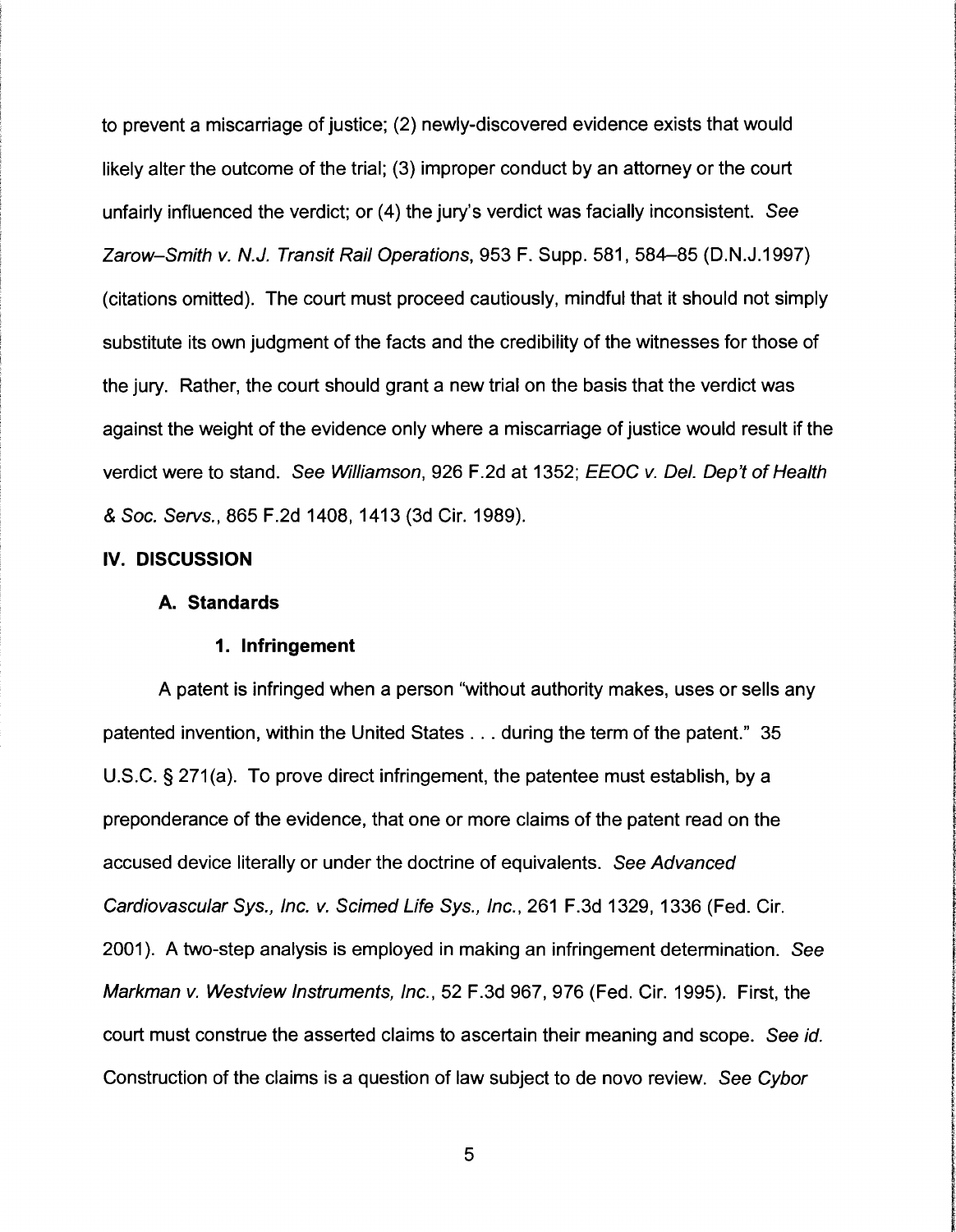Corp. v. FAS Techs., 138 F.3d 1448, 1454 (Fed. Cir. 1998). The trier of fact must then compare the properly construed claims with the accused infringing product. See Markman, 52 F.3d at 976. This second step is a question of fact. See Bai v. L & L Wings, Inc., 160 F.3d 1350, 1353 (Fed. Cir. 1998).

"Direct infringement requires a party to perform each and every step or element of a claimed method or product." Exergen Corp. v. Wal-Mart Stores, Inc., 575 F.3d 1312, 1320 (Fed. Cir. 2009) (internal quotation marks omitted). "If any claim limitation is absent from the accused device, there is no literal infringement as a matter of law." Bayer AG v. Elan Pharm. Research Corp., 212 F.3d 1241, 1247 (Fed. Cir. 2000). If an accused product does not infringe an independent claim, it also does not infringe any claim depending thereon. See Wahpeton Canvas Co. v. Frontier, Inc., 870 F.2d 1546, 1553 (Fed. Cir. 1989). However, "[o]ne may infringe an independent claim and not infringe a claim dependent on that claim." Monsanto Co. v. Syngenta Seeds, Inc., 503 F.3d 1352, 1359 (Fed. Cir. 2007) (quoting Wahpeton Canvas, 870 F.2d at 1552) (internal quotations omitted). The patent owner has the burden of proving infringement and must meet its burden by a preponderance of the evidence. See Smith Kline Diagnostics, Inc. v. Helena Lab. Corp., 859 F.2d 878, 889 (Fed. Cir. 1988) (citations omitted).

To establish indirect infringement, a patent owner has available two theories: active inducement of infringement and contributory infringement. See 35 U.S.C. § 271(b) & (c). To establish active inducement of infringement, a patent owner must show that an accused infringer "knew or should have known [their] actions would induce actual infringements." DSU Med. Corp. v. JMS Co., Ltd., 471 F.3d 1293, 1306 (Fed.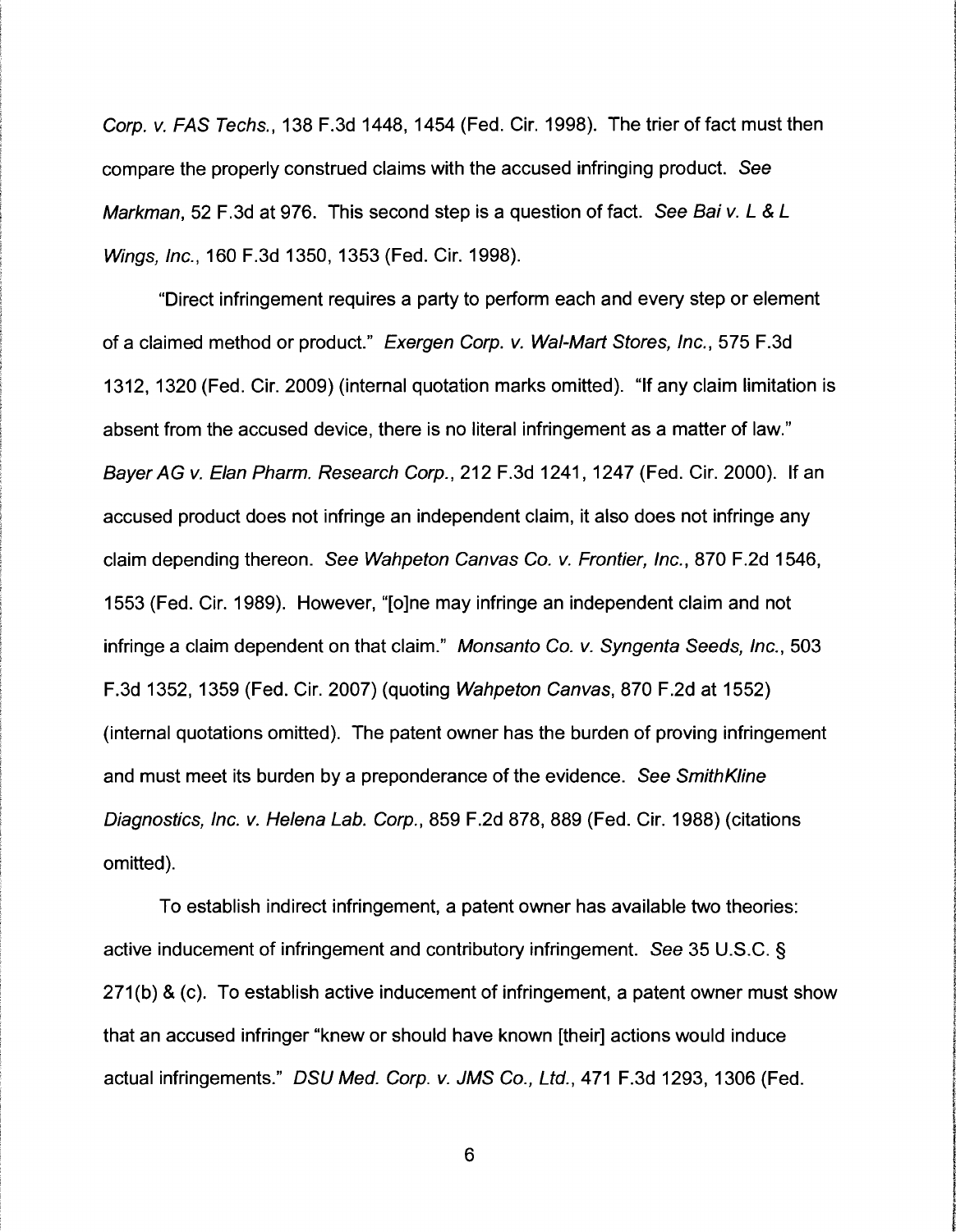Cir. 2006). To establish contributory infringement, a patent owner must show that an accused infringer sells "a component of a patented machine ... knowing the same to be especially made or especially adapted for use in an infringement of such patent, and not a staple article or commodity of commerce suitable for substantial noninfringing use." Golden Blount, Inc. v. Robert *H.* Peterson Co., 365 F.3d 1054, 1061 (Fed. Cir. 2004) (quoting 35 U.S.C.  $\S 271(c)$ ). Liability under either theory, however, depends on the patent owner having first shown direct infringement. Joy Technologies, Inc. v. Flakt, Inc., 6 F.3d 770, 774 (Fed. Cir. 1993).

## **2. Invalidity**

## **a. Anticipation**

Under 35 U.S.C. § 102(e),

a person shall be entitled to a patent unless an application for patent, published under section 122(b), by another filed in the United States before the invention by the applicant for patent . . . or a patent granted on an application for patent by another filed in the United States before the invention by the applicant for patent.

**Indexense** 

**In the company of the company of the company of the company of the company of the company of the company of th** 

, **ING CONSUMERS** 

A claim is anticipated only if each and every limitation as set forth in the claim is found, either expressly or inherently described, in a single prior art reference. Verdegaal Bros., Inc. v. Union Oil Co., 814 F.2d 628, 631 (Fed. Cir. 1987). A single prior art reference may expressly anticipate a claim where the reference explicitly discloses each and every claim limitation. However, the prior art need not be ipsissimis verbis (i.e., use identical words as those recited in the claims) to be expressly anticipating. Structural Rubber Prods. Co. v. Park Rubber Co., 749 F.2d 707, 716 (Fed. Cir. 1984 ). A single prior art reference also may anticipate a claim where one of ordinary skill in the art would have understood each and every claim limitation to have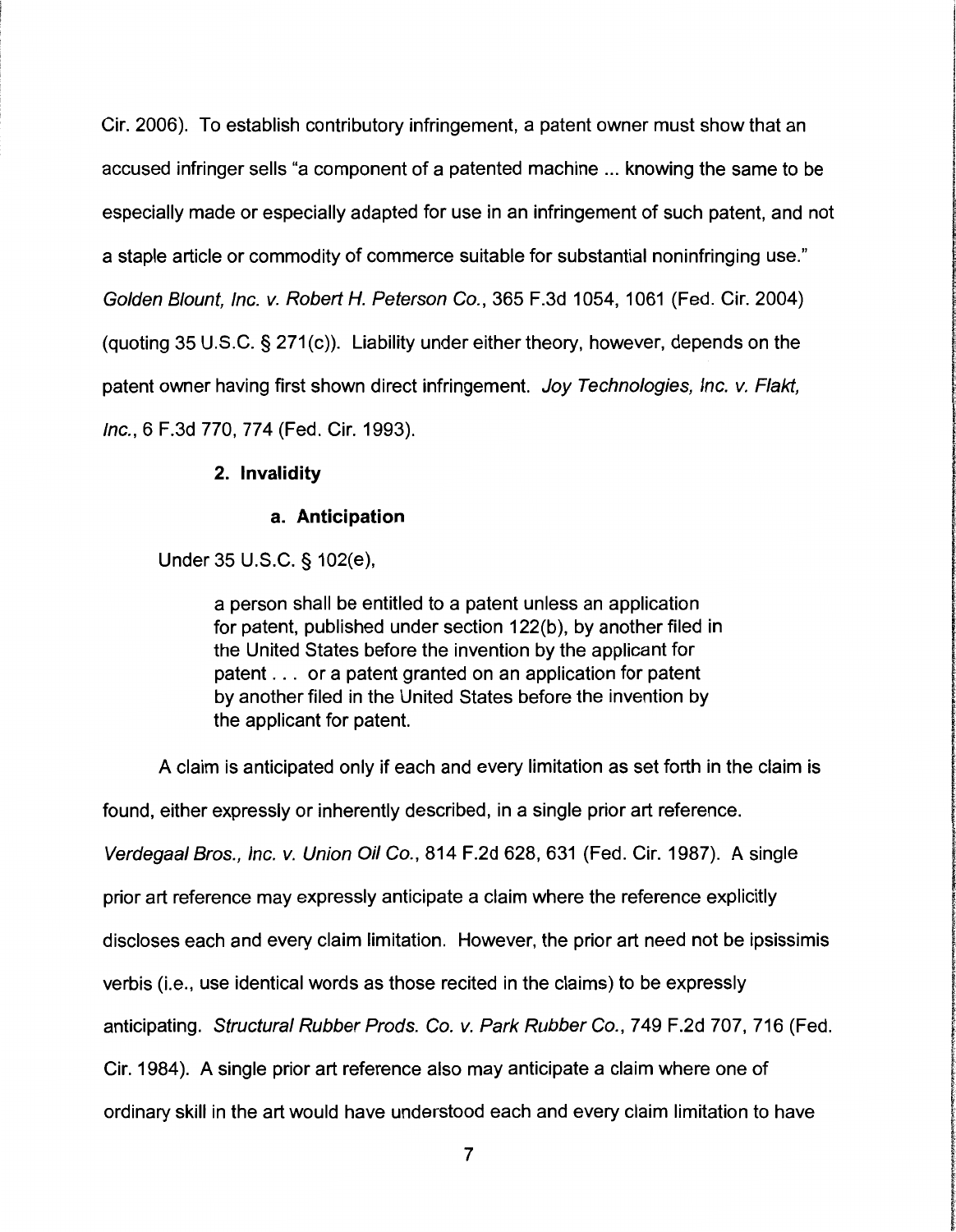been disclosed inherently in the reference. Cont'l Can Co. USA Inc. v. Monsanto Co., 948 F .2d 1264, 1268 (Fed. Cir. 1991 ). The Federal Circuit has explained that an inherent limitation is one that is necessarily present and not one that may be established by probabilities or possibilities. Id. That is, "the mere fact that a certain thing may result from a given set of circumstances is not sufficient." Id. The Federal Circuit also has observed that "inherency operates to anticipate entire inventions as well as single limitations within an invention." Schering Corp. v. Geneva Pharm. Inc., 339 F.3d 1373, 1380 (Fed. Cir. 2003). Moreover, recognition of an inherent limitation by a person of ordinary skill in the art before the critical date is not required to establish inherent anticipation. Id. at 1377.

Even if the prior art discloses each and every limitation set forth in a claim, such disclosure will not suffice under 25 U.S.C. § 102 if it is not enabling. In re Borst, 345 F.2d 851, 855 (C.C.P.A. 1965). "Long ago our predecessor court recognized that a non-enabled disclosure cannot be anticipatory (because it is not truly prior art) if that disclosure fails to 'enable one of skill in the art to reduce the disclosed invention to practice."' Amgen Inc. v. Hoechst Marion Roussel, Inc., 314 F.3d 1313, 1354 (Fed. Cir. 2003) (citations omitted). The patentee bears the burden to show that the prior art reference is not enabled and, therefore, disqualified as relevant prior art for an anticipation inquiry. Id. at 1355.

An anticipation inquiry involves two steps. First, the court must construe the claims of the patent in suit as a matter of law. Key Pharm. v. Hercon Lab. Corp., 161 F .3d 709, 714 (Fed. Cir. 1998). Second, the finder of fact must compare the construed claims against the prior art to determine whether the prior art discloses the claimed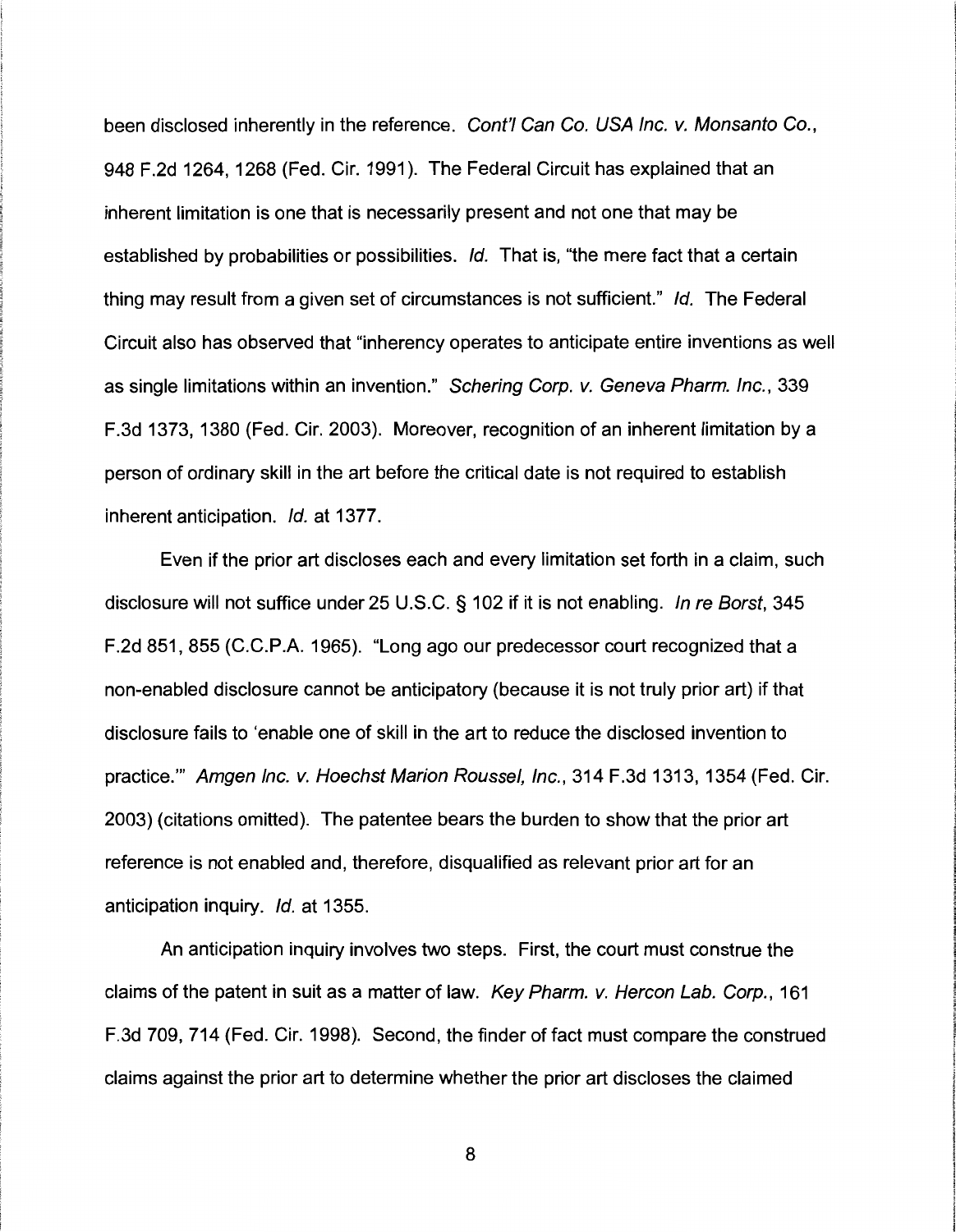invention. Id. The burden of proof rests on the party asserting invalidity and can be met only by clear and convincing evidence. Microsoft Corp. v.  $i4i$  Ltd. P'ship,  $- U.S. -$ , 131 S. Ct. 2238, 2242, 180 L. Ed. 2d 131 (2011) ("We consider whether [35 U.S.C.] § 282 requires an invalidity defense to be proved by clear and convincing evidence. We hold that it does.").

## **b. Obviousness**

"A patent may not be obtained ... if the differences between the subject matter sought to be patented and the prior art are such that the subject matter as a whole would have been obvious at the time the invention was made to a person having ordinary skill in the art." 35 U.S.C. § 103(a). Obviousness is a question of law, which depends on underlying factual inquiries.

> Under § 103, the scope and content of the prior art are to be determined; differences between the prior art and the claims at issue are to be ascertained; and the level of ordinary skill in the pertinent art resolved. Against this background the obviousness or nonobviousness of the subject matter is determined. Such secondary considerations as commercial success, long felt but unsolved needs, failure of others, etc., might be utilized to give light to the circumstances surrounding the origin of the subject matter sought to be patented.

KSR Int'/ Co. *v.* Teleflex Inc., 550 U.S. 398, 406 (2007) (quoting Graham *v.* John Deere Co. of Kansas City, 383 U.S. 1, 17-18 (1966)).

"[A] patent composed of several elements is not proved obvious merely by demonstrating that each of its elements was, independently, known in the prior art." KSR, 550 U.S. at 418. Likewise, a defendant asserting obviousness in view of a combination of references has the burden to show that a person of ordinary skill in the relevant field had a reason to combine the elements in the manner claimed. Id. at 418-

la Leon, Amerikaans

1 in the property of the

**INTERNATIONAL PROPERTY**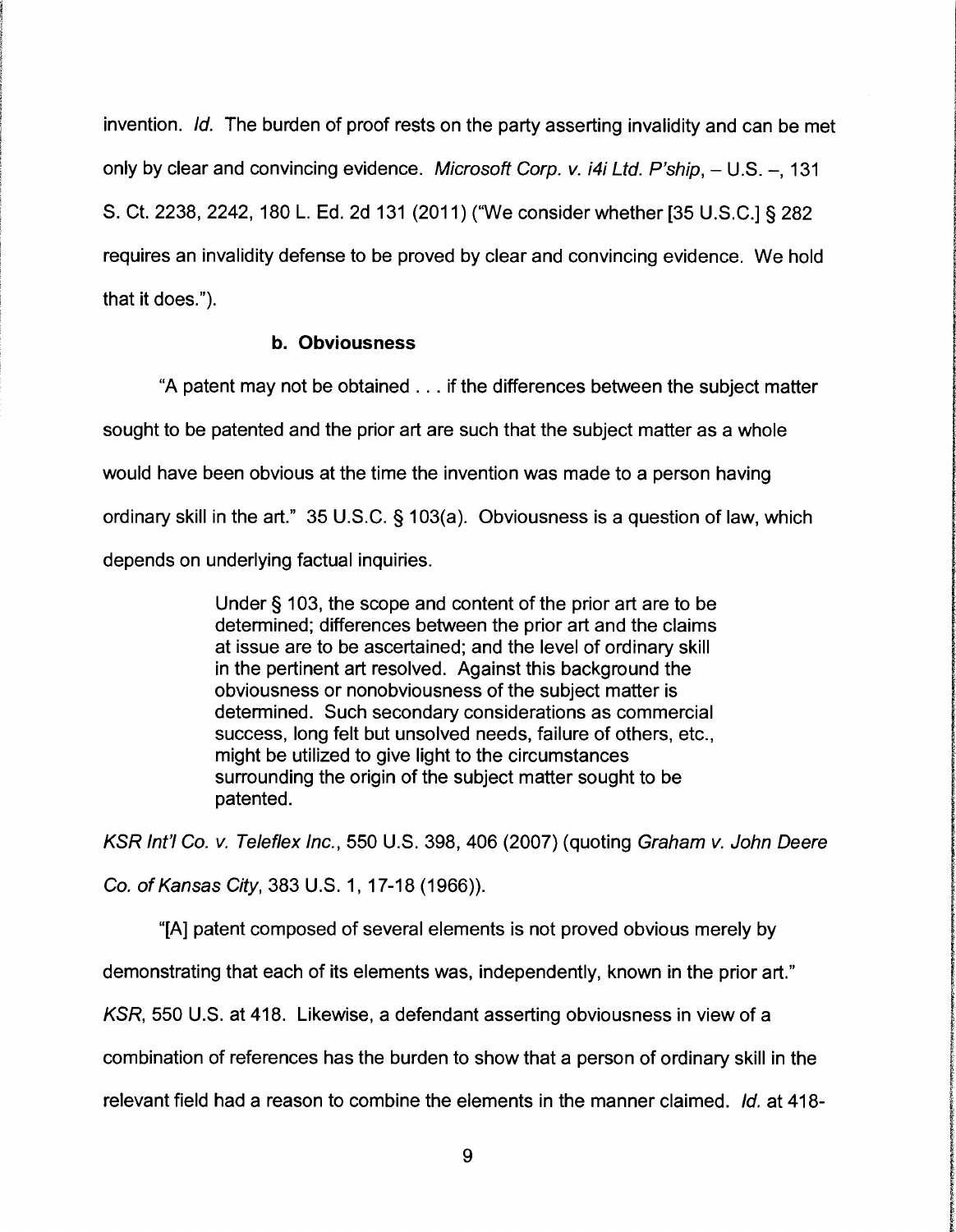19. The Supreme Court has emphasized the need for courts to value "common sense" over "rigid preventative rules" in determining whether a motivation to combine existed. Id. at 419-20. "[A]ny need or problem known in the field of endeavor at the time of invention and addressed by the patent can provide a reason for combining the elements in the manner claimed." Id. at 420. In addition to showing that a person of ordinary skill in the art would have had reason to attempt to make the composition or device, or carry out the claimed process, a defendant must also demonstrate that "such a person would have had a reasonable expectation of success in doing so." PharmaStem Therapeutics, Inc. v. ViaCel/, Inc., 491 F.3d 1342, 1360 (Fed. Cir. 2007).

A combination of prior art elements may have been "obvious to try" where there existed "a design need or market pressure to solve a problem and there [were] a finite number of identified, predictable solutions" to it, and the pursuit of the "known options within [a person of ordinary skill in the art's] technical grasp" leads to the anticipated success. Id. at 421. In this circumstance, "the fact that a combination was obvious to try might show that it was obvious under§ 103." Id.

A fact finder is required to consider secondary considerations, or objective indicia of nonobviousness, before reaching an obviousness determination, as a "check against hindsight bias." See In re Cyclobenzaprine Hydrochloride Extended-Release Capsule Patent Litig., 676 F.3d 1063, 1079 (Fed. Cir. 2012). "Such secondary considerations as commercial success, long felt but unsolved needs, failure of others, etc., might be utilized to give light to the circumstances surrounding the origin of the subject matter sought to be patented." Graham, 383 U.S. at 17-18.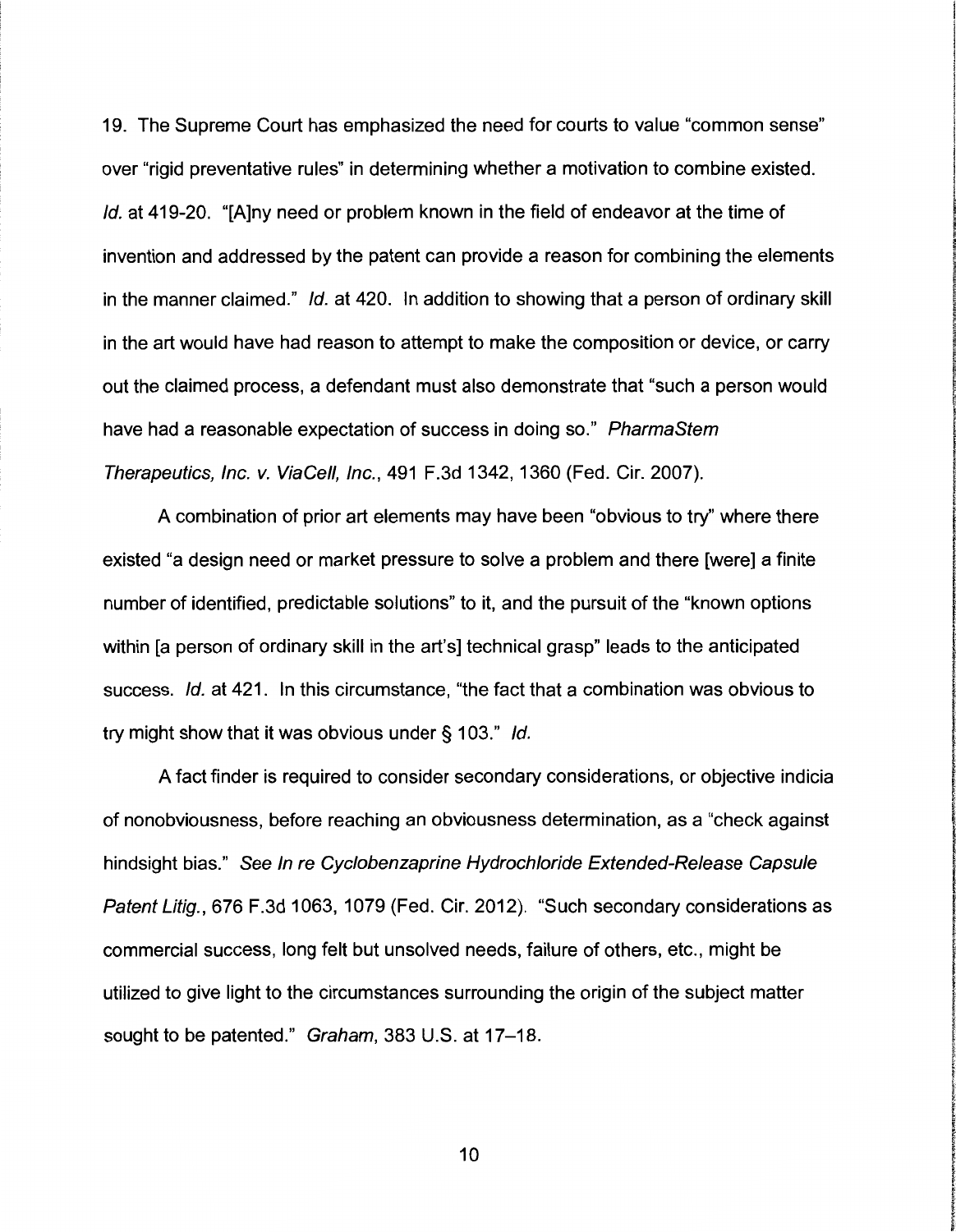"Because patents are presumed to be valid, see 35 U.S.C. § 282, an alleged

infringer seeking to invalidate a patent on obviousness grounds must establish its

obviousness by facts supported by clear and convincing evidence." Kao Corp. v.

Unilever U.S., Inc., 441 F.3d 963, 968 (Fed. Cir. 2006) (citation omitted). In conjunction

with this burden, the Federal Circuit has explained that,

[w]hen no prior art other than that which was considered by the PTO examiner is relied on by the attacker, he has the added burden of overcoming the deference that is due to a qualified government agency presumed to have properly done its job, which includes one or more examiners who are assumed to have some expertise in interpreting the references and to be familiar from their work with the level of skill in the art and whose duty it is to issue only valid patents.

PowerOasis, Inc. v. T-Mobile USA, Inc., 522 F.3d 1299, 1304 (Fed. Cir. 2008) (quoting

Am. Hoist & Derrick Co. v. Sowa & Sons, 725 F.2d 1350, 1359 (Fed. Cir. 1984)).

# **B. Canon's Renewed JMOL Motion (Trial 1)**

# **1. lnfringement2 of the '081 Patent**

<sup>&</sup>lt;sup>2</sup> The Federal Circuit has held that "a party must have first moved for JMOL under Rule 50(a) at the close of all the evidence in order to preserve the right to renew that same JMOL motion after the jury returns its verdict." See Comaper Corp. v. Antec, Inc., 596 F.3d 1343, 1347 (Fed. Cir. 2010). The Federal Circuit reasoned that "[i]t is difficult to see how [appellant] met the letter and spirit of the rule, however, when it failed to actually take the step of moving for JMOL," and instead argued against the opposing parties' Rule 50(a) motion. Id. The Federal Circuit, however, will excuse "technical noncompliance,'' such as when a party fails to specifically point out a sub-issue within the overarching 50(a) motion. MoneyGram Payment Sys. Inc., 626 F.3d 1361, 1367 (Fed. Cir. 2010).

Here, Canon moved for JMOL of no infringement, but did not affirmatively move for JMOL of invalidity. (See 0.1. 354 at 431 :9-435:8, 0.1. 355 at 699:12-700:1, 784:13-14) Canon does not dispute that it failed to move for JMOL of invalidity, but argues that its 50(b) motion is nonetheless appropriate because it opposed IV's motion for JMOL on nonobviousness. (0.1. 355 at 699:6-11) This is not a case of mere "technical noncompliance," but is rather akin to the situation in Comaper where the movant failed to meet "the letter and spirit of the rule." Accordingly, the court finds that Canon has waived its right to move for JMOL on the issue of obviousness of the '081 and '686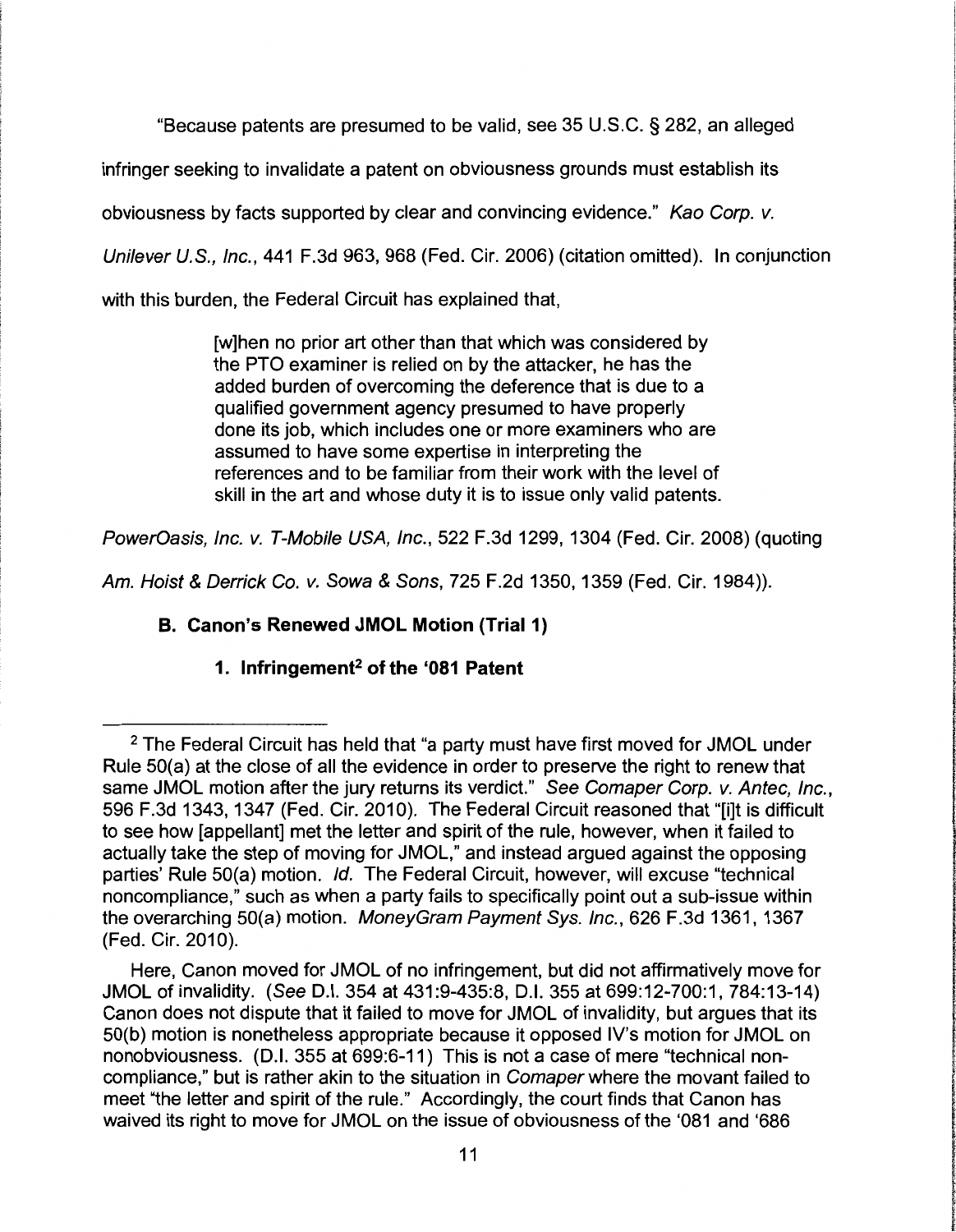The '081 patent, titled "Semiconductor Image Sensor," was filed on November 14, 1997 and issued on February 8, 2000. The '081 patent is the parent of the '686 patent and is directed to a specific configuration of an image sensor that includes a "silicide layer." Specifically, the invention seeks to avoid formation of the silicide layer on the light-sensing photodiode. ('081 patent, cols. 1 :50-51, 4:34-35) The '081 patent explains that silicide is used as a low-resistance contact material for the transistor transfer gates. (Id. at col. 4:36-38) Independent claim 3, the only asserted claim, is reproduced below.

3. An image sensor comprising:

a substrate;

a pinned photodiode on the substrate;

a dielectric layer overlying the pinned photodiode; and

a silicide layer on a portion of the image sensor wherein an area overlying the pinned photodiode is devoid of the silicide layer.

I

**the County of County** 

.<br>2010/01/2012 02:03:03:03:04

(Id. at col. 6:6-15)

# **a. Canon's evidence**

At trial, IV asserted that the following products infringe claim 3 of the '081 patent:

Canon's EOS 1 Ds Mark Ill cameras; EOS 50 Mark II cameras; and several models of

Canon's Vixia camcorders ("the accused products"). The jury was asked to evaluate

patents. (D.I. 312) Because Canon failed to move for a directed verdict on obviousness at the close of evidence, "it wholly waive[d] the right to mount any post-trial attack on the sufficiency of the evidence." Greenleaf v. Garlock, Inc., 174 F.3d 352, 364 (3d Cir. 1999) (quoting Yohannon v. Keene Corp., 924 F.2d 1255, 1262 (3d Cir. 1991). As such, the court also denies Canon's motion for a new trial on the issue of obviousness for trial 1. (D.I. 312)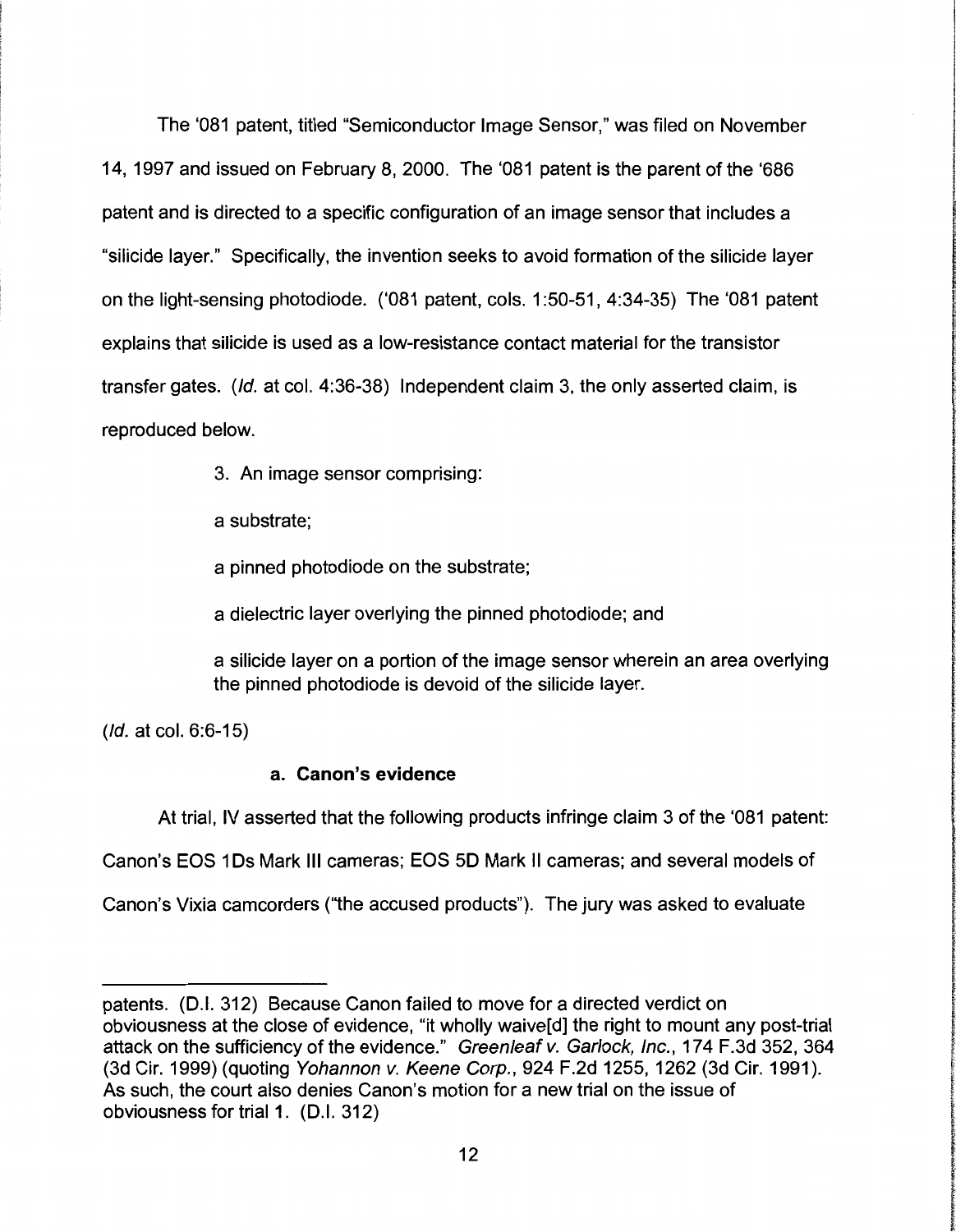products containing image sensors manufactured with three different processes: (1) Canon EOS 1 OS Mark Ill camera LC1060 image sensors manufactured with the L34 process; (2) Canon EOS 50 Mark II camera LC1100 image sensors manufactured with the L60 process; and (3) Canon Vixia Camcorder LD1050 image sensors manufactured with the 010 process. (D.I. 290 at 1; PTX 1053-1055) Canon argues that IV failed to demonstrate that any of the accused products contain a "silicide layer'' as required by claim  $3<sup>3</sup>$  IV's expert, Dr. Martin Afromowitz ("Dr. Afromowitz"), admitted that he "never [directly] tested any of Canon's products." (D.I. 353 at 351:10-13) Rather, he based his infringement opinion on the fact that titanium is deposited in the Canon processes and "[w]herever the titanium touches the bare silicon after an annealing step, you will get titanium silicide." (D.I. 353 at 333:10-13) Using his knowledge of this "known chemical reaction," Dr. Afromowitz opined that "the silicide is formed over a portion of the image sensor ... but it's not formed over the photodiode." (D.I. 355 at 731 :8-11)

Accompanying Dr. Afromowitz's testimony were various demonstratives depicting images from Canon process manuals with the silicide layers drawn as red rectangles, which Dr. Afromowitz admitted had a certain thickness and width. (D.I. 353 at 353:10- 23; D.I. 314, ex. C at PTX 1074; see also PTX 1075, 1088, 1102) On crossexamination, Dr. Afromowitz testified that he did not calculate the thickness or the width of the silicide layer because "it wasn't germane to the questions that I was trying to answer." (D.I. 353 at 352:18-353:4) Rather, Dr. Afromowitz speculated that, at least for the O10 process, one could consult a report from third-party Tech Insights ("the

<sup>3</sup>The parties stipulated that IV owns the '081 patent (D.I. 353 at 373:3-5) and that Canon sold the accused products in the United States (D.I. 355 at 702:5-10).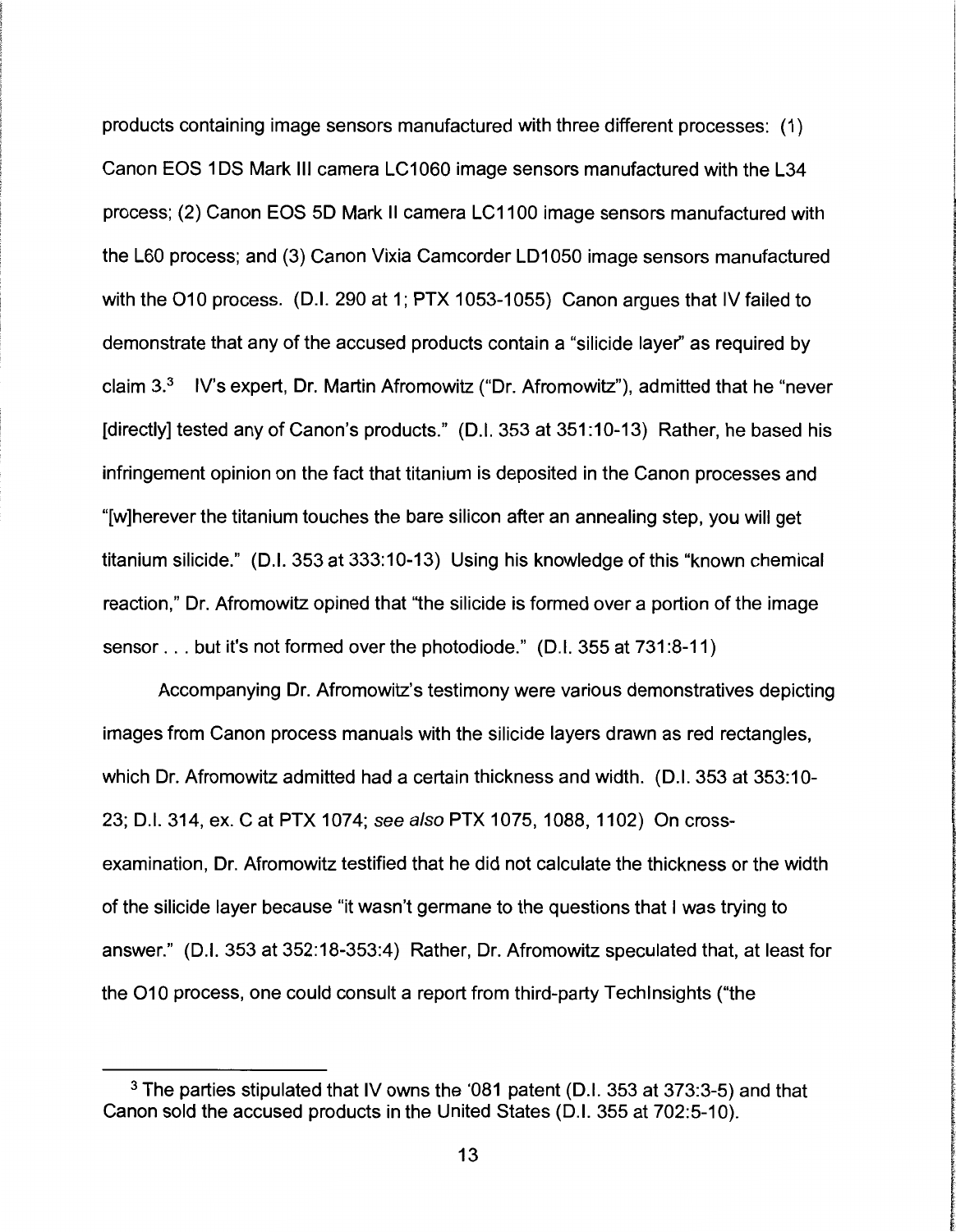Techlnsights report") (PTX 0157) and "measure with a ruler what length is shown for 200 nanometers and you can estimate the thickness of the layer that way." (Id. at 352:11-20)

Katsuhito Sakurai ("Sakurai"), a witness for Canon, testified that "there's no mention whatsoever of a step for forming silicide" in the L34 process design manual. (Id. at 404:5-9) Sakurai explained that Canon does "not attempt to form [silicide] because ... it doesn't contribute whatsoever to the functioning of our CMOS image sensors." (Id. at 404:12-16) For that reason, Canon does not "test its image sensors for silicide." (Id. at 404:19-23) Sakurai further testified that Canon does not attempt to form silicide in the L60 process (id. at 408:14-17) or the 010 process (id. at 409:3- 410:2). Rather, titanium nitride "is formed as a barrier to prevent corrosion of silicon from tungsten gas when tungsten is later deposited" and titanium "is deposited to enhance the adhesiveness between the titanium nitride that was just deposited and the silicon." (Id. at 408:1-9)

Finally, Canon alleges that Dr. Afromowitz was unable to adequately support his conclusion that the 010 process includes an annealing step. During trial, Dr. Afromowitz testified that "the 010 process guide [does not] specify the annealing step." (Id. at 344:16-19) To cure this deficiency, Dr. Afromowitz consulted the Techlnsights report, which "showed  $\prod$  more detail about this device and its fabrication and its ... geometry." (Id. at 344:20-25) The Techlnsights report "identified that those dark regions are, in fact, silicide, titanium silicide, exactly where I would expect them to appear from Canon's description of their process, except they left out ... that annealing step, but this confirms that silicide is actually there." (Id. at 347:2-11)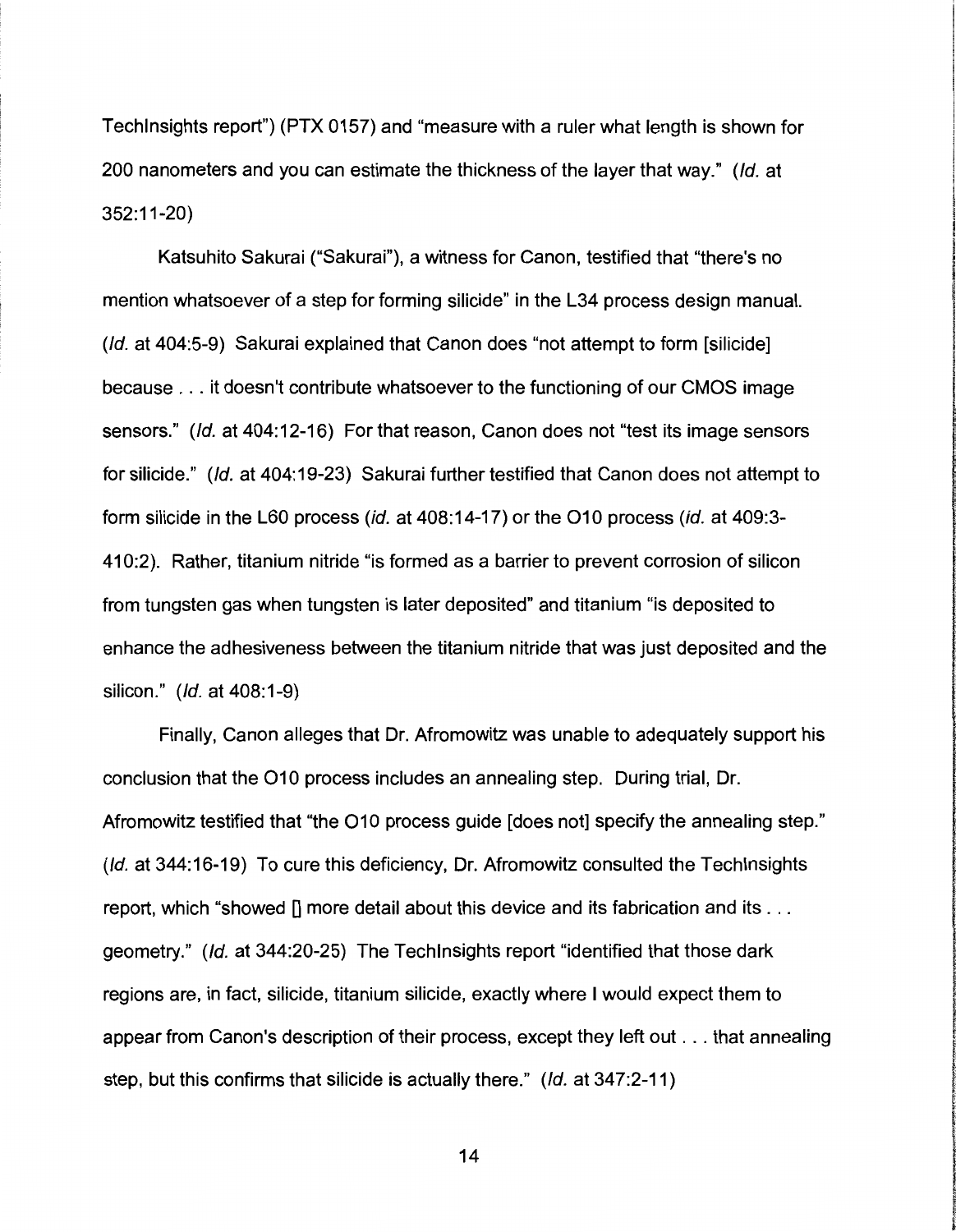Regarding the reliability of the Techlnsights report, Dr. Afromowitz agreed that he did not oversee the test in the Techlnsights report, nor did he know who conducted the test. (Id. at 355:15-23) He admitted that he has "no direct knowledge" as to whether the images in the report come from Vixia camcorders. (Id. at 356:12-14) Canon's expert, Professor Eric Fossum ("Dr. Fossum"), added that there is no evidence of how the people who wrote the Techlnsights report "figured out that that was [titanium silicide]." (D.I. 354 at 547:24-548:24) He testified that he "looked at other SEM pictures that included silicide and the color is different than those pictures." (Id. at 548:7-11) Dr. Fossum opined that there is no "evidence that meets the normal scientific technical kind of test for that particular material that was ever shown in the evidence." (Id. at 548: 19- 22)

#### b. IV's evidence

Both Dr. Afromowitz and Dr. Fossum agree that a "common method to make silicide" is where "one deposits a metal such as titanium on silicon and then anneals it." (D.I. 354 at 604:11-3; D.I. 353 at 306:21-307:3; PTX 1051) For the L34 process, Dr. Afromowitz consulted Canon's L34 process manual (PTX 95), and testified that Canon deposits "300 angstroms of titanium" on a silicon wafer, which is then annealed at "600 degrees Centigrade" for 30 minutes. (D.I. 353 at 332:10-19; PTX 1074-1075) When the titanium reacts with silicon, titanium disilicide is formed. (D.I. 353 at 332:19-20) Dr. Afromowitz further testified that, based on the location of the titanium layers at "the bottom of the hole" (D.I. 355 at 728:20-729:5), "silicide is formed over a portion of the image sensor ... it is the width of the hole, but it's not formed over the photodiode." (D.I. 355 at 731:8-11; see also D.I. 353 at 354:9-16; id. at 343:18-344:12) Dr.

**In the contract of the contract of the contract of the contract of the contract of the contract of the contract**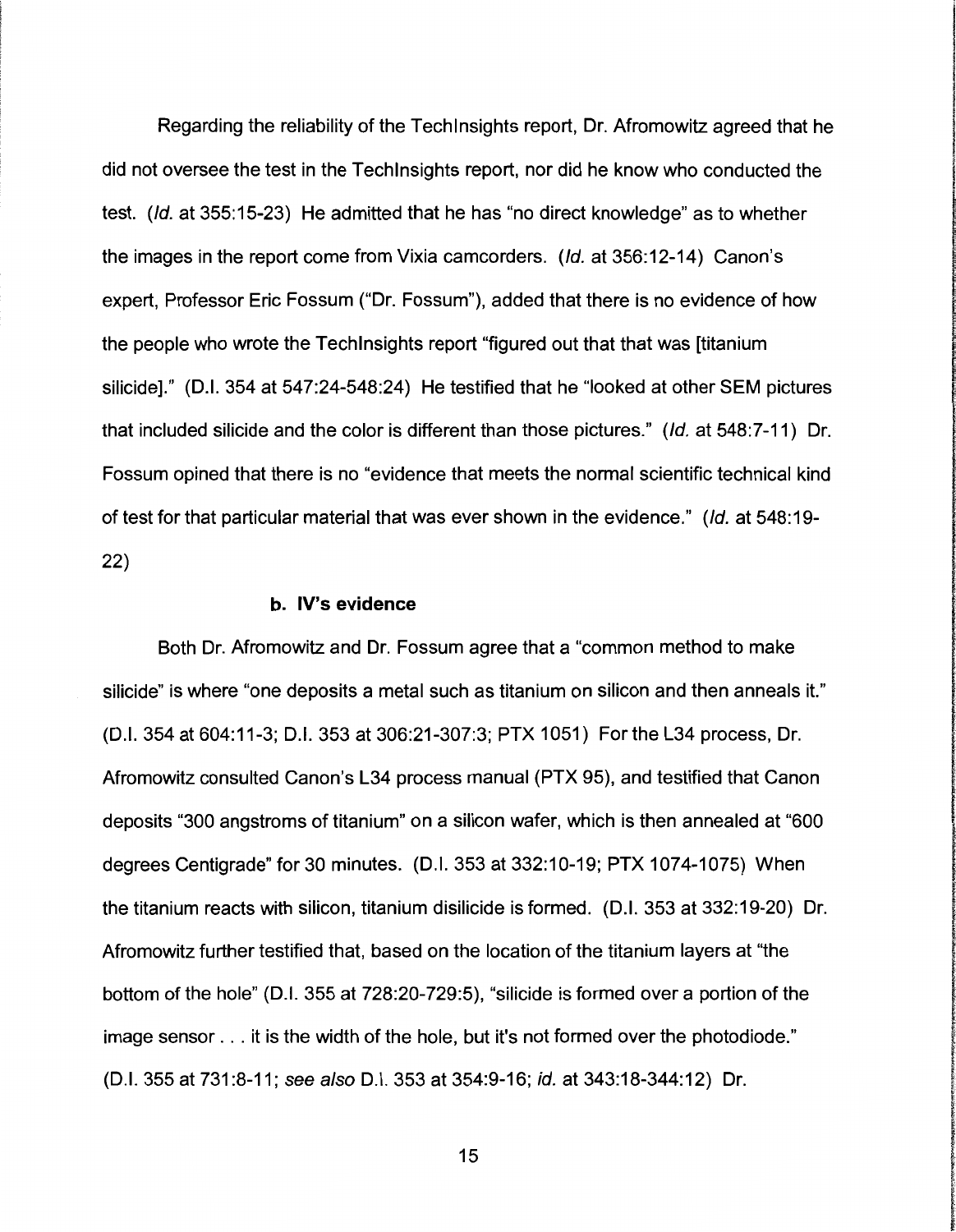Afromowitz stated that the reaction occurs in the same manner in the L60 process. (D.I. 353 at 339:19-340:2; PTX 1088)

Dr. Fossum agreed that, according to the L34 process manual and "the other Canon manuals for the other products that are accused of infringement," titanium nitrate is deposited "across everything" and then annealed, which is "the recognized way in the industry to form a silicide." (D.I. 354 at 608:15-610:13) Dr. Albert Theuwissen ("Dr. Theuwissen"), another Canon expert, explained that Canon generally uses a production method wherein tungsten, titanium nitrite and titanium are deposited and then "you edge the whole thing back (indicating) uniformly ... so that only in the plugs over here (indicating), your percentage of [deposited products] is left." (D.I. 353 at 265:20-266:8) Ultimately, silicide may be formed "as a kind of byproduct," though he would not expect the titanium silicide to be present "in every plug." (Id. at 266:9-267:11)

As for the 010 process, Dr. Afromowitz testified that titanium silicide is formed because there are "holes in the layer ... [s]o when titanium is deposited on the wafer, it ... goes down to the bottom" and "comes in contact with the silicon underneath." (Id. at 344:5-8; PTX 1102) As discussed, supra, Dr. Afromowitz admitted that the 010 process manual did not disclose an annealing step, so he relied on information in the Techlnsights report purportedly demonstrating the presence of silicide. (See D.I. 353 at 344:16-19, 347:2-11; PTX 157 at IVCANON00242202) Regarding the reliability of the Techlnsights report, Dr. Afromowitz opined that Techlnsights is a "very reputable company'' that has "been around for 25 years, they do this all the time." (D.I. 353 at 356:2-3) Both Dr. Afromowitz and Dr. Theuwissen agreed that the images in the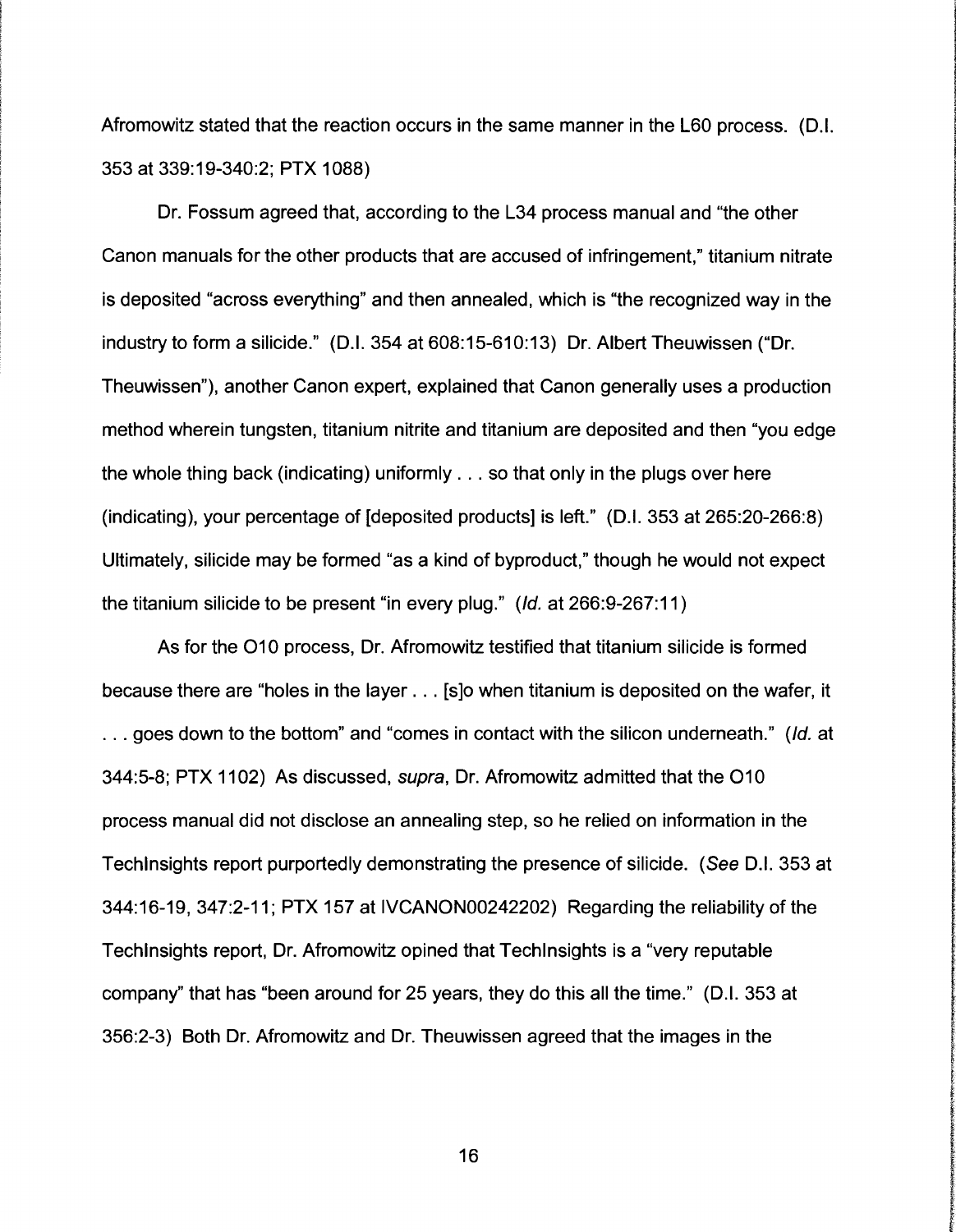Techlnsights report came from the accused Vixia camcorders. (Id. at 356:9-11, 264:21- 23)

#### **c. Analysis**

Canon's non-infringement position hinges on the argument that the court's "claim construction requires some dimensionality to be a 'coating' of silicide." (D.I. 313 at 5) Canon recognizes that IV's testimony focused on establishing the presence of silicide, but argues that such evidence was inadequate without additional evidence regarding the dimensions of the silicide product. (Id. at 4) In its memorandum order, the court construed "a silicide layer on a portion of the image sensor wherein an area overlying the pinned photodiode is devoid of the silicide layer" as "[a] coating of silicide over a portion of the image sensor but not covering at least part of the photodiode." (D.I. 252 at 11-12) The court reasoned that "a person of ordinary skill in the art would understand that when titanium metal is deposited on a silicon layer, the resulting silicide layer can be of varying thicknesses depending on the amount of material deposited and reaction conditions." (Id. at 12) The court further construed "layer" as "[a] coating of material deposited or formed across a surface," and added the qualification that "layer" need not be a "single thickness." (Id. at 9) Other than stating that the silicide must not cover "at least part of the photodiode," the court did not specify any additional restrictions regarding the thickness or width of the silicide layer. Accordingly, IV was not obligated to present evidence regarding the dimensions of the silicide layer other than to demonstrate that the silicide does not cover at least part of the photodiode.4

**removations** f

lines and the complete complete and complete the complete state of the complete state of the complete state of

<sup>4</sup>Canon also moved for a new trial with the argument that Dr. Afromowitz's demonstratives and exhibits were outside of the scope of his expert report. (D.I. 353 at 226:18-228:7; D.I. 355 at 729:6-10) In his expert report, Dr. Afromowitz opined that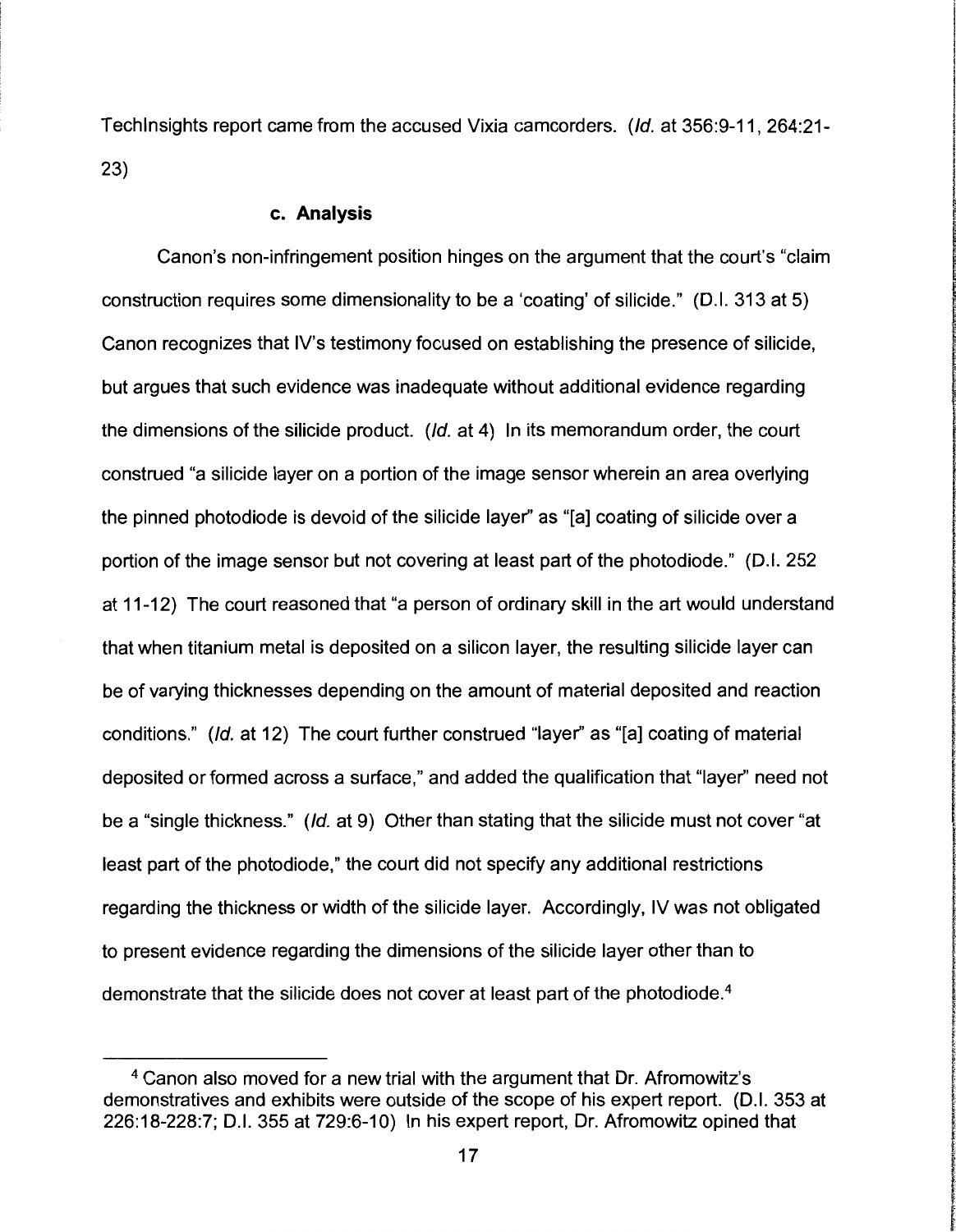As detailed, supra, IV presented evidence that in the L34 and L60 processes, titanium is deposited on the silicon substrate and then annealed, resulting in the formation of titanium disilicide.<sup>5</sup> (See D.I. 353 at 332:10-20) IV satisfied its obligation to demonstrate that "an area overlying the pinned photodiode is devoid of the silicide layer'' by presenting evidence that the silicide will form over a portion of the image sensor, but not over the photodiode. (D.I. 355 at 731 :8-11) Canon countered with evidence that Canon does not "attempt to form [silicide]," nor does it "test its image sensors for silicide." (D.I. 353 at 408:14-17, 404:19-23) Through Dr. Theuwissen, Canon presented evidence that the titanium disilicide might not be present in every plug. (Id. at 266:9-267:11) However, Canon was unable to dispute the possibility that silicide could form under the practiced conditions. (D.I. 354 at 608:15-610:13; D.I. 353 at 265:20-266:8)

Unlike the L34 and L60 processes, IV did not point to evidence of an annealing step in Canon's 010 process reports. (D.I. 353 at 344:16-19) However, IV did produce evidence in the form of the Techlnsights report that the Vixia image sensors contain silicide. (Id. at 344:16-19, 347:2-11) Canon had ample opportunity to question the

<sup>&</sup>quot;Canon's L34 Process Design Manual discloses that 300 A of Ti is deposited on bare Si and then annealed at  $600^{\circ}$  C in process element AL1  $\dots$  No silicide is formed overlying the photodiode." (D.I. 314, ex. D, ex. G at 4-5) Canon argues this opinion fails to address the dimensions of the silicide, yet Dr. Afromowitz used demonstratives depicting the silicide layer with some thickness and width. (D.I. 314, ex. C at PTX 1074) Because the court finds that Dr. Afromowitz was not obligated to present evidence regarding the precise dimensions of the silicide to fully address the claim limitations, the use of demonstratives depicting the silicide layer as generic rectangles in the areas where Dr. Afromowitz theorized the silicide would form do not constitute a miscarriage of justice. Accordingly, the court denies Canon's motion for a new trial on the issue of infringement for trial 1. (D.I. 312)

<sup>&</sup>lt;sup>5</sup> As explained in Dr. Afromowitz's expert report, "a silicide is a compound containing Silicon and a metal" such as titanium disilicide. (D.I. 314, ex. D, ex. G at 5)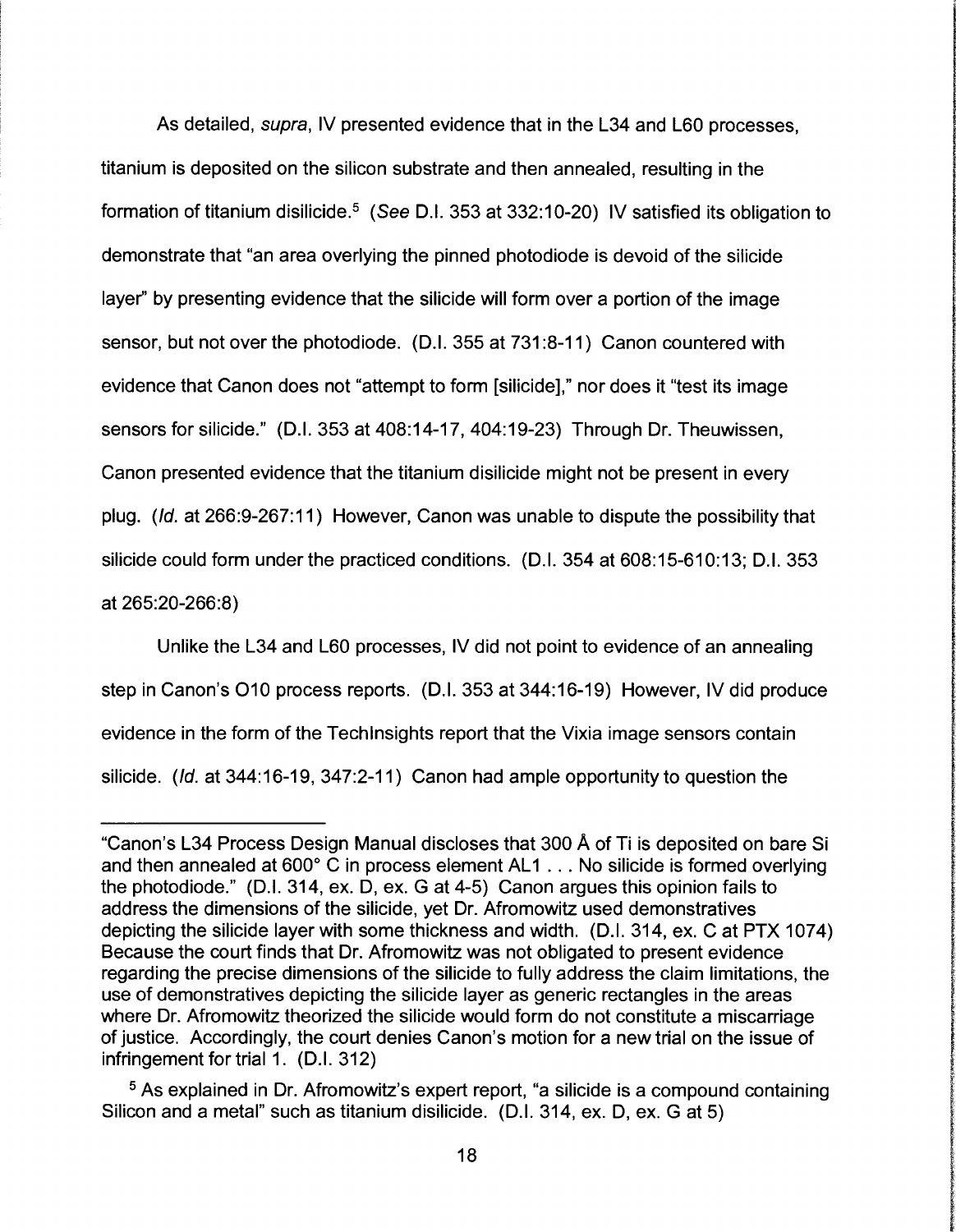credibility of the Techlnsights report through cross examination (id. at 355:15-23) and through its own expert testimony (D.I. 354 at 547:24-548:24). The court cannot act as an independent factfinder in selecting the most credible testimony.

Insofar as Canon presented a question of fact regarding the formation of a silicide layer on the image sensor but not on the pinned photodiode, the court is charged with determining whether there is evidence upon which the jury could properly find for the non-moving party. Viewing the record in the light most favorable to IV, the court concludes that a jury could properly credit the testimony of IV's experts above that of Canon's experts and determine that a silicide layer is formed on the image sensor, but not on an area overlying the pinned photodiode using all three accused image sensors. The court denies Canon's motion for judgment as a matter of law with respect to infringement of claim 3 of the '081 patent. (D.I. 312)

# **C. Canon's Renewed JMOL Motion (Trial 2)**

# **1. Anticipation6 of the '348 Patent**

<sup>&</sup>lt;sup>6</sup> At the close of evidence, Canon moved for JMOL of anticipation of the asserted claims of the '348 patent and '960 patents, but did not move for JMOL of obviousness. (D.I. 360 at 990:5-8) Specifically, Canon's counsel stated that "for the record, defendants make a motion for **anticipation** of both the claim 1 to 3 of the '348 patent and claims 19 and 20 of the '960 patent based upon the references presented. Shall I tell you - I can read them to you, if you'd like." (Id. at 990:5-10) (emphasis added) The court responded that "I think we've heard them already. I appreciate the motion." (Id. at 990:11-12) Canon contends that it did not raise the issue of obviousness because it did not want to belabor the record. Canon also contends that the act of opposing IV's motion of no anticipation or obviousness provided sufficient notice to justify a 50(b) motion. (Id. at 985:19-986:6) Although the court generally adopts a lenient 50(a) motion policy, it cannot, as an issue of fairness to the opposing party, allow a party to argue an entirely distinct legal issue in a 50(b) motion that was not raised under 50(a) during trial. See Duro-Last, Inc. v. Custom Seal, Inc., 321 F.3d 1098, 1107 (Fed. Cir. 2003) (because "obviousness and anticipation ... are legally distinct and separate challenges to a patent's validity," "a pre-verdict JMOL motion on anticipation is not sufficient to support a post-verdict JMOL on obviousness") (citing Union Carbide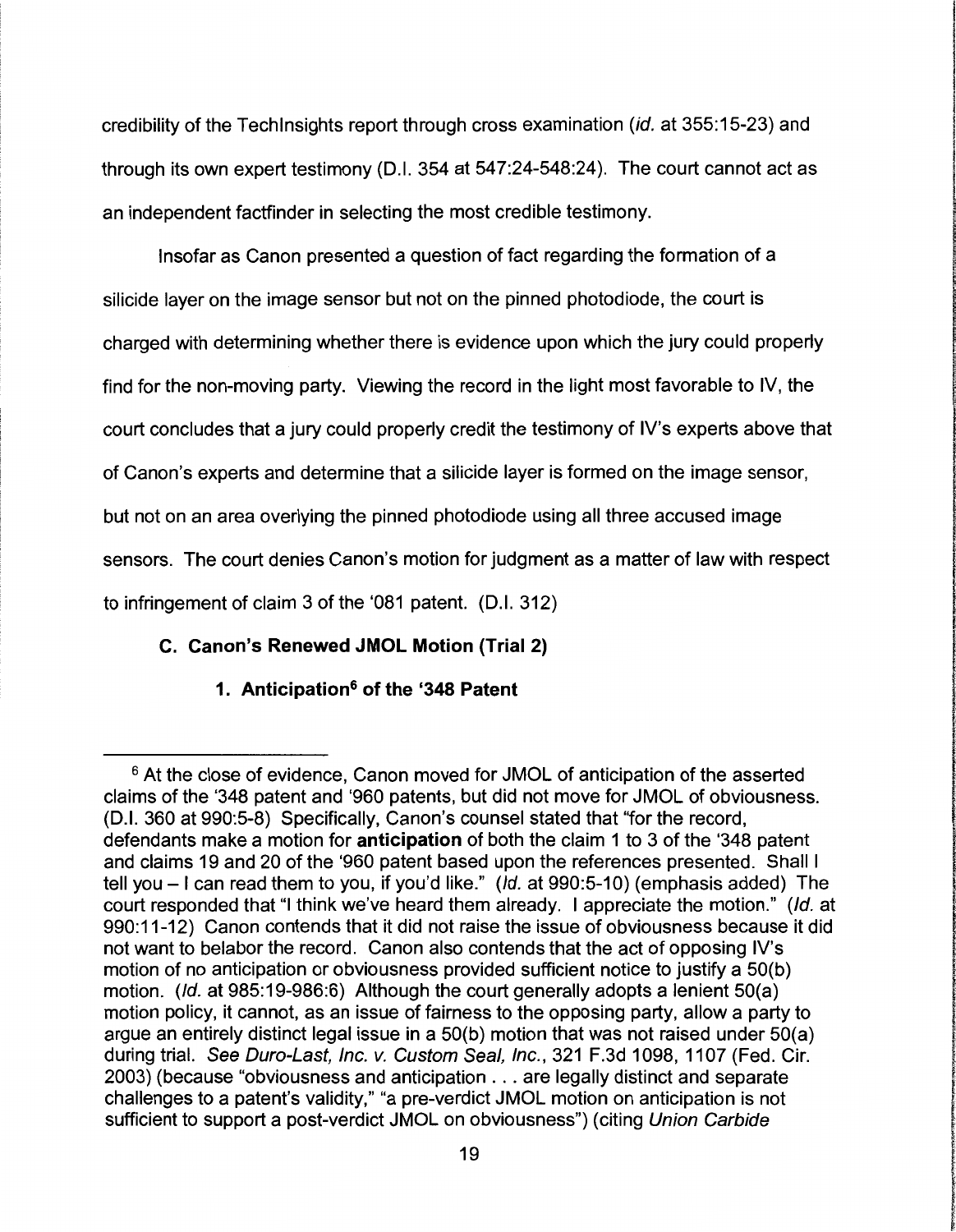The '348 patent, titled "Method for Context-Preserving Magnification of Digital Image Regions," was filed on May 14, 1996 and issued on May 19, 1998. The '348 patent is directed to a method for digital image magnification in a graphical user interface that allows simultaneous viewing of the magnified image and its unmagnified context. ('348 patent, Abstract) The '348 patent addresses the problem faced by a user who "experiences difficulty discerning small details and would like to view a portion of the image in a magnified format." (Id. at col. 1:12-14) Asserted claims 1-3 of the '348 patent are directed to magnifying a selected region of a digital image in a graphical user interface, and superimposing the magnified image window  $-$  a "floating plane region"  $$ over the selected region of the original image to preserve the context of the selected region. Independent claim 1 and dependent claims 2 and 3 are reproduced below.

> 1. A method of digital image magnification in a graphical user interface, the method comprising: selecting for magnification a selected region of an original image in the graphical user interface; and superimposing on the original image a floating plane region in the graphical user interface containing a magnified image of the selected region, wherein the floating plane region has an area larger than an area of the selected region and smaller than an area of the original image, such that the selected region of the original image is magnified and viewed while preserving the context of the selected region.

**international Service** 

I

**International Control** 

'

Chems. & Plastics Tech. Corp. v. Shell Oil Co., 308 F.3d 1167, 1188 (Fed. Cir. 2002). Canon gave no indication that it intended to move for JMOL of obviousness, instead offering to expand on its JMOL for anticipation. Moreover, for the reasons explained with regard to Canon's 50(b) motion for obviousness of the '081 and '686 patents, supra, the court finds that Canon did not properly move under 50(a) by merely objecting to IV's JMOL on validity. Accordingly, the court finds that Canon waived its right to move for JMOL on the issue of obviousness of the '348 and '960 patents. Because the court did not rely on any allegedly new arguments presented by Canon in its reply brief for trial 1 (D.I. 340) or trial 2 (D.I. 342) in reaching its conclusion, the court denies as moot IV's motion for leave to file a sur-reply brief addressing said arguments. (D.I. 348)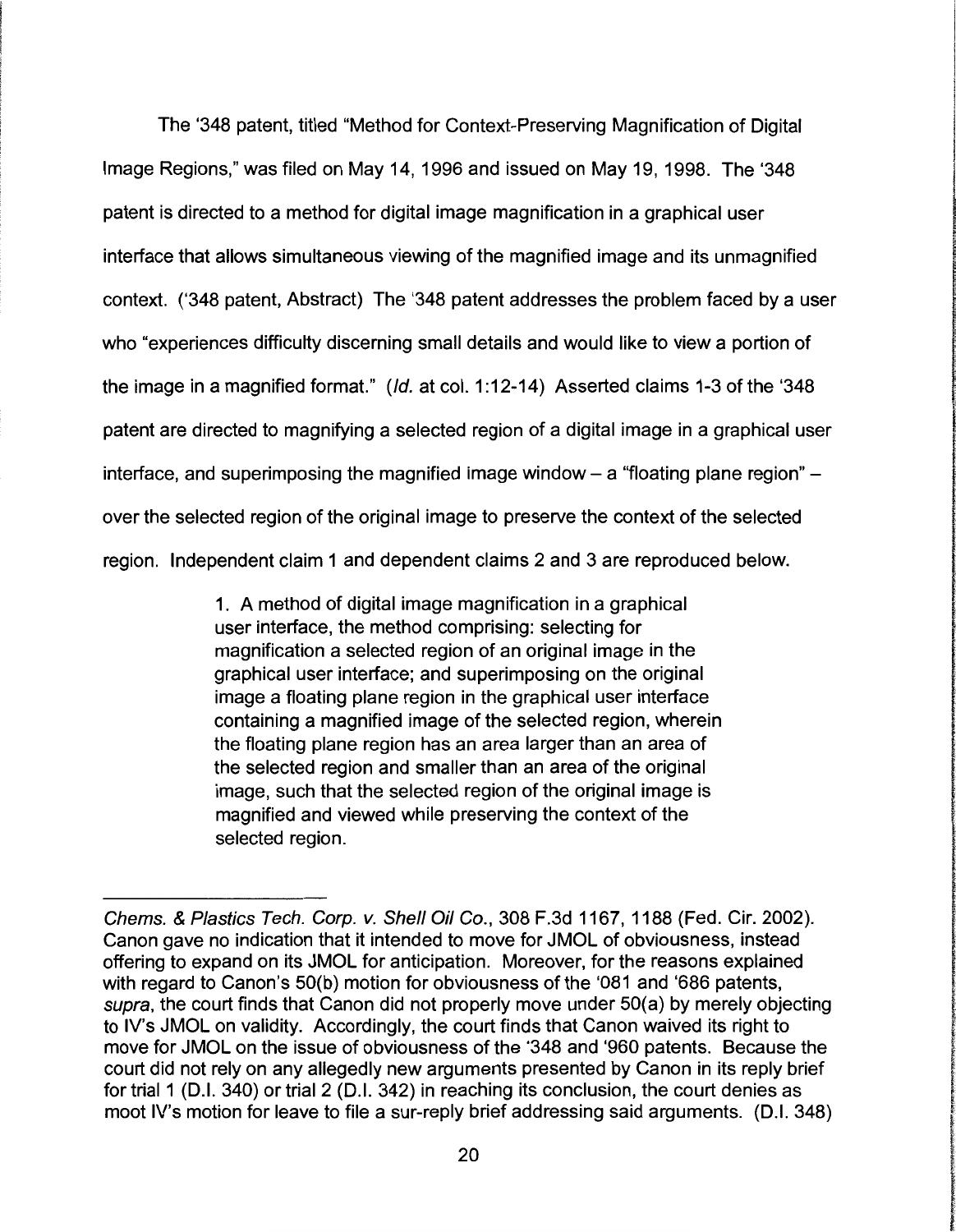2. The method of claim 1 further comprising restoring a portion of the original image, wherein the portion restored was previously covered by a prior position of the floating plane region.

-----~

де колдериясының колдонулық ауды.<br>Негізі

3. The method of claim 1 wherein the floating plane region is superimposed on the original image such that the floating plane region covers the selected region of the original image.

(Id. at col. 5:16-35)

At trial, Canon argued that claims 1-3 of the '348 patent are anticipated by: (1)

Japanese Publication No. 4-142661, titled "Information Processing Apparatus" ("Sano")

(D.I. 317, ex. C (original)); D.I. 317, ex. D (English translation)); (2) a video by Bier et al.

entitled "Toolglass and Magic Lenses: The See-Through Interface" (the "Toolglass

video") and accompanying article;<sup>7</sup> (3) Kline & Glinert, "Improving GUI Accessibility for

People with Low Vision," CHI '95 (1995) ("Kline") (D.I. 317, ex. G); and (4) U.S. Patent

No. 5,818,455, titled "Method and Apparatus for Operating on the Model Data Structure

of an Image to Produce Human Perceptible Output Using a Viewing Operation Region

Having Explicit Multiple Regions" ("Stone") (D.I. 317, ex. H).

# **a. Sano**

# **i. Evidence**

The sole dispute between the parties is whether Sano discloses the limitation of "digital image magnification." (See D.I. 360 at 934:1-4) Canon's expert, Dr. Steven Feiner ("Dr. Feiner"), presented a methodical opinion to the jury, detailing how Sano

 $<sup>7</sup>$  Dr. Feiner testified that the Toolglass article was designed to accompany the video</sup> and be a "paper record of what was on video." (D.I. 360 at 735:21-736:2) Dr. Feiner agreed that "the same people and the same body of work is behind" the Toolglass article, the Toolglass video, and Stone. (Id. at 838:12-25)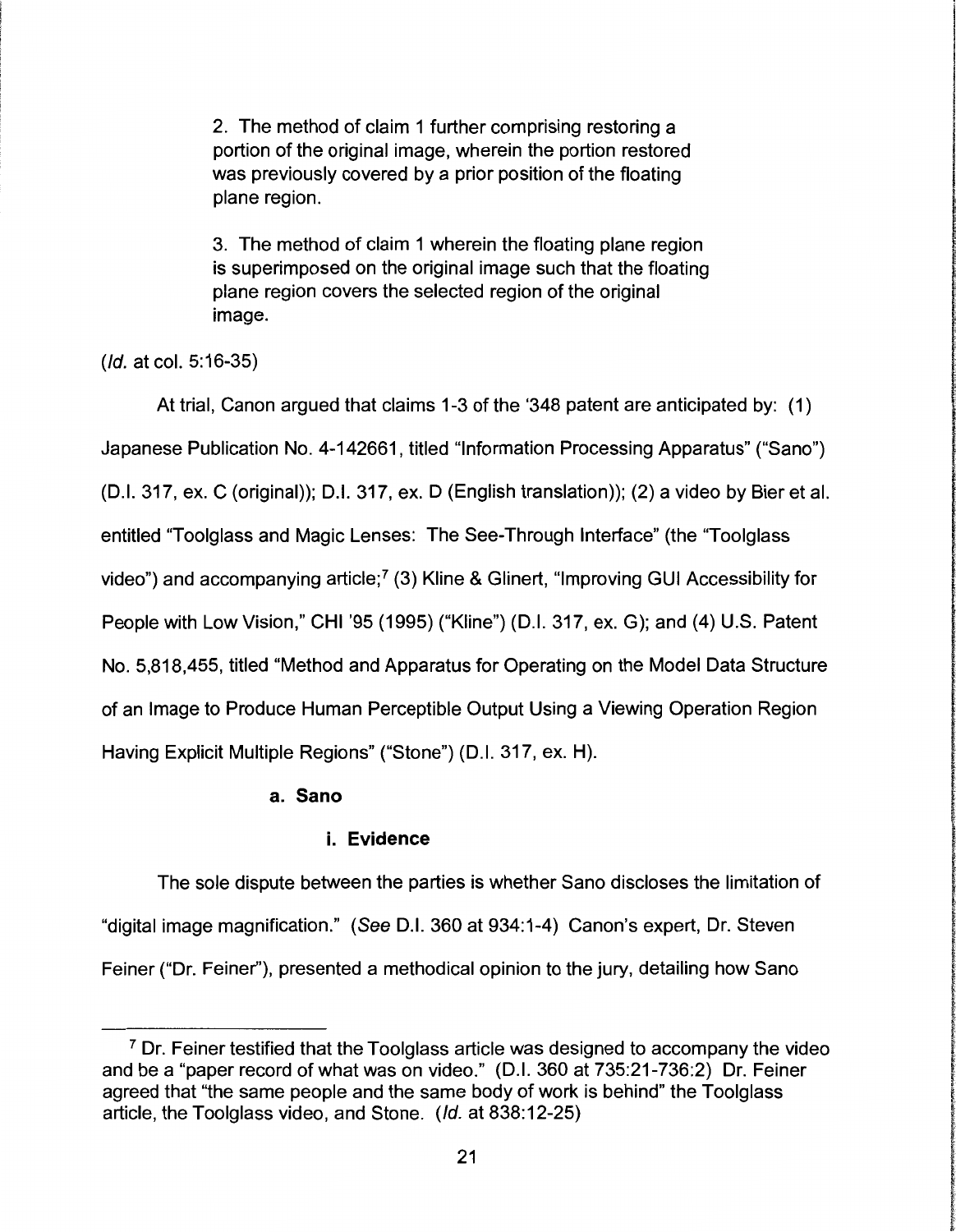allegedly anticipates each limitation of claims 1-3 of the '348 patent. (Id. at 712: 10- 726:2) With respect to the disclosure of "digital image magnification," Dr. Feiner opined that Sano "shows digital image magnification, because in this case it happens to be magnifying pixels." (Id. at 713:21-25) More specifically, Dr. Feiner opined that the magnified section in Sano is "taken from a bit image obtained in the usual mode to the bit image magnified under the magnification M. . . . So it magnified a representation that happens to be in the form of bits, pixels." (Id. at 716:25-717:8, 716:3-5) For example, Dr. Feiner pointed to figure 2 as depicting "a piece of a digital image represented in terms of pixels, and it's going to be magnified in the larger area around the outside of what Sano refers to as a pseudo loupe."8 (Id. at 712:14-19)

IV's expert, Dr. Dan Schonfeld ("Dr. Schonfeld"), responded "that Sano does not disclose digital image magnification" because Sano "relates exclusively to documents and represents everything in terms of magnification resulting in characters, character strings, input and editing of characters, [and] cursors." (Id. at 941 :17-24) Dr. Schonfeld also noted that "the end result of magnification is a character SA ... [and] the cursor is displayed on the screen." (Id. at 943:1-5) In other words, Sano is "referring to not [sic] pixels, it's referring to actual characters, either fonts or in a word processing program." (*Id.* at 911:11-13) He explained that "[i]f you are doing digital image magnification, you don't have a cursor, you don't know what the underlying character is, you don't know if

**industrial control** l l

'

<sup>&</sup>lt;sup>8</sup> At trial, IV challenged Dr. Feiner's credibility by highlighting allegedly inconsistent statements. (D.I. 360 at 717:23-718:1, 837:3-838:11 (initially testifying that figures 3 through 9 of the '348 patent "all show text being magnified" and later testifying that the examples in the '348 patent also relate to images); see also Id. at 831 :16-19, 832:16-18 (disagreeing then later admitting that the first draft of his invalidity report was typed by Canon's lawyers).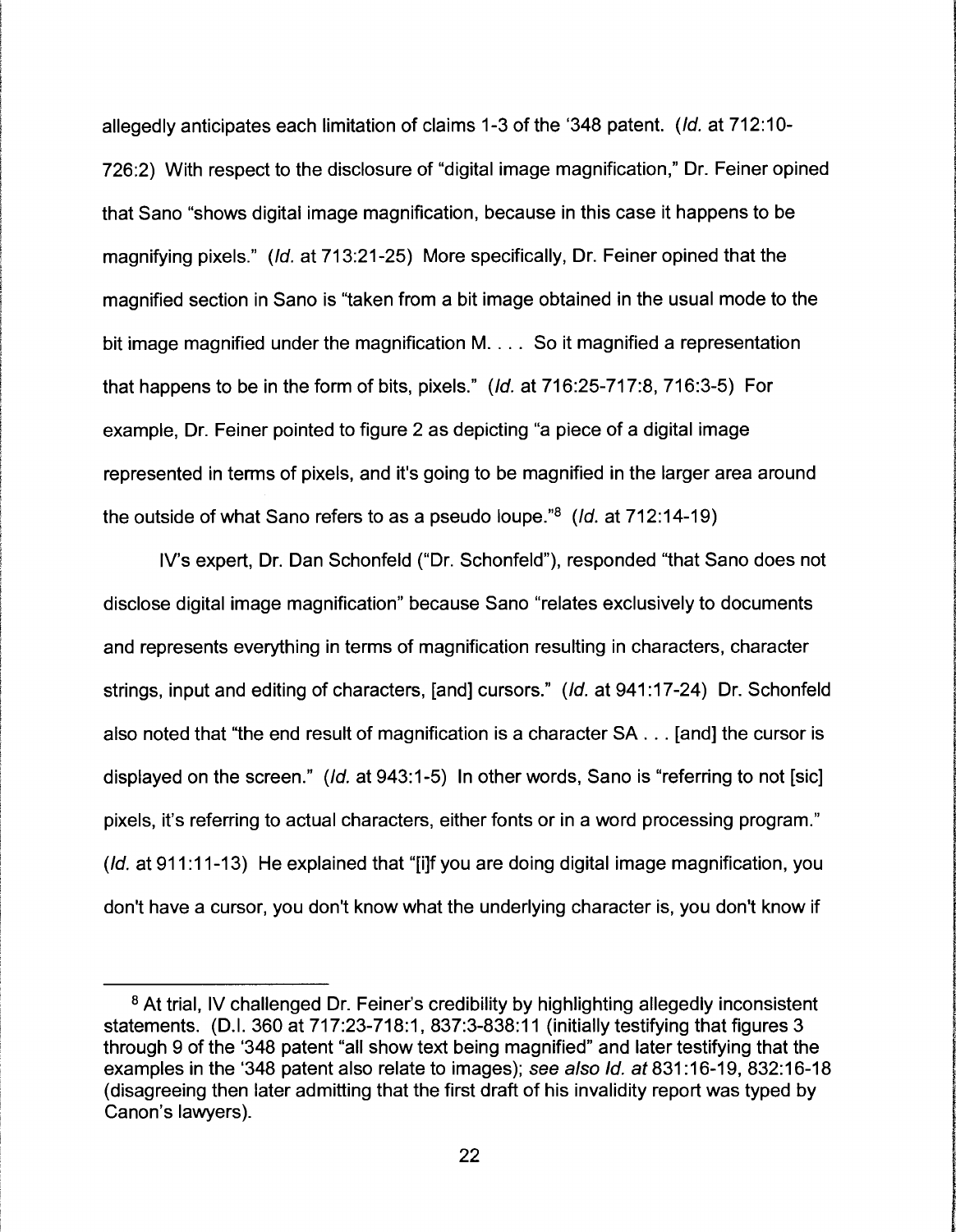there's a character at all, you just have pixels and you have no idea what they represent when you are doing digital image magnification or digital image processing of any kind." (*Id.* at 912:10-15) Functionally, "Sano is "representing characters in the form of ... pixels on the screen. Then you take the characters back to the computer program, replace them by other characters, regenerate the ... final bitmap and then you display it on the screen, so the magnification itself takes place, part of the computer program representing the character strings." (Id. at 937:14-17)

Although Dr. Schonfeld opined that the "Sano patent is exclusively designed for text documents" (id. at 910:25-:911 :1 ), he admitted that Sano "does not describe a character replacement system" in that it "does not talk about the magnification in any detail other than to say that the bitmap is enlarged and you have a new bitmap corresponding to characters." (Id. at 943:7-11) He agreed that the video RAM in Sano contains a bitmap image "with the understanding that whenever you do magnification, whether it's of a data structure with a circle or a program, you have to begin with the bit image and the end result will always be a bit image, because that's the only thing that can be displayed on the screen." (Id. at 947:13-23) Dr. Schonfeld characterized the central question as "whether you do it directly or whether you have to go back to the program and do manipulation of the program." (Id. at 947:18-25)

#### **ii. Analysis**

Fundamentally, the parties dispute the proper construction of the term "digital image magnification" in the preamble of independent claim 1 of the '348 patent. A disagreement over the interpretation of the disputed term was raised at the April 11, 2014 pretrial conference, and the court issued a supplemental claim construction order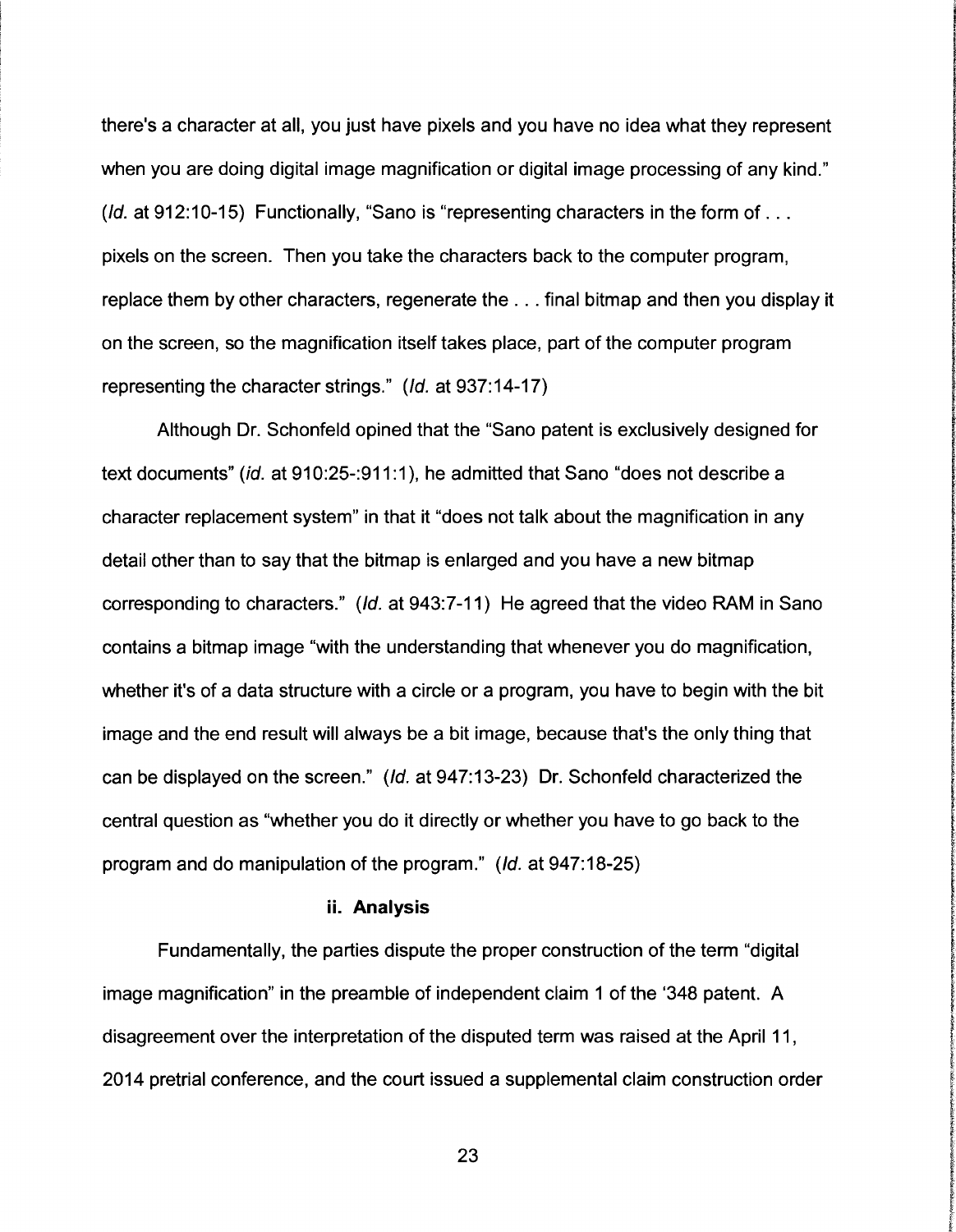on May 5, 2014 to resolve the dispute prior to presentation to the jury.<sup>9</sup> (D.I. 296 at 1) The court construed "digital image magnification in a graphical user interface" as "expanding image data – which may be represented in the form of pixels, a page description language, or any other form  $-$  on the screen of a digital device." (*Id.* at 1-2) The court further explained that "magnification" is "the expansion of an image," "consistent with its ordinary meaning and the definition given by the inventor of the '348 patent." (Id. at 2) Additionally, a "graphical user interface' is the screen of the digital device where the image data is displayed." (Id.)

At trial and in its post-trial briefing, IV seemingly interpreted the language "on the screen of the digital device" in the court's construction to mean that the magnification program must manipulate the pixels displayed on the screen, not the underlying data structure. (See D.I. 334 at 3) In distinguishing Sano, Dr. Schonfeld stated that Sano is "referring to not [sic] **pixels,** it's referring to actual characters" (D.I. 360 at 911 :11-13) (emphasis added), and that Sano "has nothing to do with an [sic] manipulation **of image pixels themselves"** (id. at 913:15-19) (emphasis added). IV made a similar argument in advocating for its proposed claim construction of "digital image magnification," asserting that although the specification states that "[t]his image data may be represented in the form of pixels, a page description language, or any other form" ('348 patent, col. 4:27-29), the image data may not truly be in "any form" because it must be "displayed on the screen." (D.I. 269 at 4) Consistent with this argument, IV proposed the construction, "an image that has been converted into an array of pixels, each of which has an associated value," which it believed more accurately reflected the "plain

I. **Including** 

**IN PARTICULAR CONTROL CONTROL** 

In Change of Chinese Containers

Cultures 2000 additional estimation and technical

**f** ~ **the Michigan** 

<sup>&</sup>lt;sup>9</sup> Trial ran from May 5-12, 2014.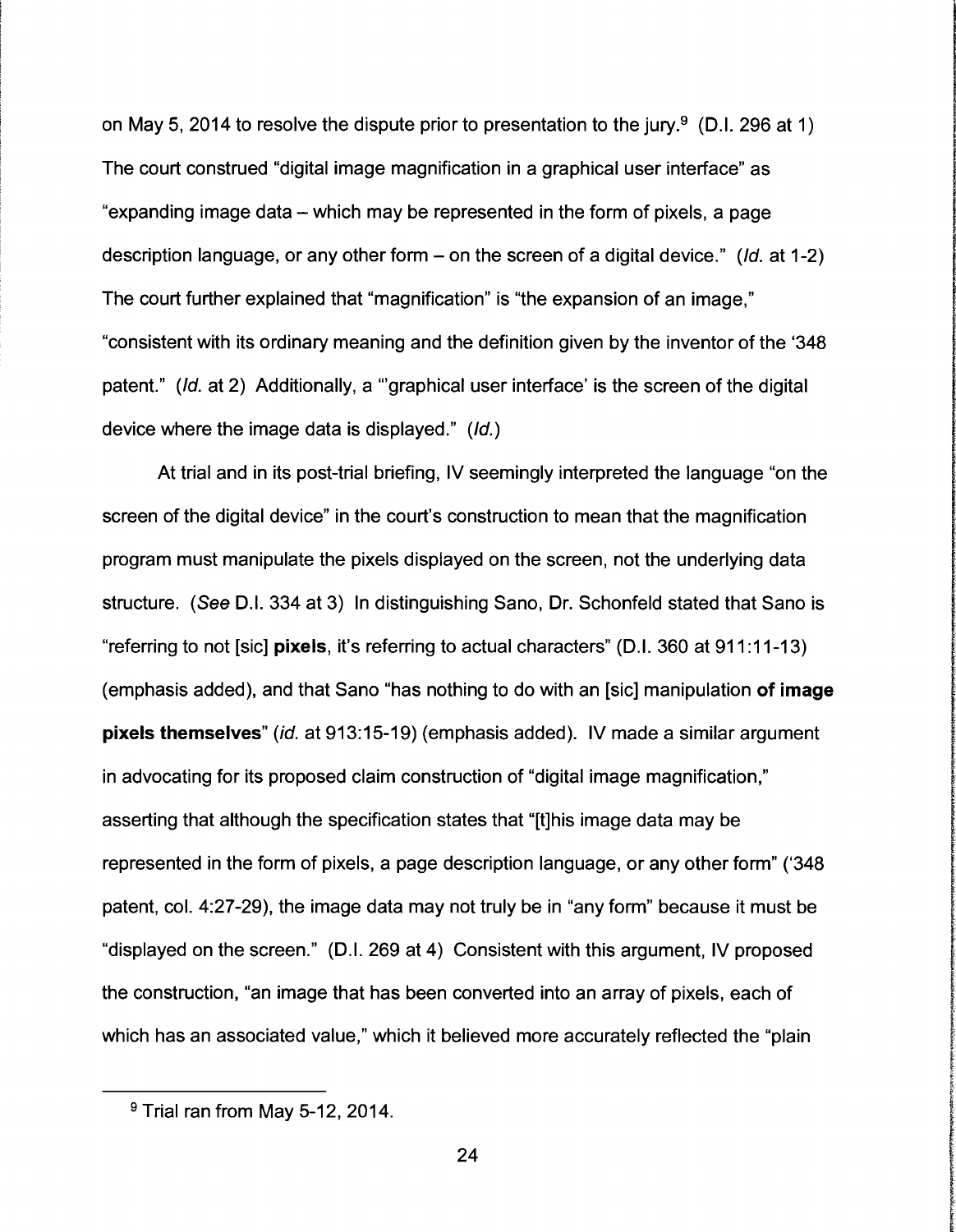meaning" of the term. (*Id.* at 2-5) IV's arguments at trial more closely tracked its proposed construction than the construction ultimately adopted by the court.

By including the language "on the screen of a digital device," the court did not intend to exclude manipulation of image data represented in a non-pixel form. Rather, the court directly stated that image data "may be represented in the form of pixels, a page description language, or any other form." (D.I. 296 at 2) The court recognizes that IV's technical argument may align with one "traditional" understanding of digital image magnification where a magnifier "simply replicate[s] the pixels of the displayed image." (DTX-335 at DEFS\_0015866) The court's understanding of claim scope is not so limited, however, and the court is not inclined to make further changes to the landscape of the claim construction in the post-trial context. As recognized by the court in its claim construction analysis, the '348 patent states that "[i]t will be appreciated that preserving visual context is especially advantageous when **magnifying a line of text** or other image data whose interpretation is context dependent." ('348 patent, col. 2:19-21) (emphasis added) As "digital image magnification" is the only disputed limitation, and the court finds that IV's interpretation of the term is not consistent with the court's claim construction, the court grants Canon's renewed motion for judgment as a matter of law with respect to anticipation of the '348 patent by Sano. (D.I. 315)

## **b. Toolglass video**

#### **i. Evidence**

As with Sano, the sole dispute between the parties is whether the Toolglass video discloses the limitation of "digital image magnification." (See 0.1. 360 at 935:16- 24) Dr. Feiner again presented a step-by-step analysis of how the reference allegedly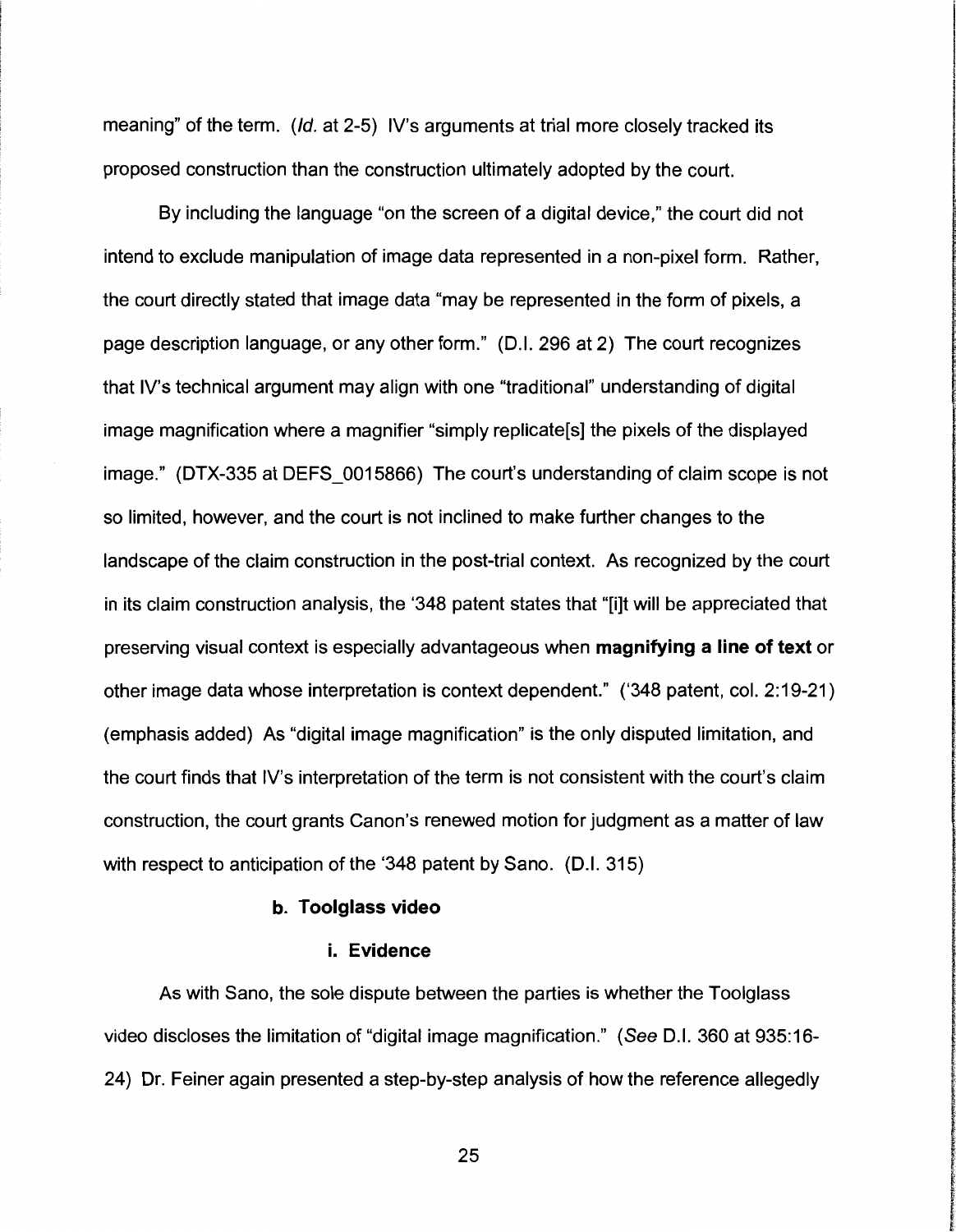anticipates all limitations of the '348 patent. (Id. at 726:3-747:8) Dr. Feiner highlighted a section of the Toolglass video describing "pixel doubling" by "apply[ing] a lens to the display pixels themselves" as an example of digital image magnification. (Id. at 740:2-9) Dr. Schonfeld disagreed that the technique of pixel doubling was an example of digital image magnification, opining that "[i]t is just making the lines wider, just like bolding them, so you can see them more clearly. It's not magnifying them. The magnification appeared in the previous technique, which was not based on pixel operation." (Id. at 900:9-13) Dr. Schonfeld elaborated that "it was clear that what is shown there is not digital image magnification and, in particular, it's not expanding image data under the Court's construction because it is doing a technique on a data structure itself." (Id. at 900:16-21) Such a technique sacrifices "the ability to work with any type of data, image, text or whatever and only work with focused data." (Id. at 902:18-23) In contrast, Dr. Schonfeld opined that the '348 patent contemplates a "generic" technique "that could be applicable to any type of data." (Id. at 904:1-3)

**INSTRUCTION** 

**WATER** 

la de la contenenta

ال الطوابع المن Windows (1980) من المناخ

**ISBN のことができるのですが、その他のことを見えているのです。** 

come con es apresentare.

**Creative** consumptions were a secure that

**またしたんという言葉の「あらえき」になるので、これには、「また」と言われるのではなから、その人を見ることもです。** 

**国内の実は、国内市での大きなのでは、このことがある。このことには、このことが、このことが、このことが、** 

' I

l ikinama)

Dr. Feiner interpreted Dr. Schonfeld's testimony to mean that "page description language data doesn't qualify as image data for magnification." (Id. at 965:6-966:8) Dr. Feiner opined that such a position is contrary to the court's claim construction, where the "definition says that image data may be represented in the form of a page description language and the patent also explicitly states that." (Id. at 965:18-966:8)

#### ii. **Analysis**

By arguing that the Toolglass video does not anticipate because the magnification is not "based on pixel operation" (id. at 900:9-13), IV reiterates the same argument it made with respect to Sano. Essentially, IV argues that the Toolglass video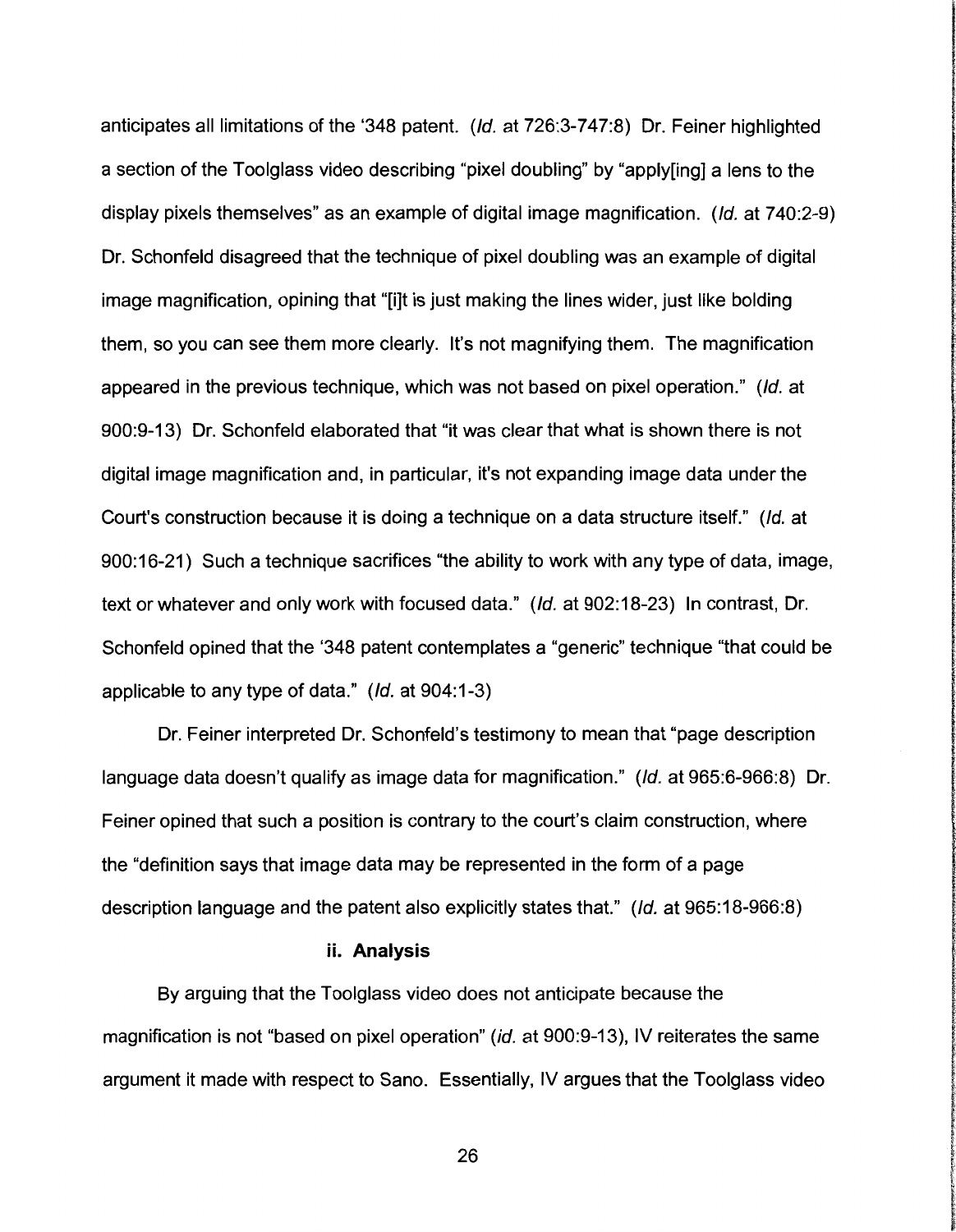contemplates a "technique on a data structure itself' and, therefore, does not fall within the ambit of the court's claim construction. (*Id.* at 900:16-21) For the reasons stated, supra, the court finds that magnification performed on the underlying data structure, whether in the form of page description language or another form, qualifies as "digital image magnification" under the court's construction. As IV admitted that the technique in the Toolglass video results in an expansion of the selected image (see *id.* at 898:6-9 (describing how the Toolglass video describes magnifying a map section)), but instead bases its non-anticipation position on the flawed assumption that manipulation of the underlying data structure is not digital image magnification, the court grants Canon's renewed motion for judgment as a matter of law with respect to anticipation of the '348 patent by the Toolglass video. (D.I. 315)

#### **c. Kline**

#### **i. Evidence**

The parties agree that Kline discloses digital image magnification (id. at 938:12-19), but dispute whether Kline discloses the "floating plane" limitation insofar as the formation of a floating plane must preserve the "context of the selected region" (id. at 938:20-939:3). Dr. Feiner testified that Kline "tells us about different ways to use a magnifier ... [where] the magnified area follows the mouse pointer around the screen, dynamically showing whatever lies beneath it." (Id. at 761:7-10; DTX 3281) Dr. Feiner presented a detailed invalidity opinion, comparing each limitation of the '348 patent to disclosures in Kline. (D.I. 360 at 756:21-762:6) As for the "floating plane limitation," Dr. Feiner testified that Kline describes how a "magnified area follows the mouse pointer around the screen, dynamically showing whatever lies beneath it" (id. at 761:7-10),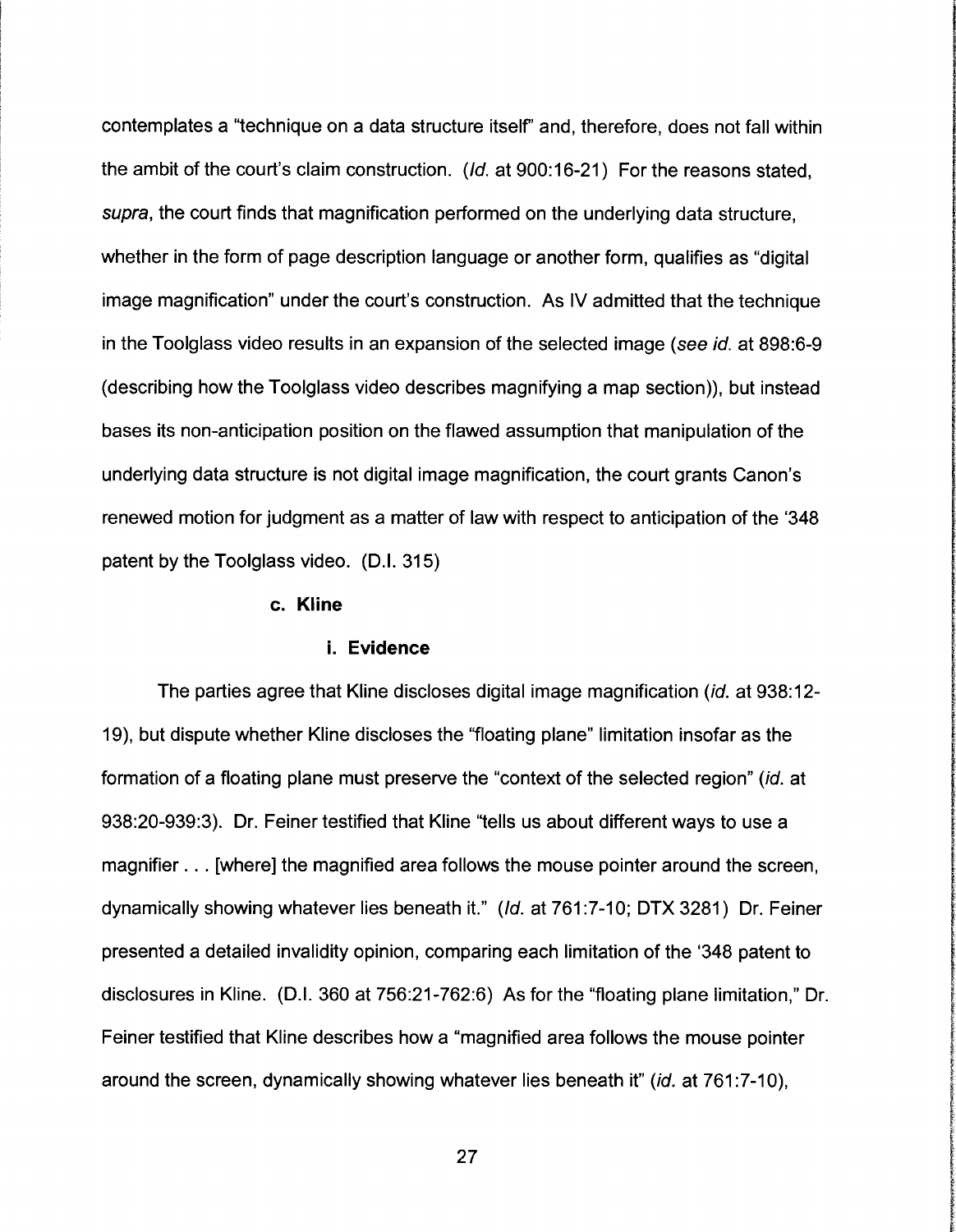which results in a magnified image "on top of the original image" (*id.* at 762:1-4). Dr. Feiner also testified that, although Kline did not visually depict "a floating plane region being superimposed on top of and covering the selected region," it "certainly described" the technique in that it "show[ed] the magnified stuff, being sticky to the mouse pointer and obscuring the area that it's actually magnifying." (Id. at 766:5-13)

In formulating his validity opinion, Dr. Schonfeld divided the figures of the '348 patent into two categories: (1) a "simplified embodiment" as depicted in figures 3 and 4 where the magnified image window "is far removed from the selected region" "in order to preserve context;" and (2) a "preferred embodiment" as depicted in figures 5 and 6 where the magnified image covers the selected region. (D.I. 358 at 376:24-377:22) In Dr. Schonfeld's opinion, the asserted claims only cover the preferred embodiment.<sup>10</sup> (Id.) Dr. Schonfeld analogized the disclosure in Kline to the simplified embodiment of the '348 patent, testifying that the magnified window was "separate like the simplified embodiment," but there is "no relationship between" the magnified window and the region that is being magnified. (D.I. 360 at 914:17-24) Dr. Schonfeld testified that the disclosure in Kline also fails to anticipate the preferred embodiment because Kline "teaches that the ... area which is to be magnified is not centered around the pointer's location. Instead, the area immediately above and to the right of the pointer is magnified. This is done in an effort to reduce the loss of the local context." (Id. at

**IN THE REAL PROPERTY AND RELEASED FOR THE REAL PROPERTY** 

<sup>&</sup>lt;sup>10</sup> Dr. Schonfeld admitted that his interpretation of claim scope was not informed by "the Court's [claim] construction in isolation,'' but rather he arrived at his opinion by considering the claim language requiring that content be preserved. (D.I. 360 at 948:24-949:3) When asked whether box 110 in figure 3 of the '348 patent "contained a magnified image of a region of a digital image," Dr. Schonfeld admitted that "[i]t does." (Id. at 949:4-6)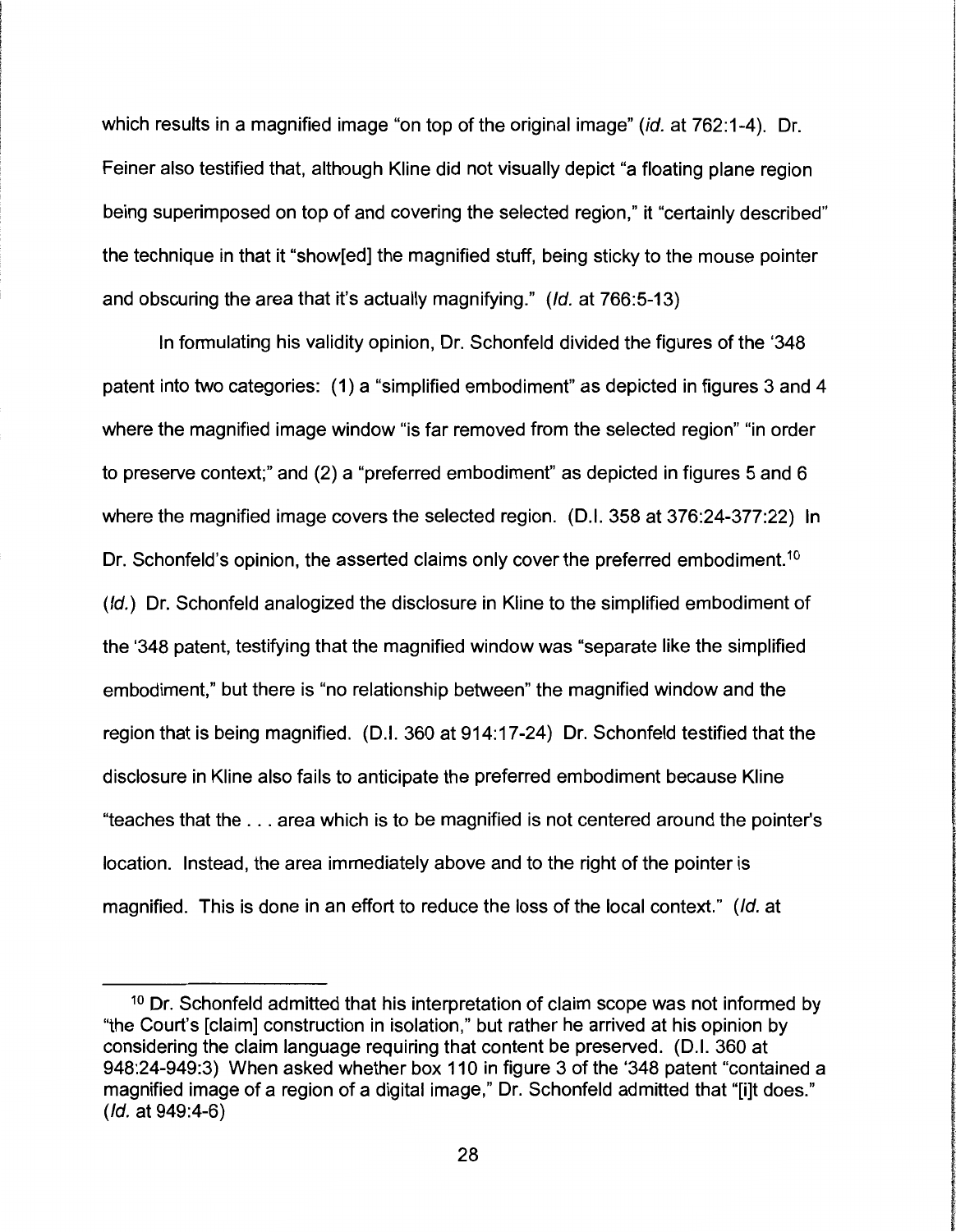915:13-18) Altogether, Kline lacks the "preserving context" limitation because: (1) it does not "mark where the region you are magnifying ... by putting dotted lines" as in the simplified embodiment of the '348 patent; and (2) it does not "impos[e] the floating plane on top" of the selected region as in the preferred embodiment of the '348 patent.<sup>11</sup> (Id. at 914:11-915:25)

#### **ii. Analysis**

Again, the court is presented with what is essentially an issue of claim scope. During the claim construction exercise, the parties presented the term "floating plane" in claim 1 of the 348 patent for construction. In its claim construction brief, IV argued that Canon's proposal should not be adopted because it imported a limitation from the preferred embodiment, arguing that "particular embodiments appearing in a specification [should] not be read into the claims when the claim language is broader than such embodiments." (D.I. 144 at 20) Canon responded that IV should be prevented from "seek[ing] to expand the asserted claims to cover the simplified embodiment." (D.I. 150 at 21) The court adopted IV's construction of "a window over a digital image that contains a magnified image of a region of the digital image," explaining that "so long as the claim is construed broadly enough to encompass the preferred embodiment, the Federal Circuit has rejected the contention that the claim should be limited to such." (D.I. 252 at 2) Notwithstanding the court's implicit determination that claim 1 covers both the preferred and simplified embodiments, IV argued at trial that claim 1 only covers the preferred embodiment. IV's position that

**International Accountability** the complete complete com

f **International Constitutions** 

**International Constitution Profession** 

**In this control of the control of the Control of Second** 

**INSPERT** 

**Residents ILE ARMANA** 

<sup>&</sup>lt;sup>11</sup> IV also argues that the "superimposed" limitation requires that the magnified region overlap the original image, but relies on attorney argument to support the conclusion that such a limitation is absent from Kline. (D.I. 334 at 9-10)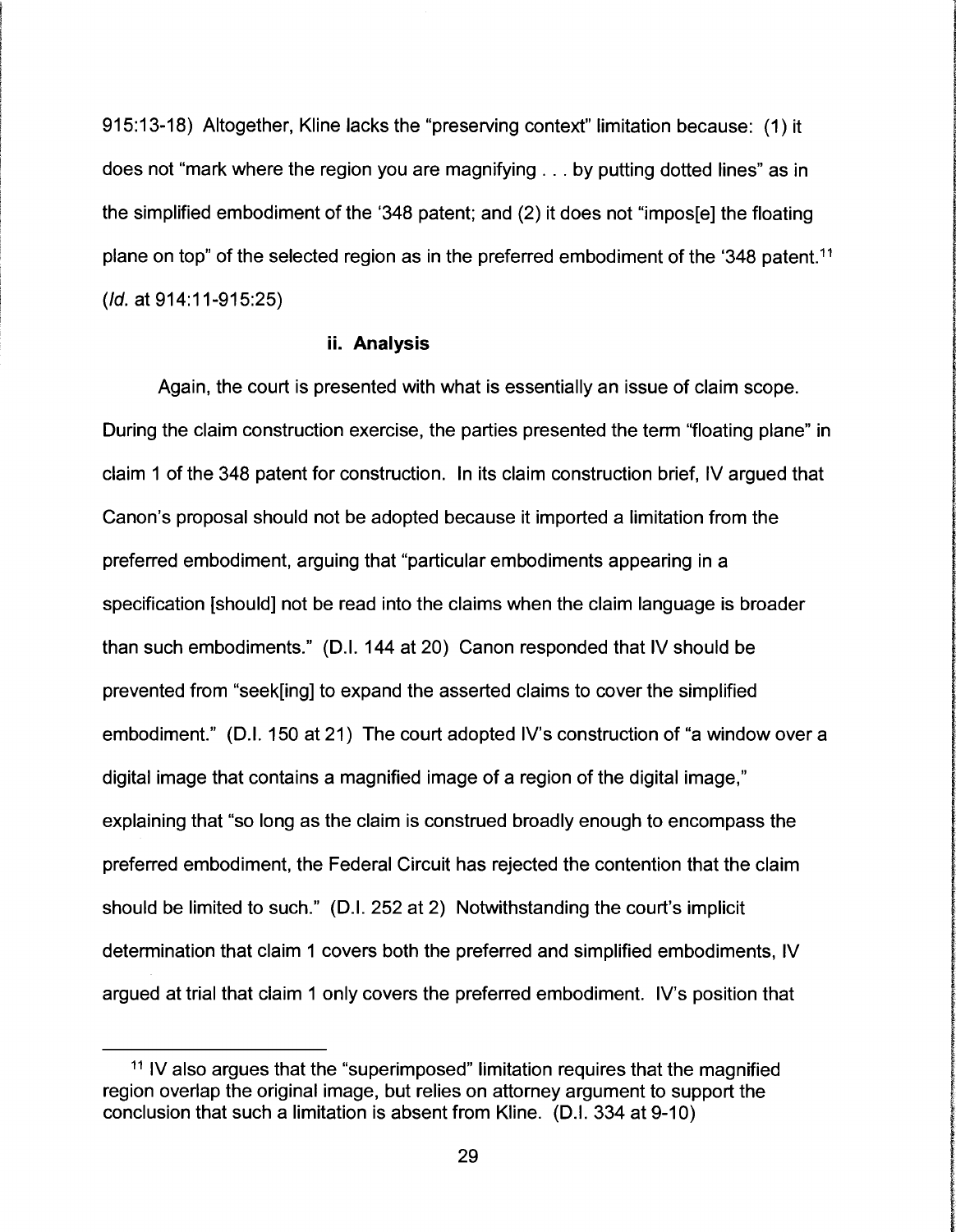Kline does not anticipate because it does not "impos[e] the floating plane on top" of the selected region as in the preferred embodiment, therefore, runs contrary to the court's claim construction. However, IV also presented the alternative argument that Kline is unlike the simplified embodiment in that it does not "mark where the region you are magnifying ... by putting dotted lines." (D.I. 360 at 914:17-20) The jury was free to credit Dr. Schonfeld's opinion that Kline does not preserve context by failing to mark the correspondence between the magnified image and the selected region. Accordingly, the court denies Canon's renewed motion for judgment as a matter of law with respect to anticipation of the '348 patent by Kline. (D.I. 315)

#### **d. Stone**

## **i. Evidence**

The parties dispute whether Stone discloses both the "digital image magnification" and "floating plane image" limitations. (D.I. 360 at 905:3-6) Dr. Feiner testified that Stone discloses two kinds of magnifiers: (1) "one in which we see the magnified region on top of the selected region;" and (2) one in which "the selected region and the magnified region do not overlap." (Id. at 748:21-749:2) Dr. Feiner opined that, under the court's claim construction, "both of these [figures] show floating planes that are magnified." (Id. at 749:9-15) Dr. Schonfeld disagreed, testifying that digital image magnification is not disclosed because Stone describes "graphical magnification," not digital "pixel level operations." (Id. at 906:17-19, 963:13-18) Dr. Schonfeld stated that "the Stone patent actually devotes about two columns or a column and a half exclusively to teach why one should avoid [expanding an image] and rely only on graphical magnification and not digital image magnification." (Id. at 963:13-18)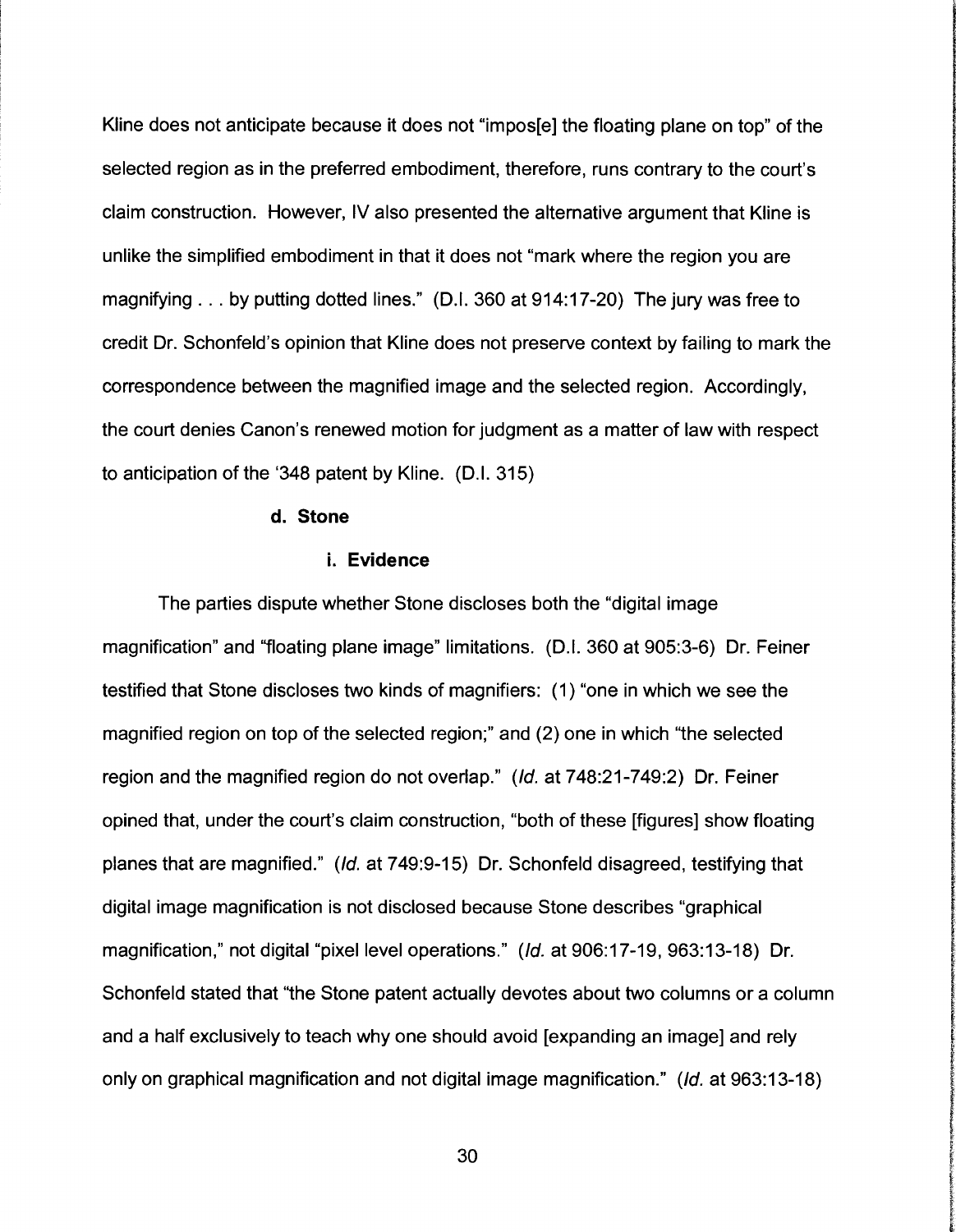Dr. Feiner countered with the opinion that Stone describes magnification of "images that are represented as pixels." (Id. at 750:12-15) Specifically, Dr. Feiner pointed to a disclosure in Stone in which "page description language representation can include scanned images, which are themselves represented in terms of pixels." (Id. at 751:6-8)

Regarding the floating plane limitation, Dr. Schonfeld testified that "the background section" of Stone discloses how "the magnified region is superimposed above the selected region for the data," but "it teaches that we ... should avoid it and tries to find a solution for it" by "having separated selected region and separate magnified region." (Id. at 907:24-908:24) Instead, Stone teaches doing "something that is closer to the simplified embodiment, which is not the claimed invention." (Id. at 908:25-909:3) Dr. Feiner opined that "the magnified region is going to be on top of the region that has been selected," providing an example of how a letter "M" is magnified and "cover[s] the selected region of the original M." (Id. at 755:16-25)

#### **ii. Analysis**

As for the disclosure of "digital image magnification," the court explained, supra, that even if magnification is not at the "pixel level," it nonetheless may qualify as digital image magnification under the court's construction. Therefore, for substantially the same reasons articulated with regard to Sano and the Toolglass video, the court finds that IV's attempt to limit the claim to "pixel level" operations is contrary to the court's claim construction, and that Stone discloses "digital image magnification."

**International Professional Community** 

**In this way of the first view of the contemplation and the contemplation** 

**LONGON WAS** 

As for disclosure of a "floating plane," the court explained, supra, that claim 1 of the '348 patent covers both the preferred "overlapping" embodiment and the simplified embodiment. Therefore, IV improperly argued at trial that Stone does not anticipate the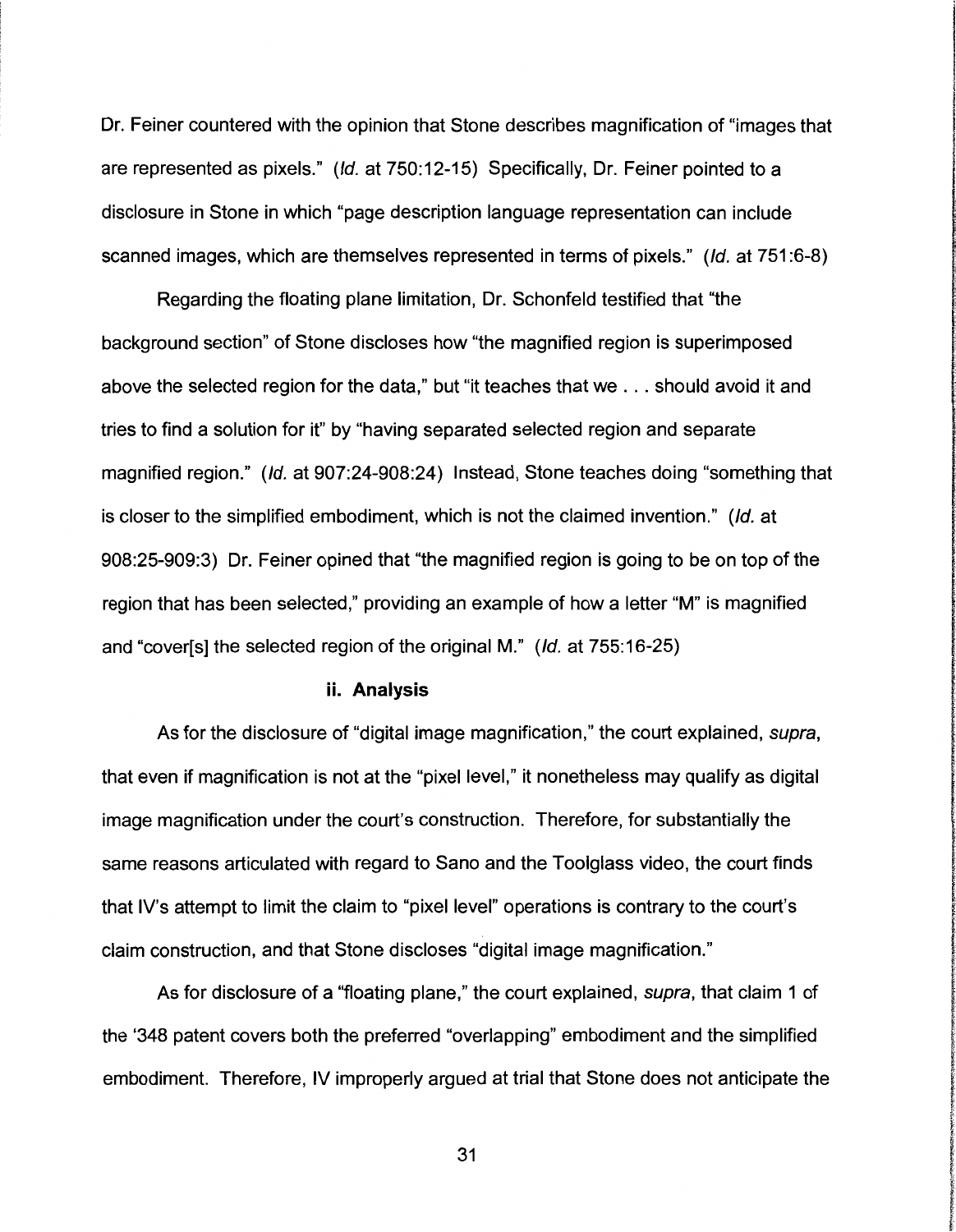'348 patent because Stone discloses "something that is closer to the simplified embodiment." (Id. at 908:25-909:3) Unlike independent claim 1, claim 3 explicitly requires superimposition in that "the<sup>n</sup> floating plane regions need to be on top of and covering the original selected region." (Id. at 755:13-15) IV presented evidence by way of expert opinion that Stone does not teach the "superimposed" limitation (id. at 907:24- 908:24 ), and the jury was free to credit such testimony over Dr. Feiner's opinion that Stone does disclose an example of superimposition (id. at 755:16-25). Accordingly, the court grants Canon's renewed motion for judgment as a matter of law with respect to anticipation of claims 1 and 2 of the '348 patent by Stone,<sup>12</sup> and denies Canon's renewed motion for judgment as a matter of law with respect to anticipation of claim 3.<sup>13</sup> (D.I. 315)

#### **2. Anticipation of the '960 Patent**

The '960 patent, titled "Touch Screen Systems and Methods," was filed on August 28, 1997 and issued on September 19, 2000. It claims priority to provisional application no. 60/024,780 filed on August 28, 1996, which claims priority to provisional application no. 60/028,028 filed on October 9, 1996, which claims priority to provisional application no. 60/036, 195 filed on January 21, 1997. The '960 patent is directed to touch screens that can simultaneously display a keyboard-type image superimposed on a background image. (See '960 patent, col. 1 :16-19) The '960 patent relates to a

 $12$  The parties do not distinguish independent claim 1 and dependent claim 2 in their briefing, so the court assumes that a finding of anticipation regarding claim 1 applies equally to claim 2.

<sup>&</sup>lt;sup>13</sup> As the court grants, in part, Canon's renewed motion for judgment as a matter of law as to invalidity, it denies Canon's contingent motion for a new trial on invalidity. (D.I. 315)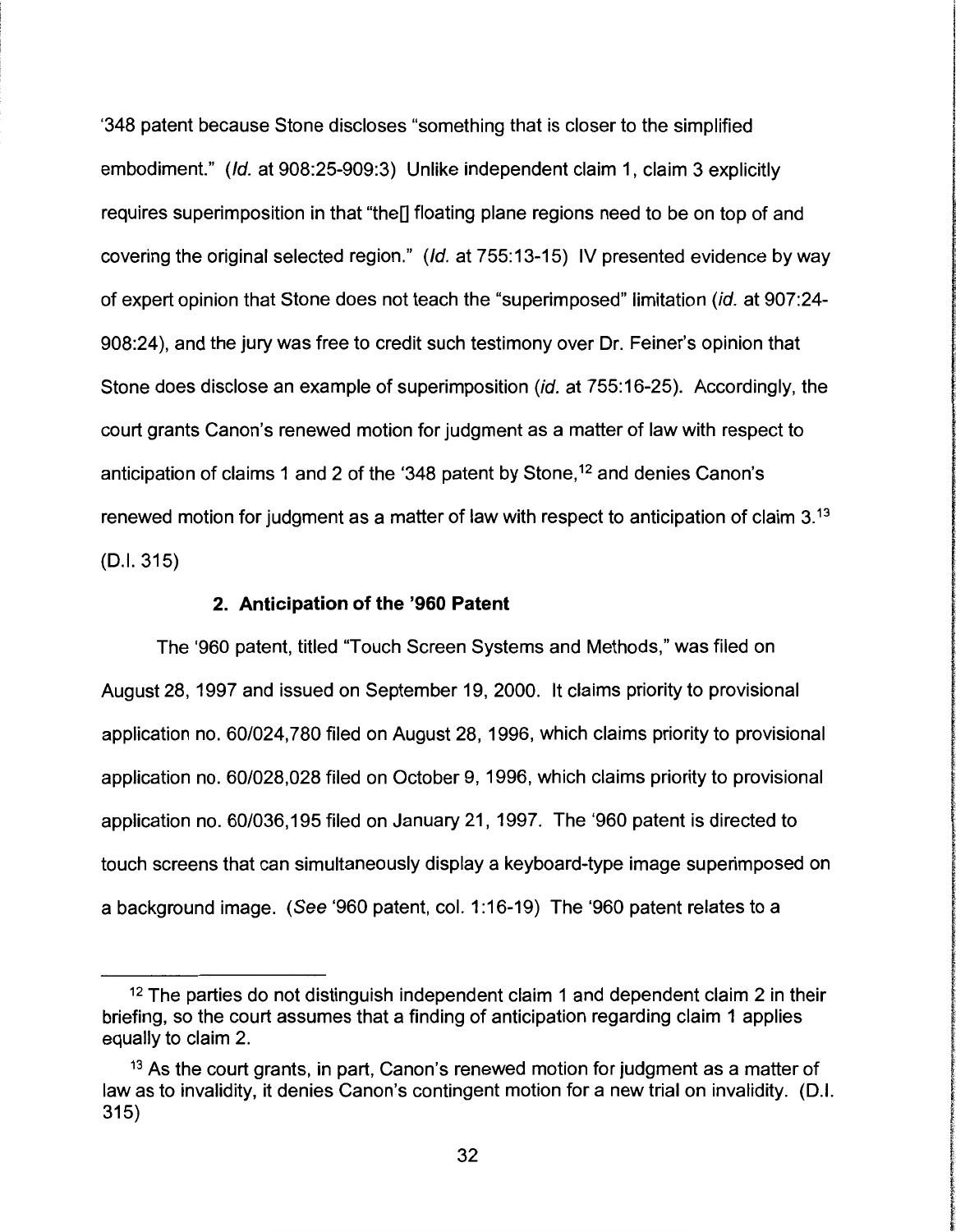technique of superimposing images called "variable-pixel control," which technique

employs "logical operators" to determine which pixels are used to display the keyboard

image and which are used to display the main image. (See id. at cols. 2:8-12, 4:33-41)

IV alleged that Canon infringes claims 1, 7, 12, 19-20, 26, and 28-30 of the '960 patent

through the function panel in Canon's accused products. (D.I. 192 at 10) The court

granted summary judgment of invalidity of claims 1 , 7, 12, and 28-30 of the '960 patent,

but denied Canon's motion for summary judgment of invalidity of claims 19 and 20.

(D.I. 253 at 18-20) Claims 19 and 20 are reproduced below.

19. A method of superimposing a representation of at least one key over a main image provided by a computing device, the method comprising:

(a) using variable-pixel control to form a representation of at least one key, the representation of at least one key activating an input function, and to form the main image, the variable-pixel control causing pixels selected to form the representation of at least one key to be activated simultaneously with pixels selected to form the main image; and

(b) generating and displaying a composite image visible to a user of the screen peripheral system, the composite image simultaneously including the representation of at least one key and the main image produced by the computing device, the representation of at least one key being superimposed on the main image;

wherein the variable-pixel control allows individual pixels to be dedicated simultaneously to both the main image and the representation of at least one key.

('960 patent, col. 13:46-64)

20. The method of claim 19, wherein the step of (b) includes the step of merging the representation of at least one key with the main image.

(Id. at col. 13:65-67)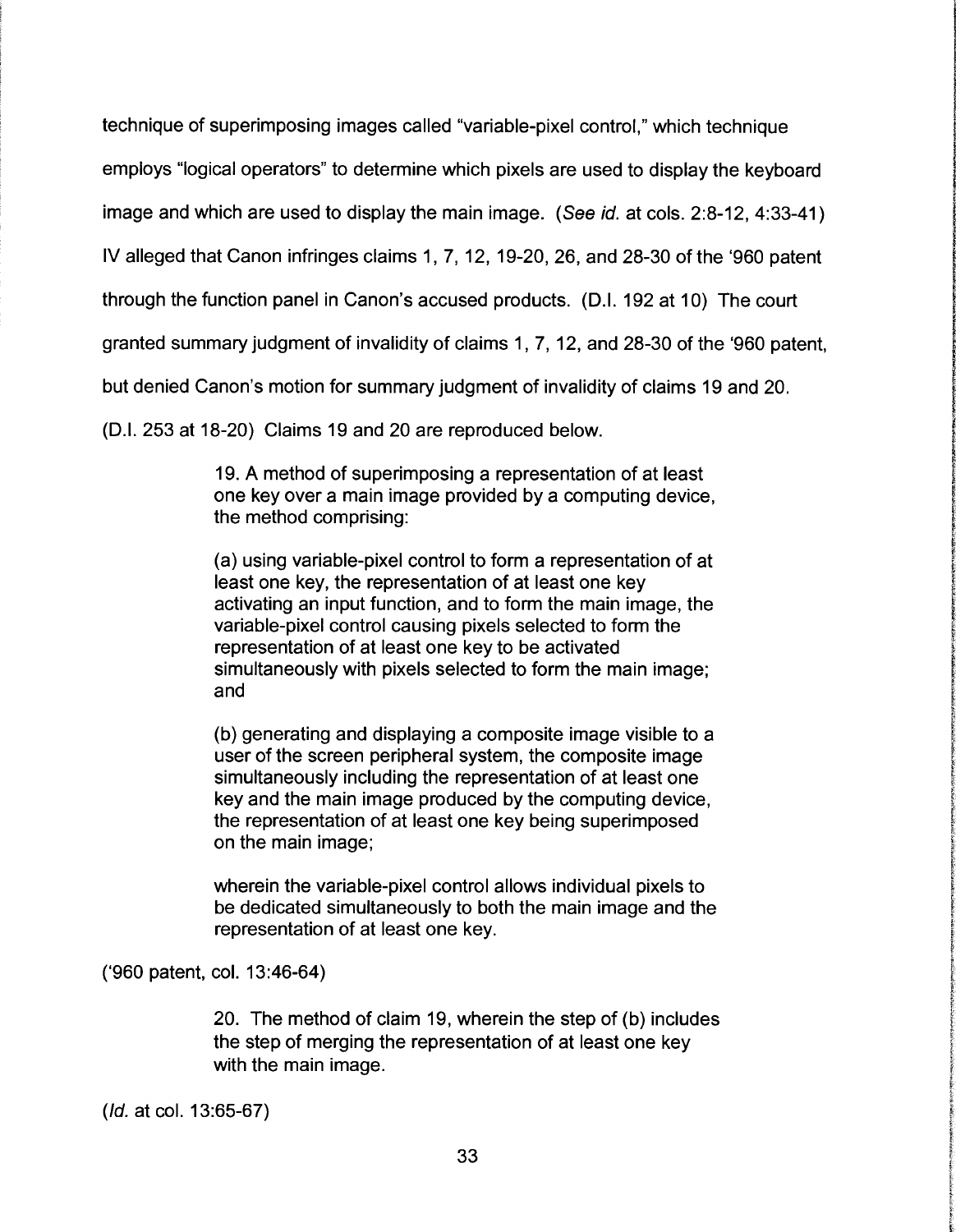At trial, Canon argued that claims 19 and 20 of the '960 patent are anticipated by: (1) U.S. Patent No. 5,638,501, titled "Method and Apparatus for Displaying an Overlay Image" to Gough, et al. ("Gough") (D.I. 317, ex. J); (2) U.S. Patent No. 5,148,155, titled "Computer with Tablet Input to Standard Programs" to Martin et al. ("Martin") (D.I. 317, ex. K); and (3) U.S. Patent No. 5,651, 107, titled "Method and Apparatus for Presenting Information in a Display System Using Transparent Windows" to Frank et al. ("Frank") (D.I. 317, ex. L).

## **a. Gough**

#### **i. Evidence**

The parties dispute whether Gough discloses "variable pixel control" and pixels "dedicated simultaneously" to both the main image and the keyboard image. (See D.I. 360 at 921 :5-923:13) Dr. Feiner presented a limitation-by-limitation analysis demonstrating how Gough anticipates claims 19 and 20 of the '960 patent. (Id. at 794:3-801: 18) Regarding "variable pixel control," Dr. Feiner testified that Gough describes a "blending engine process 114, so this is a computer process that is going to be used to do the blending." (Id. at 796:24-797:1) Dr. Feiner opined that Gough discloses a program because "the programming is how you set up the blending engine and what decisions you make about the pixels that are going to be in the representations, the keyboard and the background, as well as there's the shield rectangle ... which shields the blending process from parts of the screen." (Id. at 974:8-13)

Dr. Schonfeld responded that the programs referred to by Dr. Feiner "are not programs that perform the selection that is described. These are programs that just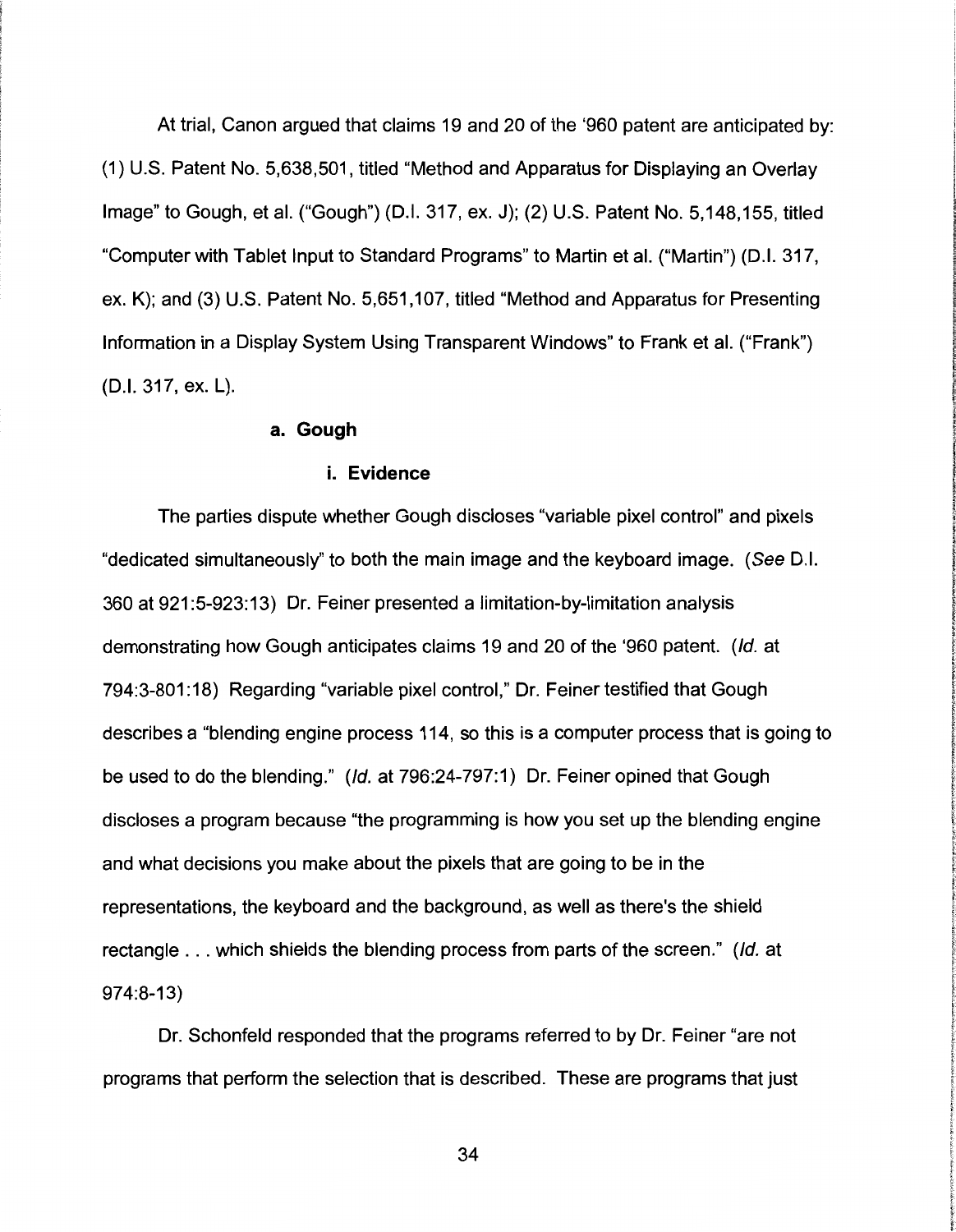simply generate windows that later on need to be selected if you want to practice the invention." (Id. at 921:17-20; DTX 335-3341) Using figure 7 of Gough as a reference, Dr. Schonfeld opined that "'[t]he application program simply generates whatever window you have and then it is simply blended regardless of wherever it may appear. And so the program doesn't actually select any pixels for the main image or for the window." (D.I. 360 at 922:2-7; DTX 3339-40) Dr. Schonfeld agreed on cross-examination that "there are pixels in [Gough] that are used to display the main image" and that "there are pixels that are used to display a key." (D.I. 360 at 956:13-21) However, he reiterated that "[t]here is no programing, no determination, and no selection . . . . You just simply have another program generate an application." (Id. at 956:24-957:4; see also id. at 956:7-10) When asked how the pixels "get there," he opined that they "get there by the application, not by the composition." (Id. at 957: 14-15)

As for the "dedicated simultaneously" limitation, Dr. Feiner opined that "[t]he point that was being made in Gough is each one of these blendable units, and that, for example, is a blendable unit over here, a blendable unit, that they can be anywhere in the range of 1 to 32 pixels where a pixel is the smallest display unit." (Id. at 974:22-975:2; DTX 3343) Dr. Schonfeld admitted that "[y]ou can use any technique for blending as long as you have individual pixels that can ... represent both images at the same time." (D.I. 360 at 882:3-8) Nonetheless, he went on to testify that Gough "does not describe individual pixels that are dedicated simultaneously. What it describes is taking chunks of images of size of four by four, so 16 blended units, each of them of size from 1 to 32 pixels, each one, that are shown over here in the square boxes." (D.I. 360 at 922: 16-20; see a/so id. at 954: 11-955:5; DTX 3341) Moreover, Gough is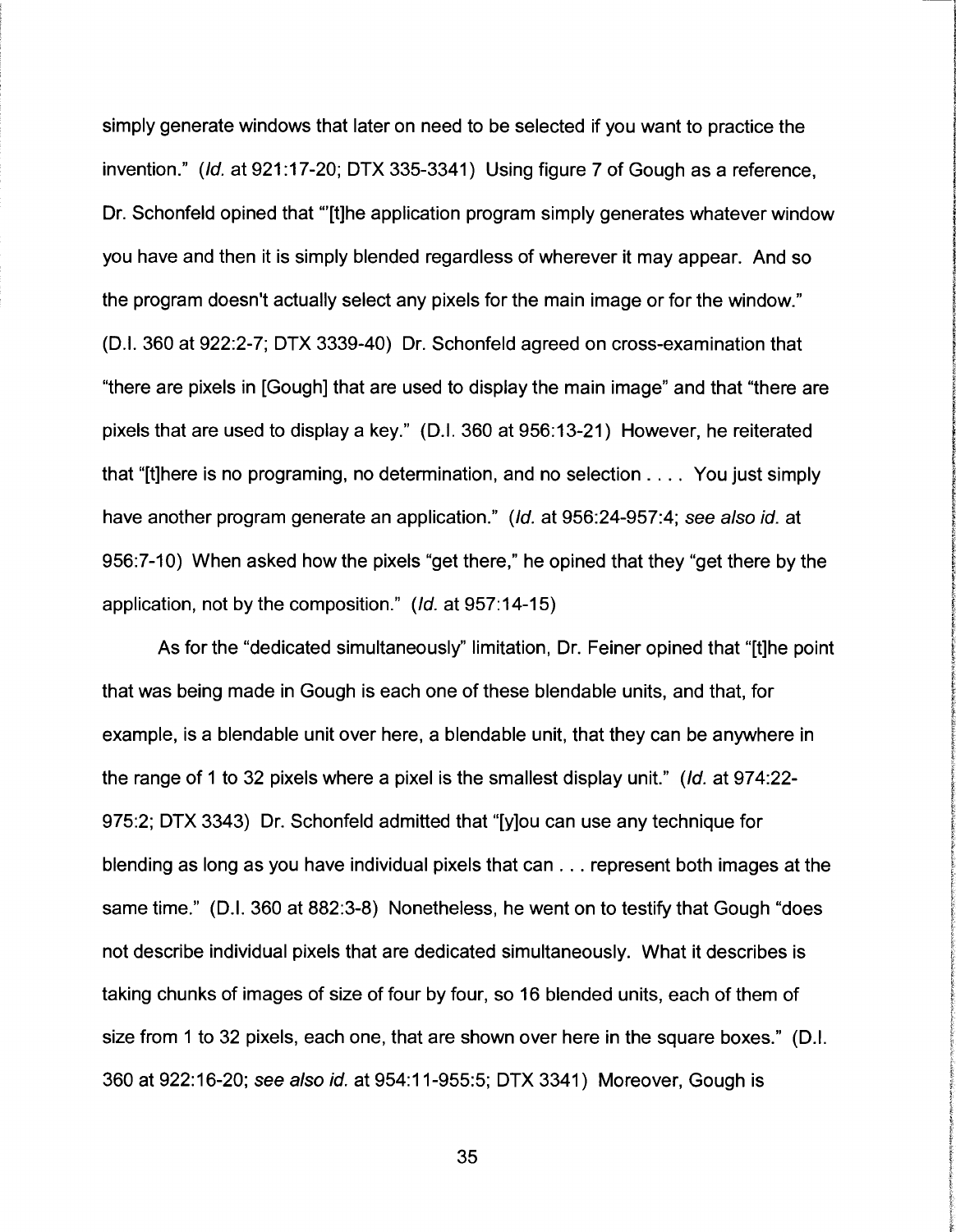"completely silent of the blending operation itself." (D.I. 360 at 923:7-9) According to Dr. Schonfeld, the treatment of chunks of pixels or blending units is "a different approach" because "the blending is not done on individual pixels because as we see over here, it's done in rows at a time, and these rows correspond to bins of 1 to 32 pixels each and there are four of them together." (Id. at 923:7-13)

#### **ii. Analysis**

During the claim construction exercise, the parties agreed that "variable-pixel control" means "programming to determine and control which pixels of the screen will be used for displaying at least one key (or other input zone) and which pixels will be used for displaying the main image." (See, e.g., D.I. 360 at 785:11-15) Dr. Schonfeld provided testimony that Gough does not disclose programming as required by the agreed-upon claim construction because "the program doesn't actually select any pixels for the main image or window." (Id. at 922:2-7) Dr. Schonfeld's opinion that the image pixels are displayed by having "another program generate an application" might have been poorly articulated, but it is the job of the jury, not the court, to assign appropriate weight to the testimony. Dr. Schonfeld also testified that Gough "does not describe individual pixels that are dedicated simultaneously" (id. at 922:16-20), but rather describes blending "chunks of pixels" (id. at 923:7-13). Even if Dr. Schonfeld's admission that any technique may be used for blending (id. at 882:3-8) contradicts his later statement that blending of chunks of pixels is not within the scope of the claims, such a contradiction would affect the credibility of the witness, a topic squarely within the purview of the jury. Altogether, the court finds that there was substantial evidence supporting the verdict that Gough does not anticipate claims 19 and 20 of the '960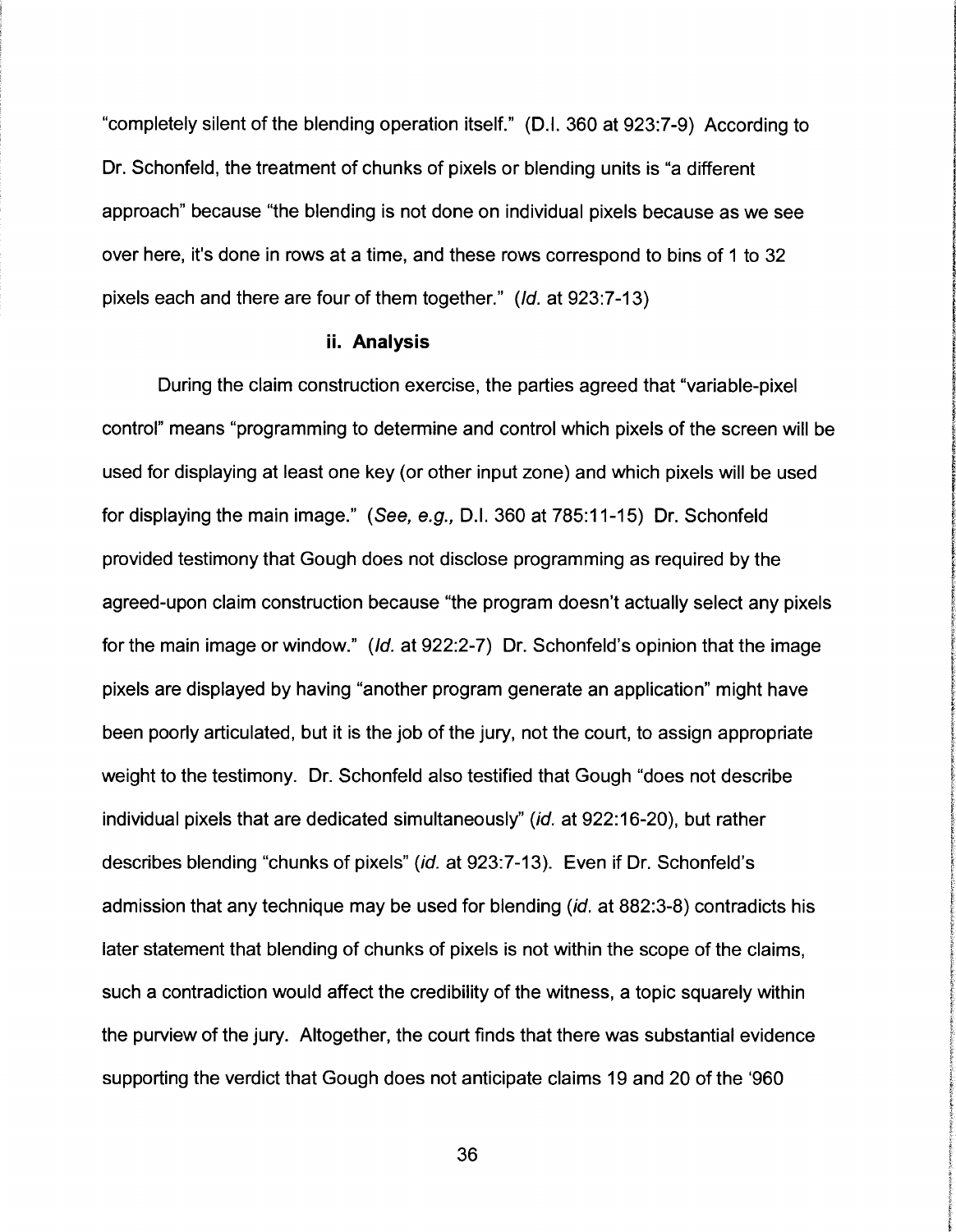patent. Accordingly, the court denies Canon's renewed motion for judgment as a matter of law with respect to anticipation of claims 19 and 20 of the '960 patent by Gough. (D.I. 315)

## **b. Martin**

#### **i. Evidence**

The parties dispute whether Martin discloses individual pixels "dedicated simultaneously'' both to the main and keyboard images. (See id. at 927:6-16) Dr. Feiner provided a stepwise comparison of Martin to claims 19 and 20 of the '960 patent. (*Id.* at 801:20-809:12) Dr. Feiner testified that Martin discloses how a "mask plan . . . [is] used to determine on a pixel-by-pixel basis whether the data from the normal display buffer ["main image" or "VGA"] ... or data from the ink plane ["keyboard"] ... is shown on the display screen." (Id. at 806:3-7) Dr. Feiner opined that Martin also describes how "the mask plane could be extended to include more than one bit per pixel. And it says if you have more than one bit, for example, this would permit selection among a set of image combining arrangements, in addition to simply selecting between the VGA and ink data." (Id. at 806:14-19, 807:25-808:18)

Dr. Shonfeld responded that in Martin, "it's the exact reverse of what we saw earlier. That is, we have pure selection. It's purely a medley of pixels. There is no blending of individual pixels at all throughout the entire patent." (Id. at 927:13-16; DTX 3348-3354) Dr. Schonfeld also opined that Martin fails to disclose "modifying the display buffer, meaning that you do not change the values of the pixel value of the previous image that you are laying over." (D.I. 360 at 927:19-21; DTX 3349; D.I. 317, ex. Kat fig. 2, col. 3:37-49) He explained that the disclosed "multiplexer" is "not used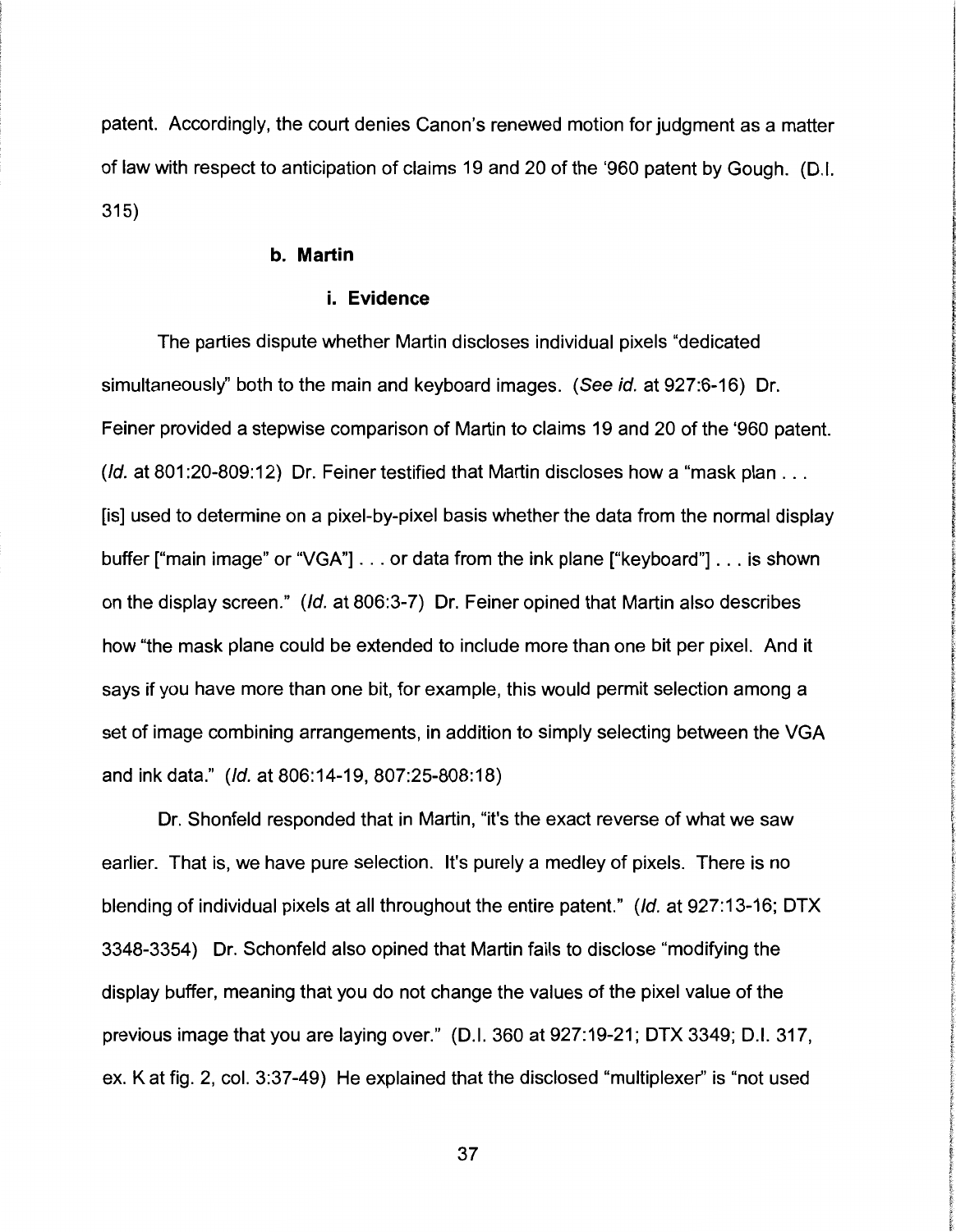for blending," but instead "[y]ou can actually make selections that take more into account by looking at more complex image combination arrangements in addition to simply selecting between the VGA and Inc. data. This way it allows you to have patterns like the checkerboard patterns that give you a visual effect if you want." (D.I. 360 at 928:2-15; D.I. 317, ex. Kat fig. 2, col. 9:5-17) In other words, "[e]ach pixel either comes from one image or the other, either from the key image or the main image." (D.I. 360 at 928:15-16; DTX 3350; D.I. 317, ex. Kat fig. 2, col. 9:5-17)

#### **ii. Analysis**

As outlined above, Dr. Shonfeld provided a well-buttressed opinion that Martin does not describe blending of individual pixels such that individual pixels are "dedicated simultaneously" both to the main and keyboard images. Dr. Feiner interpreted the disclosure in Martin differently, finding that a "mask plane" could include more than one bit per pixel. Such competing expert testimony raises a question of fact regarding the disclosure of the "dedicated simultaneously" limitation. The court cannot act as an independent factfinder in selecting the most credible approach. Instead, the court is charged with determining whether there is evidence upon which the jury could properly find for the non-moving party. Viewing the record in the light most favorable to IV, the court concludes that a jury could properly credit the testimony of Dr. Shonfeld over that of Dr. Feiner. Accordingly, the court denies Canon's renewed motion for judgment as a matter of law with respect to anticipation of claims 19 and 20 of the '960 patent by Martin. (D.I. 315)

## **c. Frank**

#### **i. Evidence**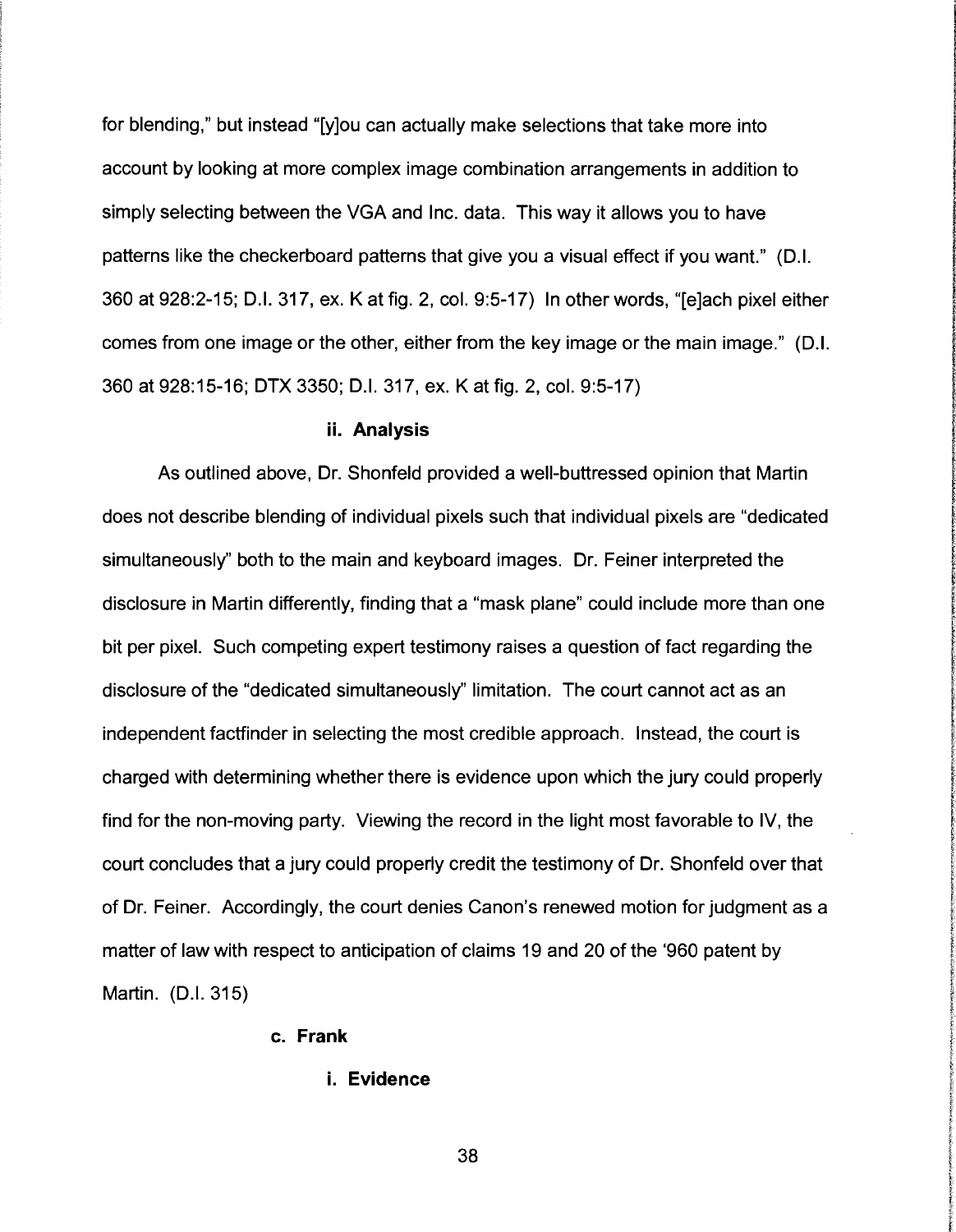IV admitted that Frank discloses individual pixels "dedicated simultaneously" to the main and keyboard images, but disputes whether Frank discloses "variable-pixel control." (D.I. 360 at 924:4-9) As with Gough and Martin, Dr. Feiner provided a detailed invalidity opinion, comparing the disclosures in Frank to claims 19 and 20 of the '960 patent. (Id. at 809:13-816:4) Regarding the "variable-pixel control" limitation, Dr. Feiner opined that Frank discloses "selective use of alpha blending," which is "used to blend together on a pixel-by-pixel basis the two images." (Id. at 813:4-6) An alpha value of one "means you completely override what you are on top of," though "you can change the levels of transparency, depending upon where you are." (Id. at 813:13-21) Additionally, Dr. Feiner testified that, "when alpha is disposed between one and zero ... then it will contain both X and Y image information. And that's just another way of saying that pixels are dedicated simultaneously to both the main image and the representation of at least one key." (Id. at 815:5-10; D.I. 317, ex.Lat col. 6:37-41)

Dr. Schonfeld admitted that "if you have an alpha value equal to one, you're blending," but added that "you are blending by taking two and selecting only one of them." (D.I. 360 at 925:1-4) "[T]he Frank patent actually describes the fact that each picture of the display may be blended in accordance with a predefined formula utilizing the alpha values or alpha blending." (Id. at 924:10-13; DTX 3358) Dr. Schonfeld added that "you need two parts of the claim, both pixels activated simultaneously and pixels dedicated simultaneously. And so though alpha values can be used for parts, it cannot be used for everything." (D.I. 360 at 924:18-21; DTX 3359-60) Essentially, Dr. Schonfeld concluded that the claims require "select[ing] representation of the key and select[ing] representation of the main image" (D.I. 360 at 925:11-13), but that Frank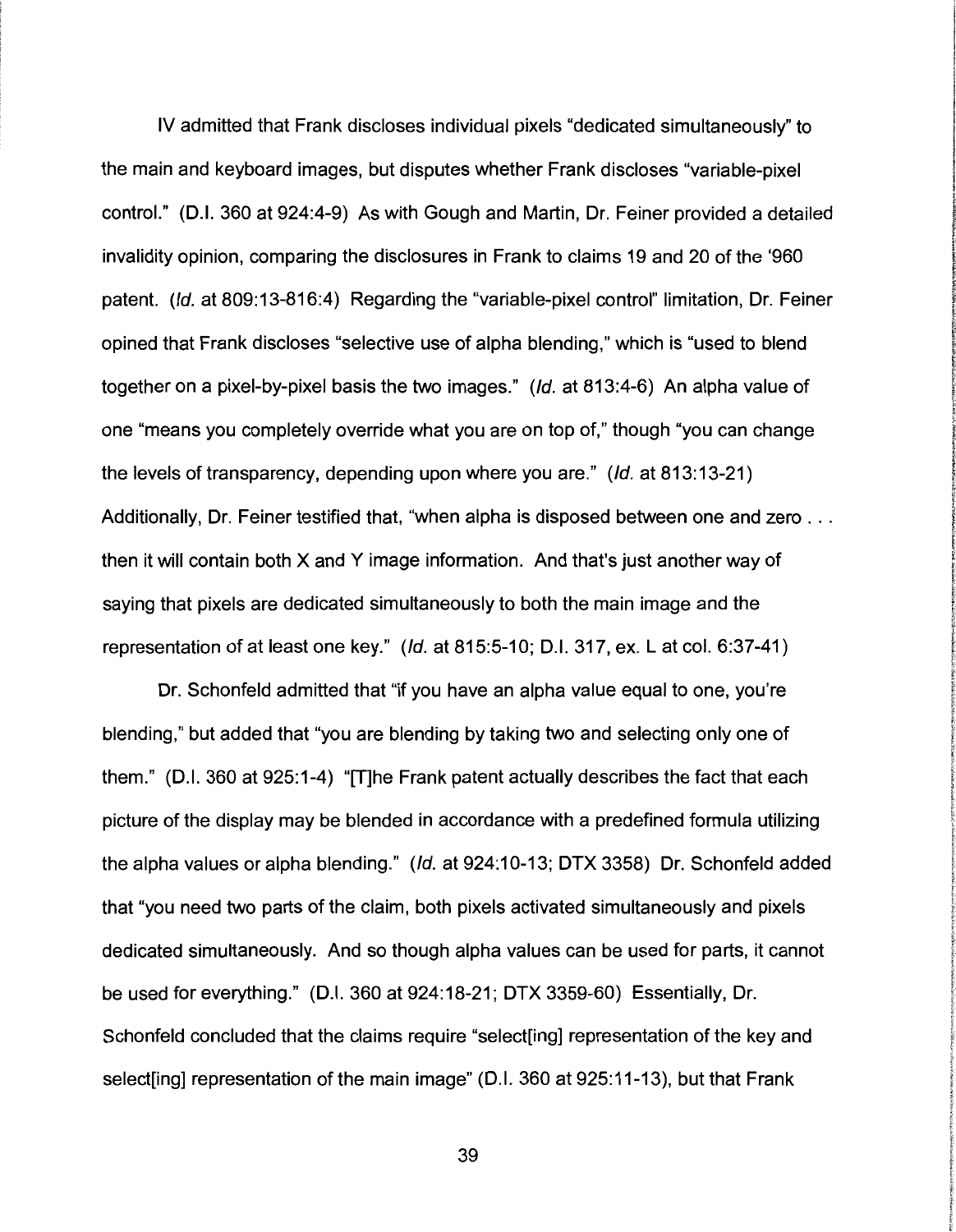discloses "selection of a portion of the representation of key, but it cannot be used for selection of the main image" (id. at 925:14-18). Referencing figure 6 of Frank, Dr. Schonfeld opined that Frank "explicitly teaches no selection to take place, because it teaches that it must be completely transparent." (Id. at 925:23-926:2; DTX 3361-62)

#### ii. Analysis

Dr. Schonfeld provided substantial testimony that Frank does not anticipate claims 19 and 20 of the '960 patent, describing how Frank discloses the use of alpha blending to select a key representation, but not to select the main image. Dr. Schonfeld did not address the disclosure that when alpha is equal to zero, the pixel is dedicated solely to the main image (D.I. 317, ex. L at col. 6:37-40; D.I. 360 at 924:25-925:18), and Canon had the opportunity at trial to exploit this omission to undermine Dr. Schonfeld's credibility.<sup>14</sup> Ultimately, the jury was presented with two competing expert opinions, with Canon arguing that simultaneous dedication of pixels is sufficient to satisfy the claim limitations and IV arguing that both simultaneous dedication and activation is required. The jury was free to credit Dr. Schonfeld's interpretation over that of Dr. Feiner and conclude that Frank does not anticipate claims 19 and 20 of the '960 patent. Accordingly, the court denies Canon's renewed motion for judgment as a matter of law with respect to anticipation of claims 19 and 20 of the '960 patent by Frank. (D.I. 315)

## D. IV's Motion for a New Trial on Infringement (Trial 2)

In the second trial, IV alleged that Canon induced infringement of claims 1-3 of the '348 patent and claims 19 and 20 of the '960 patent through the sale of various

<sup>&</sup>lt;sup>14</sup> An opportunity that Canon did not seize.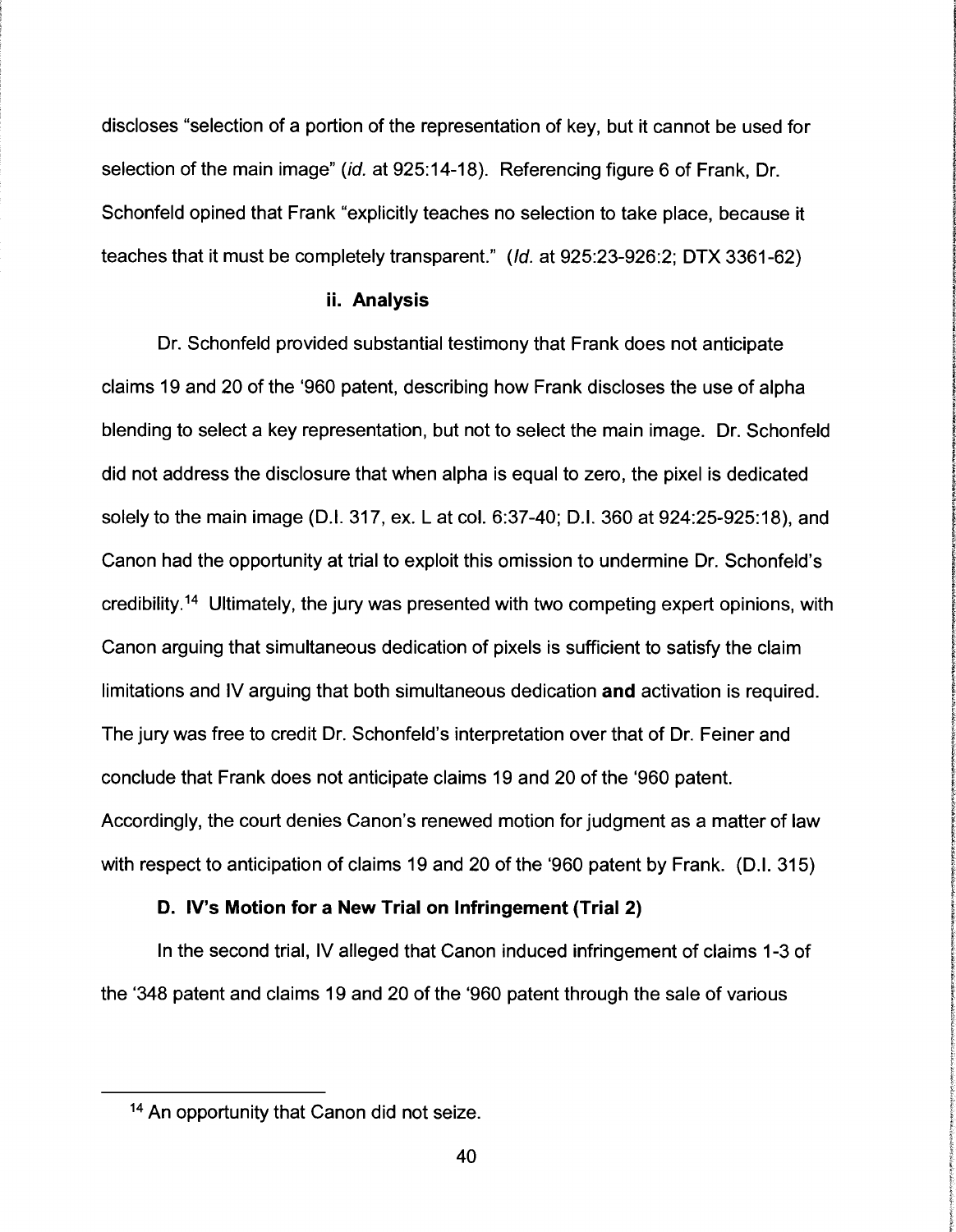Canon Vixia Camcorders<sup>15</sup> and point-and-shoot cameras<sup>16</sup> ("the accused devices"). Canon stipulated to the fact that it sells the accused devices to customers who use the relevant feature.<sup>17</sup> The jury returned a verdict of no infringement under both asserted patents. (D.I. 302)

Under 35 U.S.C. § 271(b), "whoever actively induces infringement of a patent shall be liable as an infringer." It is well established that IV, as the patent owner, bears the burden of proving infringement by a preponderance of the evidence. See SmithKline Diagnostics, Inc. v. Helena Labs. Corp., 859 F.2d 878, 889 (Fed. Cir. 1988) (citations omitted). The Supreme Court has held that induced infringement under 35 U.S.C. § 271 (b) requires both knowledge of the patent and knowledge that the induced acts constituted infringement. Global-Tech, 131 S. Ct. 2060 at 2068. In this regard, a plaintiff must prove more than negligence or recklessness on the part of a defendant; plaintiff must prove willful blindness, that is, that a defendant has taken "deliberate actions to avoid confirming a high probability of wrongdoing and who can almost be said

<sup>15</sup>The Vixa camcorders accused of infringing claims 19 and 20 of the '960 patent are: Canon's Vixia HF G10, Vixia HF M30, Vixia HF M31, Vixia HF M32, Vixia HF M40, Vixia HF M41, Vixia HF M50, Vixia HF M52, Vixia HF M300, Vixia HF M301, Vixia HF M400, Vixia HF M500, Vixia HF R20, Vixia HF R21, Vixia HF R30, Vixia HF R32, Vixia HF R200, Vixia HF R300, Vixia HF S20, Vixia HF S21, Vixia HF S30, Vixia HF S200, and Vixia XA 10. (See D.I. 358 at 429:4-9; PTX 2148)

<sup>&</sup>lt;sup>16</sup> Each camera accused of infringing claims 1-3 of the '348 patent includes one or more of the following magnification features: (1) AF-Point Zoom in Face Detect Mode; (2) AF-Point Zoom in Center Mode; and (3) MF-Point Zoom in Manual Mode. (D.I. 358 at 379:13-18)

<sup>&</sup>lt;sup>17</sup> Canon stipulated that "at least one of the accused  $\ldots$  products has been sold by Canon in the United States since May 21<sup>st</sup>, 2011. (D.I. 368 at  $481:14-482:3$ ) Canon also stipulated that "[t]o the extent Intellectual Ventures shows that use of a feature at issue infringes the patents in suit, and that an accused product has that feature, then the parties stipulate that that feature has been used in that product in the United States by at least one user since May 21st, 2011." (Id. at 482:6-10)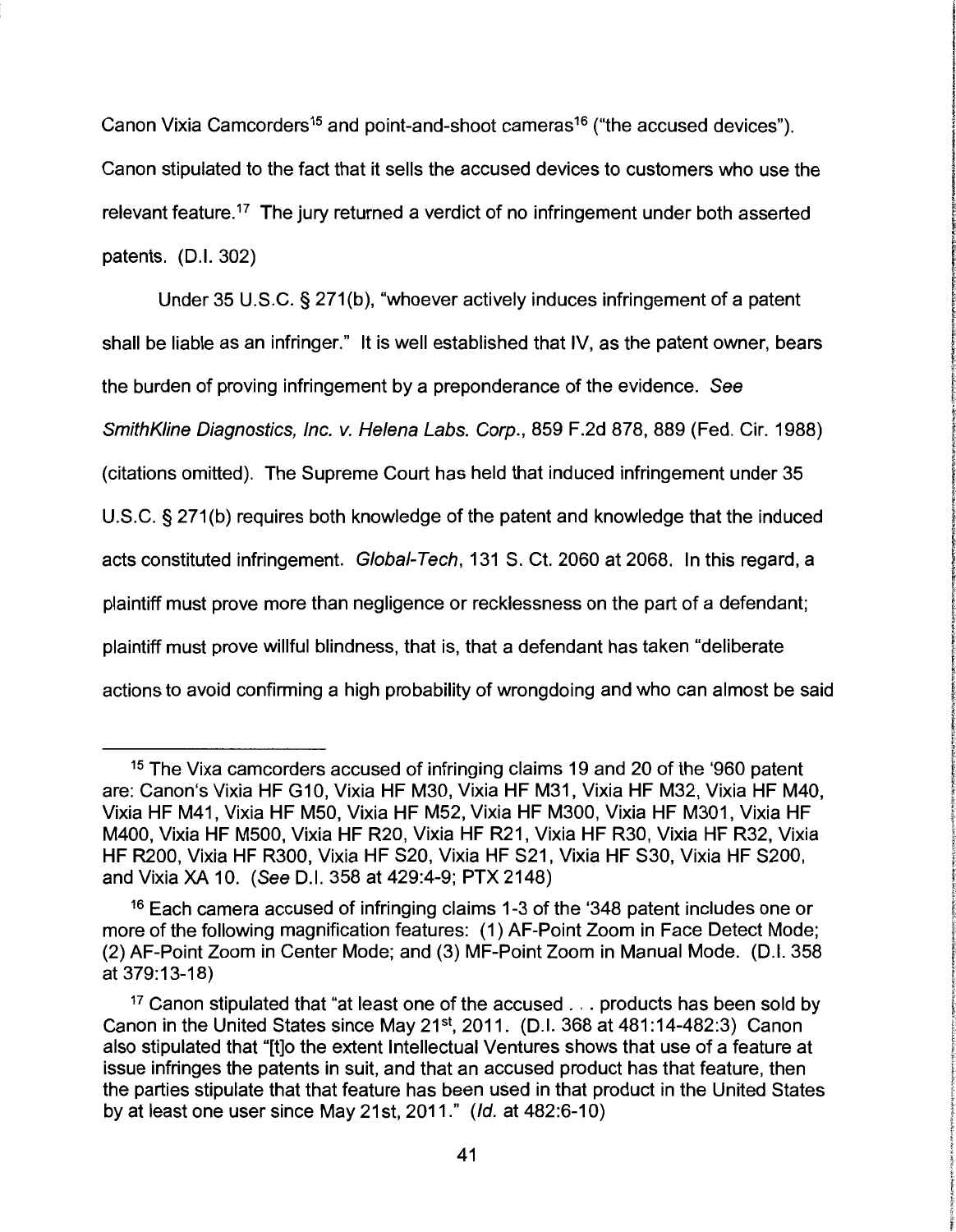to have actually known the critical facts." Id. at 2070-71. An accused infringer may choose to respond with evidence of a good-faith belief of non-infringement or invalidity, which can "tend] to show that an accused inducer lacked the intent required to be held liable for induced infringement." Commil USA, LLC v. Cisco Sys. Inc., 720 F.3d 1361, 1367-68 (Fed. Cir. 2013).

To prove induced infringement under 35 U.S.C. § 271(b), therefore, IV needed to present evidence of both direct infringement by Canon's customers as well as evidence of Canon's knowledge that the induced acts constitute infringement. Canon did not present an affirmative defense, instead choosing to challenge the sufficiency of IV's evidence. IV now argues that the jury found in favor of Canon because (1) Canon improperly presented evidence of a lack of a subjective intent to infringe in violation of a pre-trial agreement, and (2) various evidentiary rulings prevented IV from presenting evidence regarding Canon's lack of a subjective belief of non-infringement and invalidity. The dispute between the parties concerning the presentation of evidence on the knowledge prong of induced infringement unfolded as follows:

At the final pretrial conference, the parties raised the question of whether knowledge plus inducement of the allegedly infringing act is sufficient to prove inducement.<sup>18</sup> (D.I. 377 at 30:8-31:5) The court asked Canon to articulate its position on the proper standard for inducement, adding that if Canon believed that knowledge plus inducement was "insufficient, then I believe that the plaintiff should have the opportunity to prove intent in some fashion." (Id. at 30:22-31 :2) On April 15, 2014,

<sup>&</sup>lt;sup>18</sup> Canon stipulated knowledge of the patents-in-suit "for induced infringement purposes under 35 U.S.C. § 271(b) since at least May 21, 2011." (D.I. 284 at  $\P$  31; D.I. 361 at 1158: 16-19)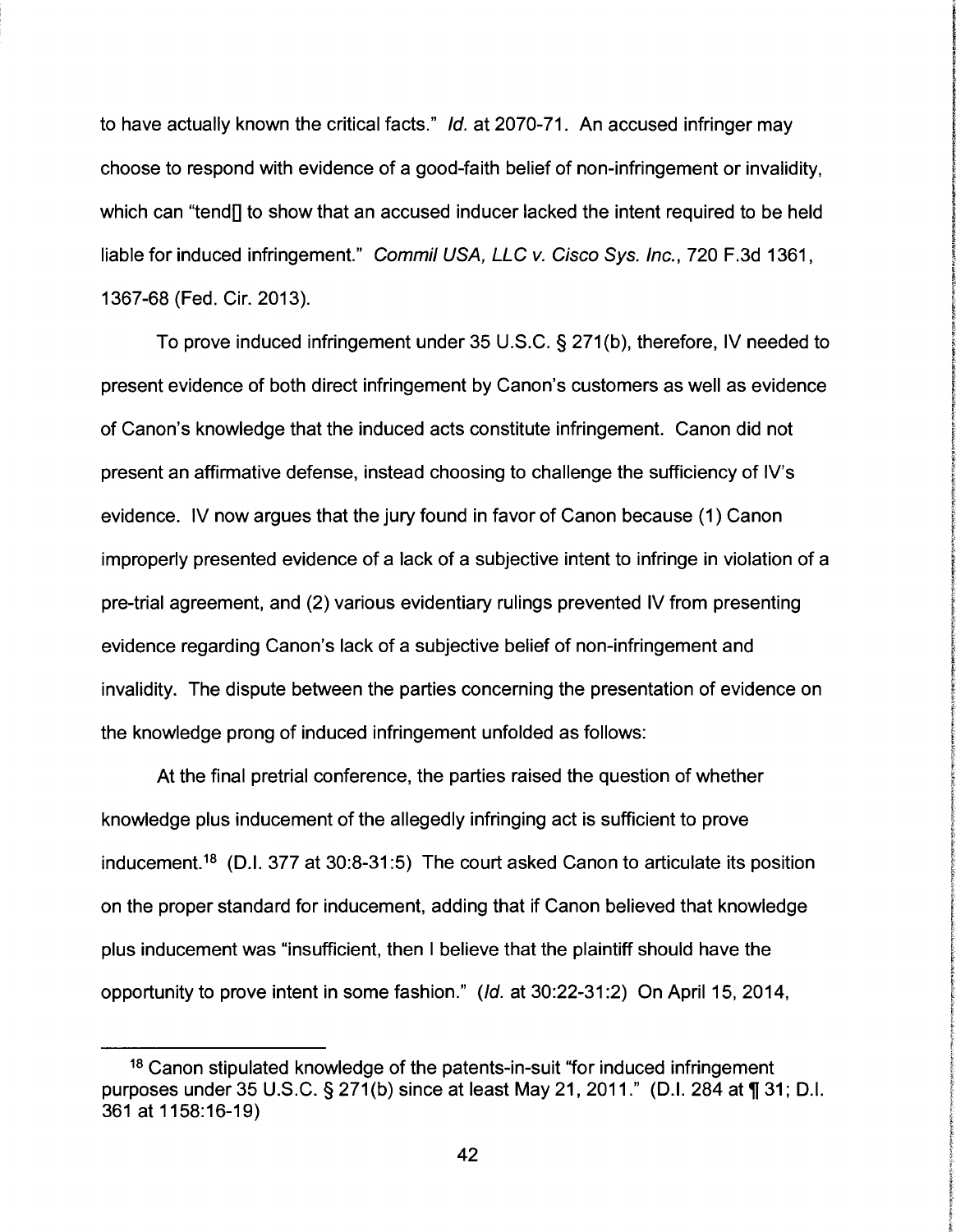Canon submitted a statement that "proving knowledge of the patent and inducement of the acts is insufficient to satisfy the intent prong for inducement," and that "the patent owner must [also] prove that the alleged infringer had actual knowledge that the induced acts constitute infringement or was willfully blind to the question." (D.I. 262 at 1) In a subsequent teleconference, Canon agreed "it is not going to be putting on, for example, evidence that it had an opinion of counsel and that it didn't believe that it infringed." (D.I. 378 at 21 :16-21)

At trial, IV demonstrated that it sent an email to a Canon employee on May 21, 2011, including as an attachment various claim charts comparing the claims of the '348 and '960 patents to particular Canon products. (D.I. 357 at 217:18-224:10; PTX 187, 189, 199) IV's corporate representative, Mr. Kennet Dyer ("Dyer"), testified that Canon did not "comment on the validity or infringement of the '348 and '960 patent[s] in response to [IV's] May 21, 2011 e-mail." (Id. at 228:20-23) Dyer further testified that he presented the patents at a meeting on July 7, 2011 attended by representatives from both parties. (Id. at 229:11-230:3) Specifically, Dyer "presented the '348 and '960 [patents] at a high level with the claim charts and invited any questions that Canon might have." (Id. at 230:9-12) Canon did not provide IV "with any reasons why they thought the '348 or '960 patents were invalid." (Id. at 231 :19-22) IV also attempted to question Dyer about Canon's response to past allegations of infringement by IV involving non-suit patents. (Id. at 224:20-228:11) In a sidebar, IV argued that evidence of a lack of response in the present case "goes directly to the issue of willful blindness." (Id. at 225:16-22) The court barred the testimony, reasoning that it is necessary "to balance that [testimony] against the fact that [IV is] bringing in other cases, other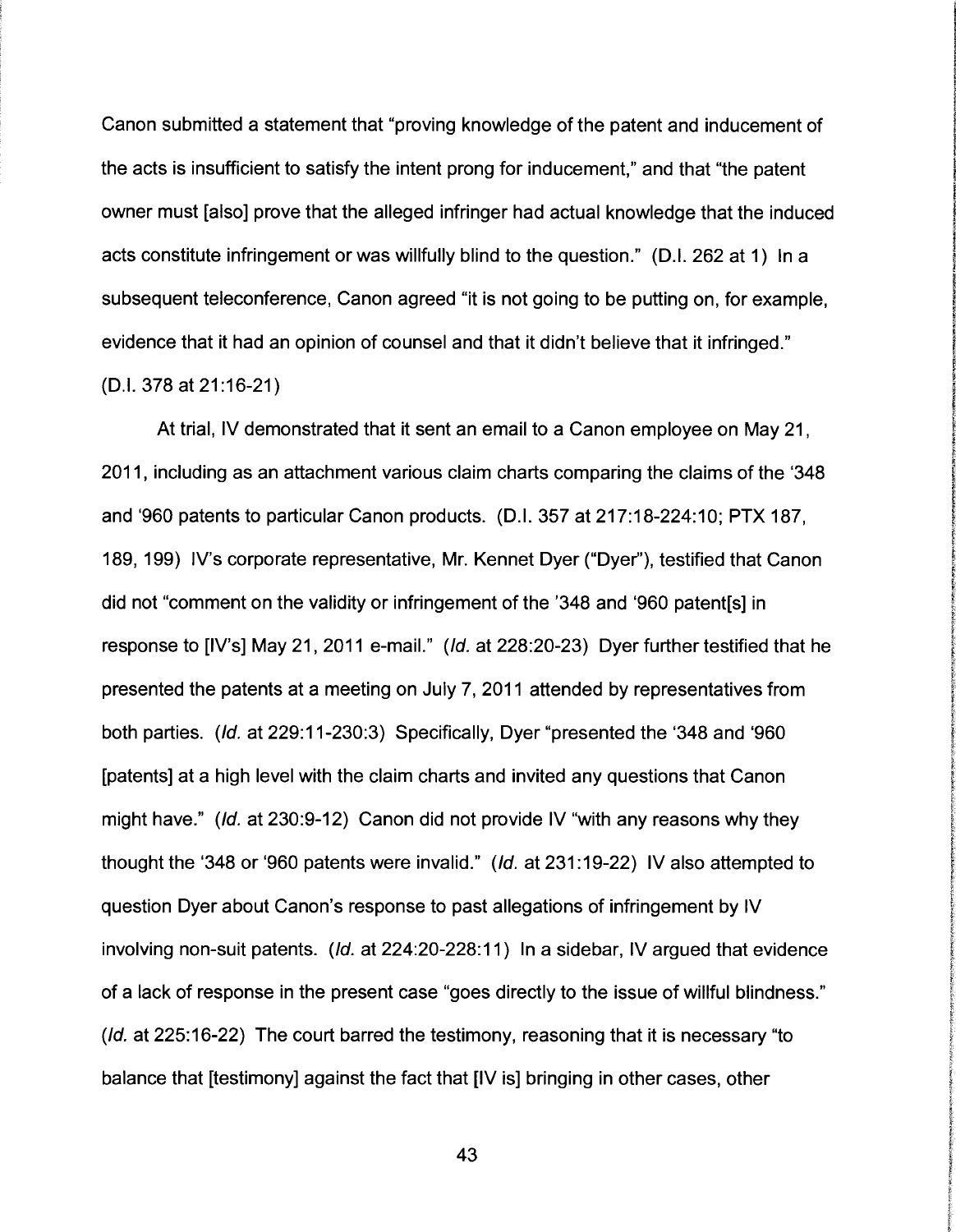patents, other potential litigation." (Id. at 227:22-25) The court cautioned that "if there is counter-mischief, it will be corrected as well." (Id. at 228:10-11)

Canon's technical expert, Dr. Feiner, did not testify on the issue of infringement. (D.I. 350 at 824:16-25, 825:15-18) Canon clarified that the testimony of its fact witness, Mr. Shinji Sakai ("Sakai"), would concern how "the [accused] cameras work. It has nothing to do with Canon's beliefs." (D.I. 358 at 414:25-415:3) The court permitted Sakai's testimony, observing that it had been "vetted through discovery." (Id. at 415:15- 19)

Sakai testified that, in the auto focus modes and the manual mode, "[n]one of Canon's PowerShot cameras enlarge or magnify an image on the LCD screen." (Id. at 498:22-23; 499:6-8; 551 :7-14) Sakai explained that, "in order for users to see the image on the ... LCD screen, that image coming from the image sensor, then we use digital image reduction technology and we reduce that image by ten times or more." (Id. at 500:20-24) One portion of the image appears to be larger "because we make the resolution of that portion larger compared to the other portions that are around it." (Id. at 502:15-16; 539:4-10) Sakai further explained that "[w]e take the image that is of high resolution from the image sensor and we reduce it just a little bit and display that in medium resolution. For that reason, then it appears as a higher resolution than what is around it." (Id. at 502:24-503:2) Canon does not "take a portion of that [low resolution] image and then magnify it" because "you would be magnifying a low resolution image" and this "would not enable you to check to make sure the focus is right." (D.I. 359 at 541 :24-542:3)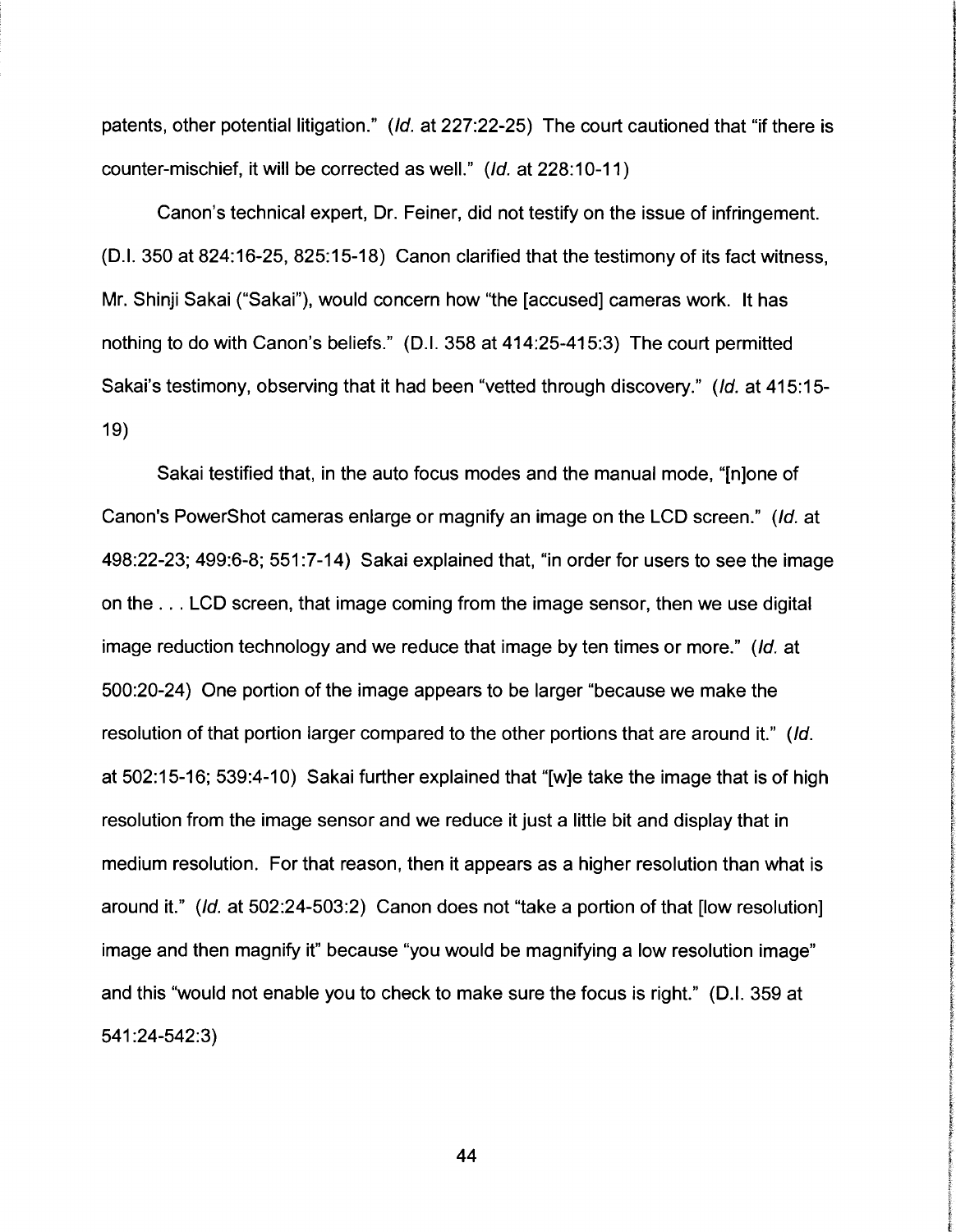During closing arguments, Canon's counsel reiterated that "Mr. Sakai didn't focus on words, Mr. Sakai focused on how Canon's cameras work ... [and] Sakai was examined by [IV's] lawyers on words" rather than how the cameras work. (D.I. 361 at 1121 :5-13) Canon's counsel stated that "the difference between reduction and magnifying" is "by no means semantics." (Id. at 1121 :14-15) Nonetheless, Canon's counsel used Sakai's testimony as support for the conclusion that "Canon's reduction process is fundamentally different from ... the magnification process of the claims." (Id. at 1122: 18-24) Canon's counsel explained to the jury that it did not provide expert testimony on non-infringement because "[s]ometimes things are so clear, so common sense that you don't need an expert witness." (Id. at 1123:9-12)

On the topic of induced infringement, Canon's counsel argued:

When Canon got those charts, it didn't disappear. It met with Intellectual Ventures. It met with Intellectual Ventures II months later, and only two months after that, Intellectual Ventures sued Canon. There was some motion practice, some legal practice. And finally, when Intellectual Ventures filed an Amended Complaint in January to correct some deficiencies, Canon responded by stating that the patents were not infringed and invalid. That's not evidence of knowledge of infringement or willful blindness as to infringement. That's defending yourself in the lawsuit and that's just the opposite.

(Id. at 1130:4-14)

From the outset, Canon represented to IV and to the court that it did not intend to present evidence of non-infringement, including, for example, evidence of a good-faith belief of non-infringement. In keeping with this commitment, Canon's technical witness did not provide testimony on non-infringement. Despite its repeated protestations that Sakai's testimony was simply for the purpose of explaining how the accused devices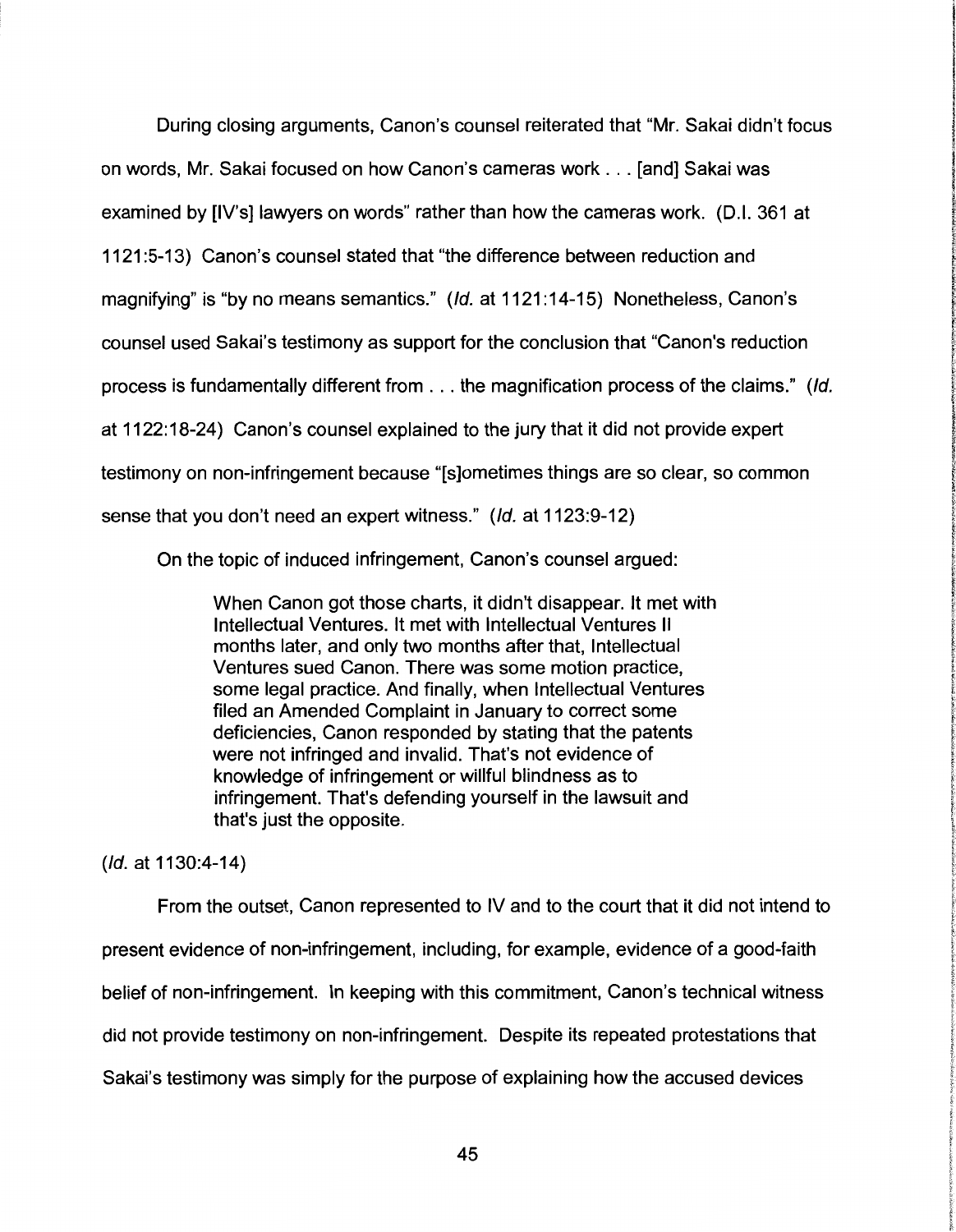work, Canon used Sakai's testimony as the bedrock for its closing argument to the jury that the accused devices do not meet the "digital image magnification" limitation of the claims. The Federal Circuit has held that "[u]nsubstantiated attorney argument regarding the meaning of technical evidence is no substitute for competent, substantiated expert testimony." lnvitrogen Corp. v. Clontech Labs., Inc., 429 F.3d 1052, 1068 (Fed.Cir.2005). The court finds that Canon's counsel improperly played the role of expert witness by inferring from factual testimony that the accused devices do not meet the claim limitations.

Canon argues in this regard that any prejudice caused by the closing was cured by the court's instructions to the jury that Sakai's testimony was "not offered as evidence of Canon's non-infringement positions taken in litigation" and was "not relevant to Canon's subjective intent about infringement prior to litigation." (D.I. 359 at 496:22- 497:1) This instruction was given just before Sakai's testimony, in an effort by the court to keep the playing field level. The instruction was not repeated after Canon's closing argument, when it took improper liberties with the court's prior ruling. Upon further reflection, the court concludes that the instruction was insufficient to cure the prejudice. In this regard, it is not unusual for a fact witness to testify about how an accused product works, testimony that generally is used by an expert witness to opine on infringement in light of the court's claim construction. The court should have, but did not, anticipate Sakai's testimony to be used as a springboard for a non-infringement argument that completely ignored the claim construction exercise and, by inference, reinforced Canon's defense that it did not have a subjective intent to infringe.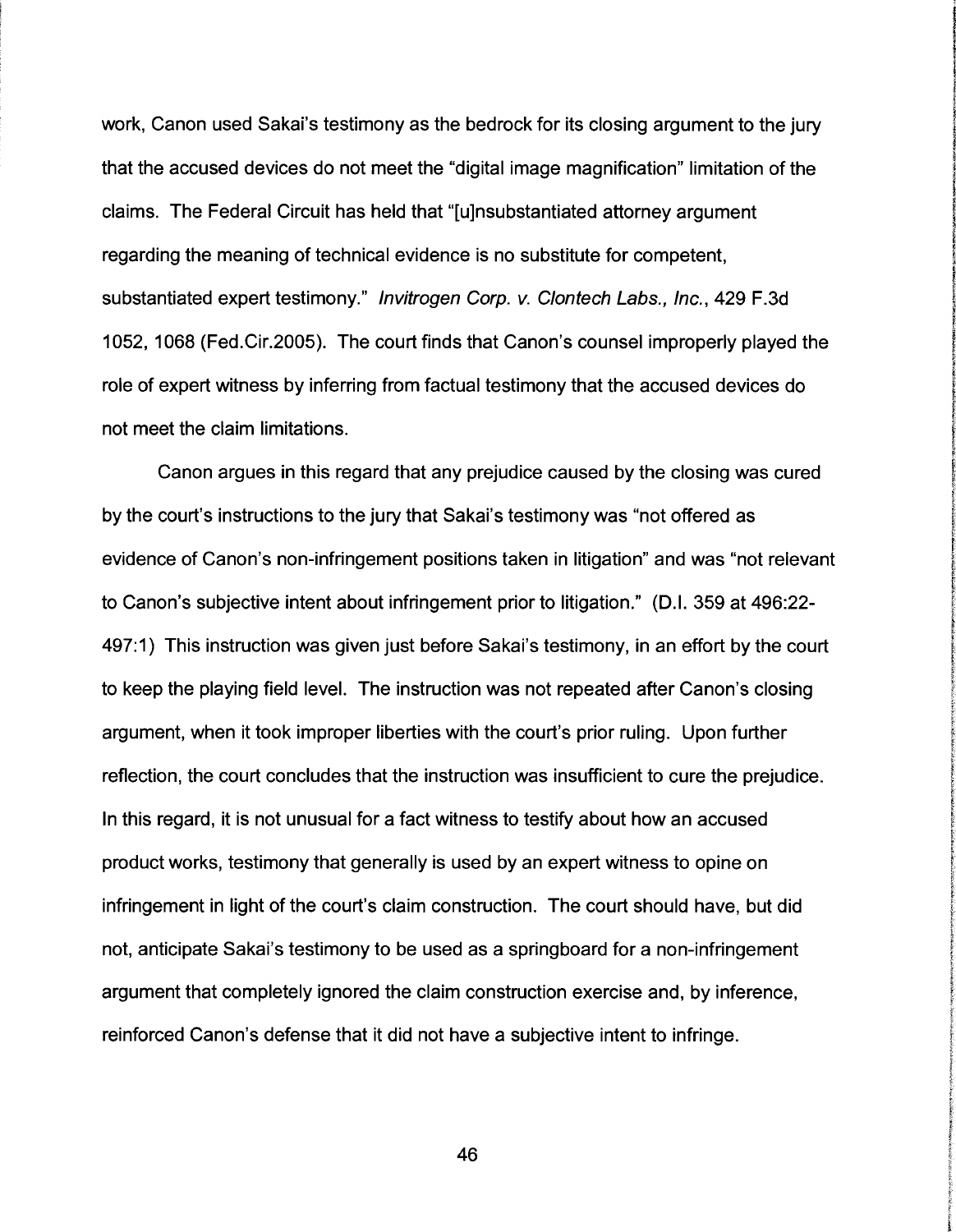This conclusion is supported by the fact that, at Canon's urging, the scope of IV's trial presentation had been limited by the court's precluding testimony concerning Canon's pre-litigation response to infringement allegations regarding non-suit patents. (D.I. 228 at 10-11) In the end, IV's hands were bound by the court's excluding evidence that was relevant to Canon's subjective belief of non-infringement, while Canon overstepped the bounds of how Sakai's testimony could be used regarding the issues of infringement and intent to infringe. The court promised that it would correct any counter-mischief by Canon's counsel in this regard. (Id.) It does now by granting IV's motion for a new trial on infringement of the '34819 and '960 patents. (D.I. 319) Because the court is granting a new trial, it does not consider IV's motion in the alternative for judgment as a matter of law.

<sup>&</sup>lt;sup>19</sup> Recognizing that the '348 patent has been held invalid, the court will confer with counsel about whether a new trial on infringement makes sense.